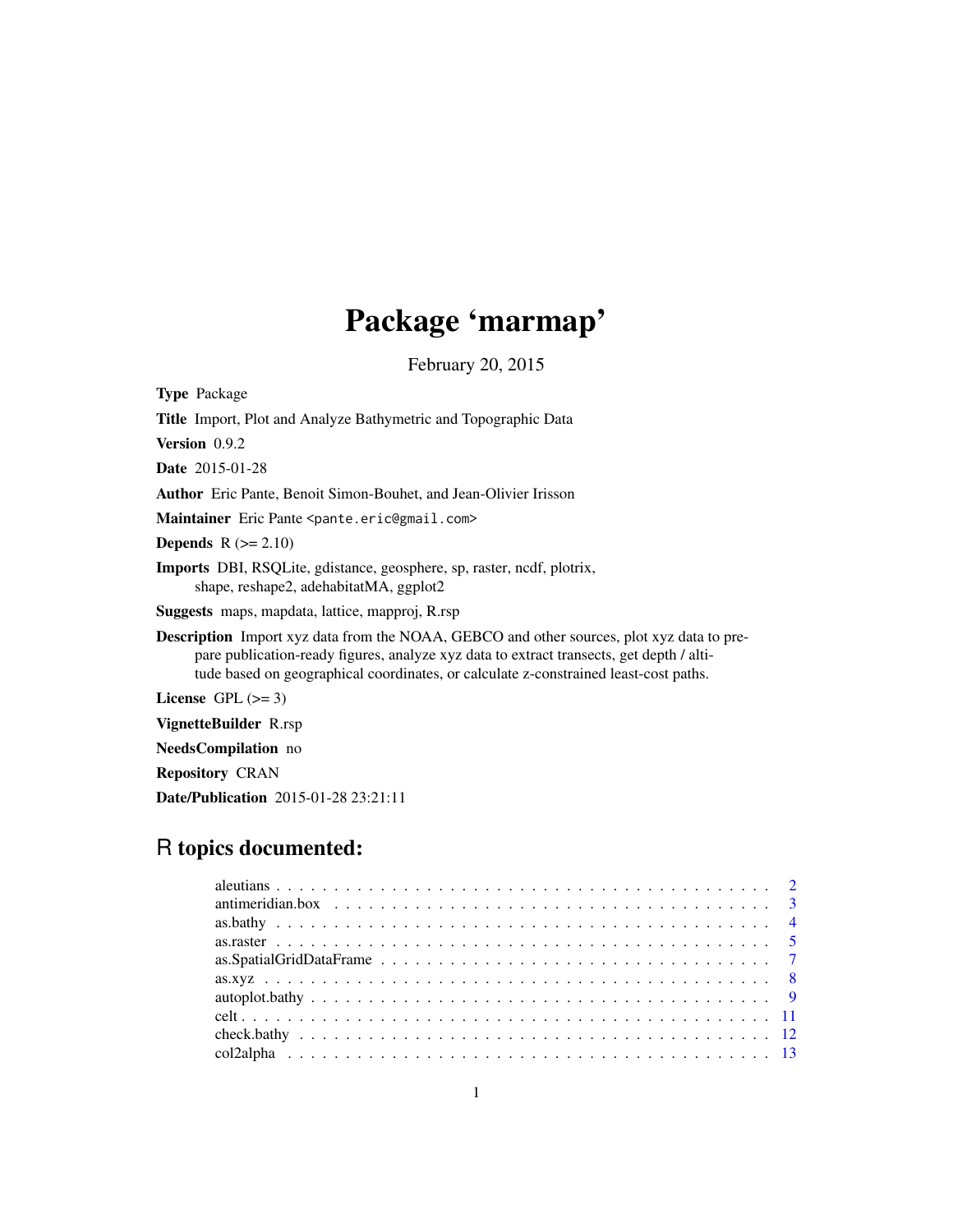<span id="page-1-0"></span>

|         | 14 |
|---------|----|
|         | 15 |
|         | 16 |
|         | 17 |
|         | 19 |
| etopo   | 20 |
|         | 21 |
|         | 22 |
|         | 23 |
|         | 25 |
|         | 27 |
|         | 28 |
|         | 30 |
|         | 32 |
|         | 33 |
|         | 35 |
|         | 36 |
|         | 37 |
|         | 39 |
| metallo | 40 |
|         | 41 |
|         | 42 |
|         | 43 |
|         | 44 |
|         | 46 |
|         | 47 |
|         | 51 |
|         | 52 |
|         | 54 |
|         | 55 |
|         | 57 |
|         | 58 |
|         | 60 |
|         | 62 |
|         | 64 |
|         | 65 |
|         |    |
|         | 67 |

# **Index**

<span id="page-1-1"></span>aleutians

Bathymetric data for the Aleutians (Alaska)

# **Description**

Bathymetric matrix of class bathy created from NOAA GEODAS data.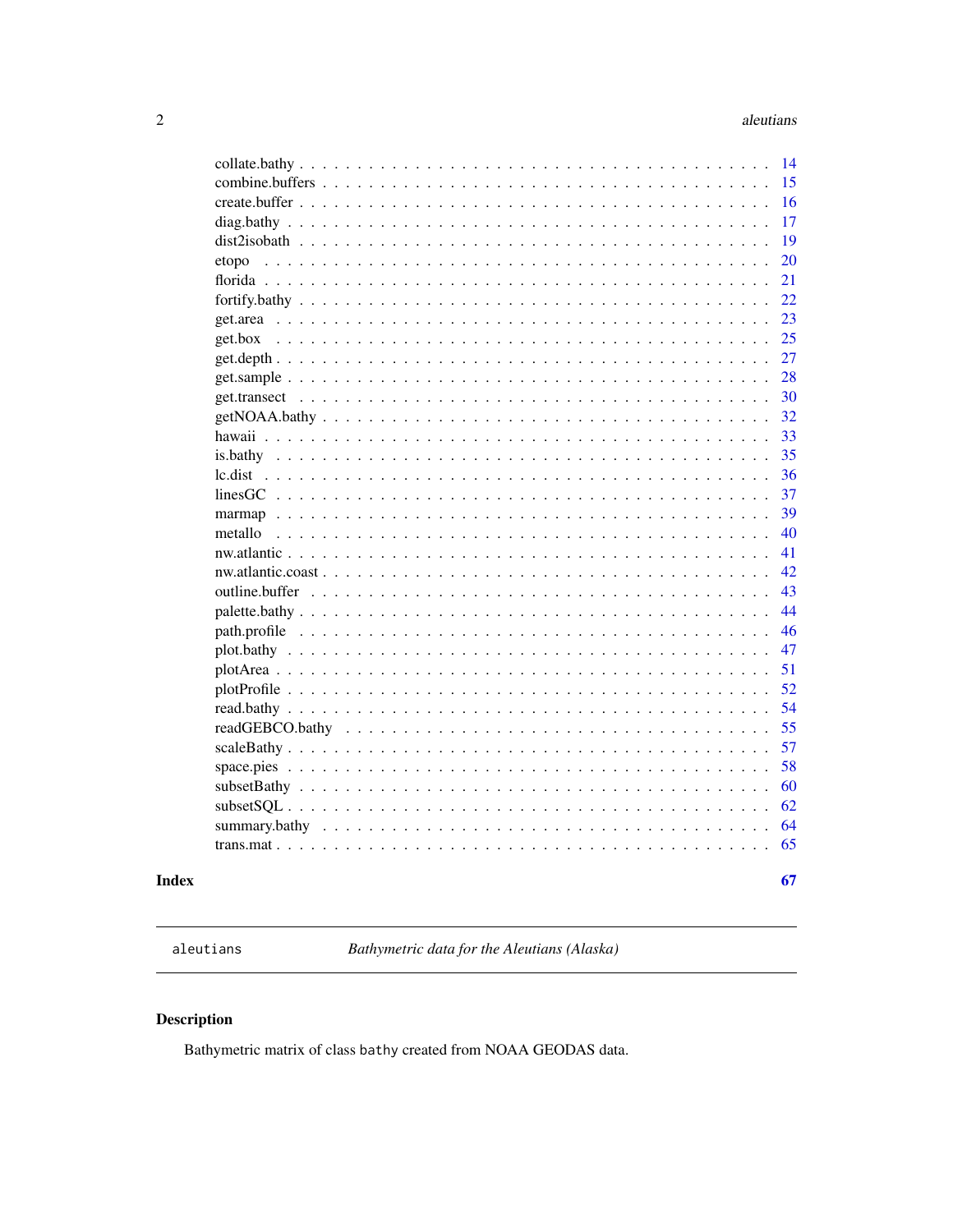# <span id="page-2-0"></span>antimeridian.box 3

# Usage

data(aleutians)

# Details

Data imported from the NOAA GEODAS Grid Translator webpage ([http://www.ngdc.noaa.](http://www.ngdc.noaa.gov/mgg/gdas/gd_designagrid.html) [gov/mgg/gdas/gd\\_designagrid.html](http://www.ngdc.noaa.gov/mgg/gdas/gd_designagrid.html)) and transformed into an object of class bathy by as.bathy.

# Value

A text file.

# Author(s)

see [http://www.ngdc.noaa.gov/mgg/gdas/gd\\_designagrid.html](http://www.ngdc.noaa.gov/mgg/gdas/gd_designagrid.html)

# See Also

[as.bathy](#page-3-1), [read.bathy](#page-53-1), [antimeridian.box](#page-2-1)

#### Examples

```
# load celt data
data(aleutians)
```

```
# class "bathy"
class(aleutians)
summary(aleutians)
```

```
# test plot.bathy
plot(aleutians,image = TRUE,
    bpal = list(c(0,max(aleutians),"grey"),
                 c(min(aleutians),0,"darkblue","lightblue")),
    land = TRUE, 1wd = 0.1, axes = FALSE)antimeridian.box(aleutians, 10)
```
<span id="page-2-1"></span>antimeridian.box *Adds a box to maps including antimeridian*

#### Description

Adds a box on maps including the antimeridian (180)

# Usage

antimeridian.box(object, tick.spacing)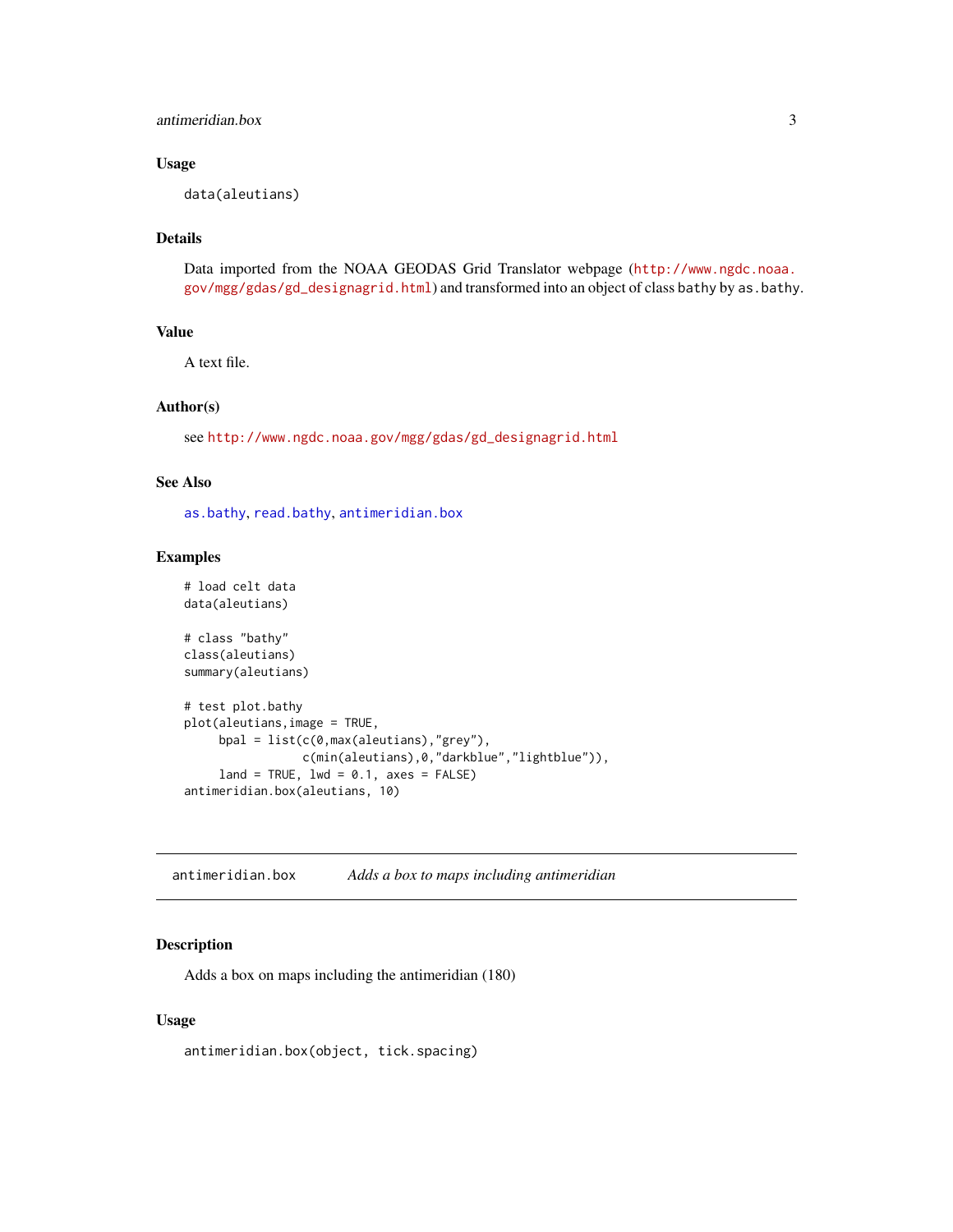#### <span id="page-3-0"></span>Arguments

| object       | matrix of class bathy                               |
|--------------|-----------------------------------------------------|
| tick.spacing | spacing between tick marks (in degrees, default=20) |

# Value

The function adds a box and tick marks to an existing plot which contains the antimeridian line (180 degrees).

# Author(s)

Eric Pante & Benoit Simon-Bouhet

# See Also

[plot.bathy](#page-46-1)

#### Examples

data(aleutians)

# default plot: plot(aleutians,n=1)

# plot with corrected box and labels: plot(aleutians,n=1,axes=FALSE) antimeridian.box(aleutians, 10)

<span id="page-3-1"></span>as.bathy *Convert to bathymetric data in an object of class bathy*

# Description

Reads either an object of class RasterLayer, SpatialGridDataFrame or a three-column data.frame containing longitude (x), latitude (y) and depth (z) data and converts it to a matrix of class bathy.

# Usage

as.bathy(x)

#### Arguments

x Object of RasterLayer or SpatialGridDataFrame, or a three-column data.frame with longitude (x), latitude (y) and depth (z) (no default)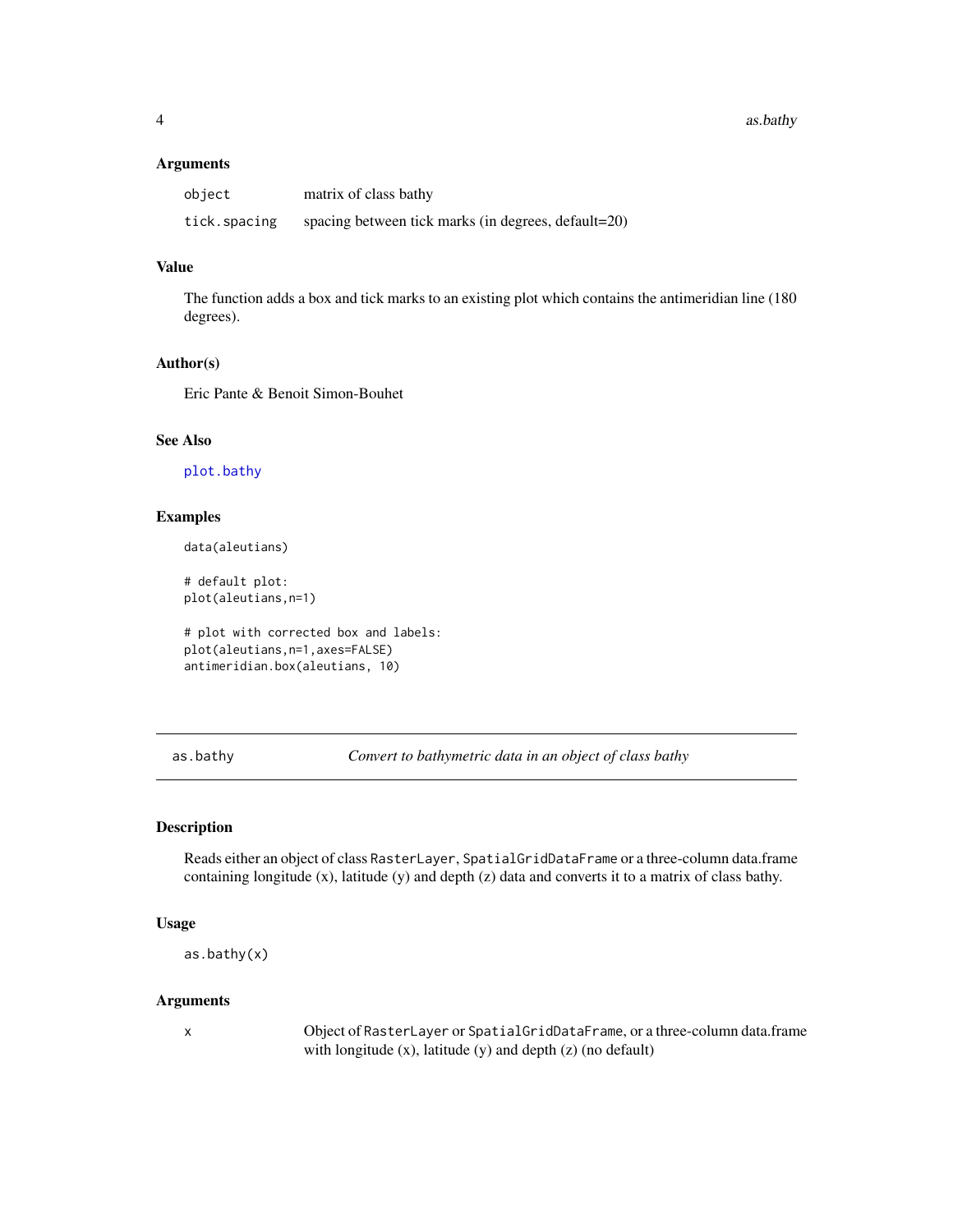#### <span id="page-4-0"></span>as.raster 5

# Details

x can contain data downloaded from the NOAA GEODAS Grid Translator webpage (http://www.ngdc.noaa.gov/mgg/gdas/gd in the form of an xyz table. The function as.bathy can also be used to transform objects of class raster (see package raster) and SpatialGridDataFrame (see package sp).

# Value

The output of as.bathy is a matrix of class bathy, which dimensions and resolution are identical to the original object. The class bathy has its own methods for summarizing and ploting the data.

# Author(s)

Benoit Simon-Bouhet

# See Also

[summary.bathy](#page-63-1), [plot.bathy](#page-46-1), [read.bathy](#page-53-1), [as.xyz](#page-7-1), [as.raster](#page-4-1), [as.SpatialGridDataFrame](#page-6-1).

#### Examples

# load NW Atlantic data data(nw.atlantic)

# use as.bathy atl <- as.bathy(nw.atlantic)

# class "bathy" class(atl)

# summarize data of class "bathy" summary(atl)

<span id="page-4-1"></span>as.raster *Convert bathymetric data to a raster layer*

# Description

Transforms an object of class bathy to a raster layer.

#### Usage

as.raster(bathy)

#### Arguments

bathy an object of class bathy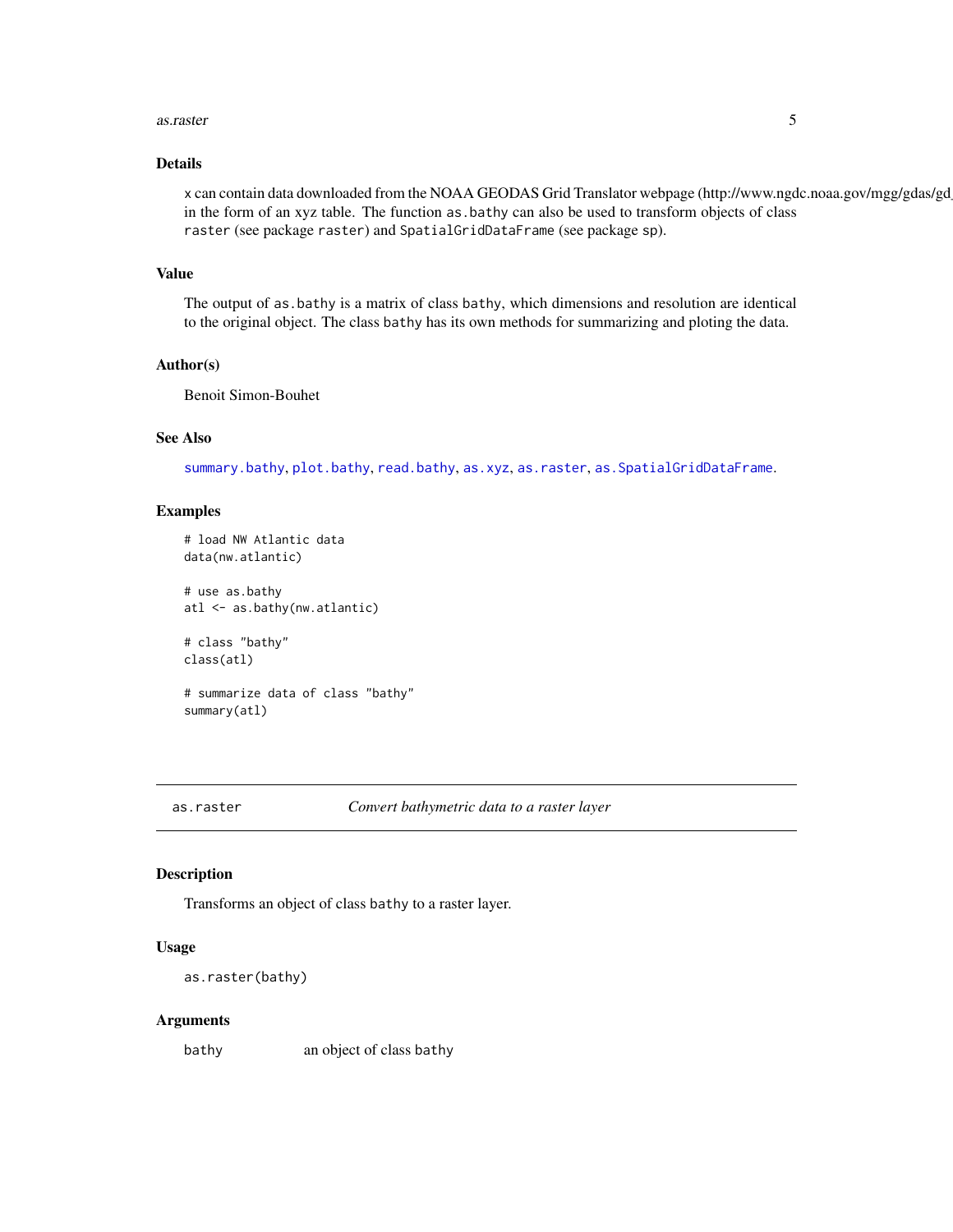# <span id="page-5-0"></span>Details

as.raster transforms bathy objects into objects of class RasterLayer as defined in the raster package. All methods from the raster package are thus available for bathymetric data (e.g. rotations, projections...).

# Value

An object of class RasterLayer with the same characteristics as the bathy object (same longitudinal and latitudinal ranges, same resolution).

# Author(s)

Benoit Simon-Bouhet

# See Also

[as.xyz](#page-7-1), [as.bathy](#page-3-1), [as.SpatialGridDataFrame](#page-6-1)

# Examples

# load Hawaii bathymetric data data(hawaii)

# use as.raster r.hawaii <- as.raster(hawaii)

```
# class "RasterLayer"
class(r.hawaii)
```
# Summaries summary(hawaii) summary(r.hawaii)

# structure of the RasterLayer object str(r.hawaii)

```
## Not run:
# Plots
#require(raster)
plot(hawaii,image=TRUE,lwd=.2)
plot(r.hawaii)
```
## End(Not run)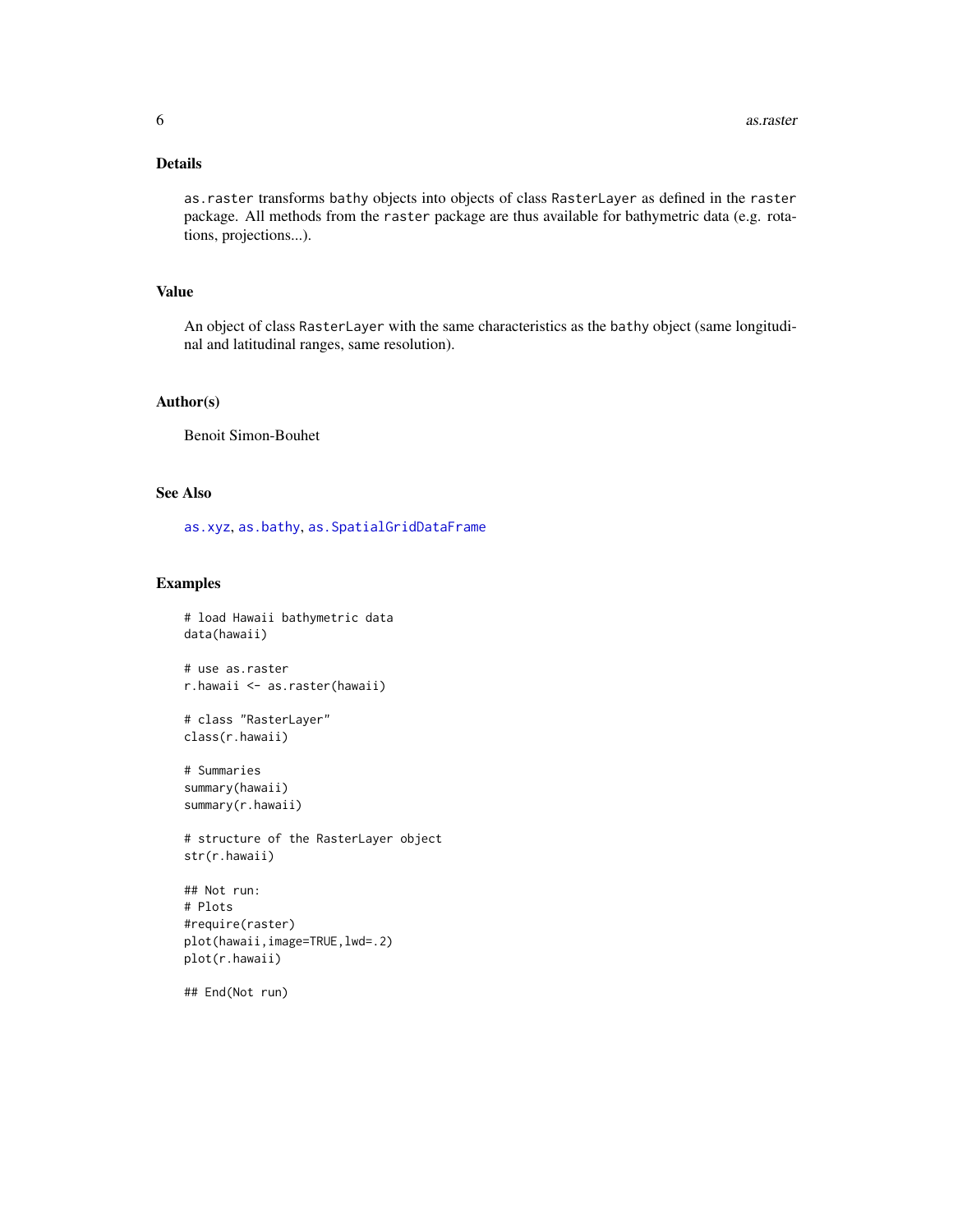<span id="page-6-1"></span><span id="page-6-0"></span>as.SpatialGridDataFrame

*Convert bathymetric data to a spatial grid*

#### Description

Transforms an object of class bathy to a SpatialGridDataFrame object.

# Usage

as.SpatialGridDataFrame(bathy)

#### Arguments

bathy an object of class bathy

# Details

as.SpatialGridDataFrame transforms bathy objects into objects of class SpatialGridDataFrame as defined in the sp package. All methods from the sp package are thus available for bathymetric data (e.g. rotations, projections...).

# Value

An object of class SpatialGridDataFrame with the same characteristics as the bathy object (same longitudinal and latitudinal ranges, same resolution).

## Author(s)

Benoit Simon-Bouhet

#### See Also

[as.xyz](#page-7-1), [as.bathy](#page-3-1), [as.raster](#page-4-1)

# Examples

# load Hawaii bathymetric data data(hawaii)

# use as.SpatialGridDataFrame sp.hawaii <- as.SpatialGridDataFrame(hawaii)

# Summaries summary(hawaii) summary(sp.hawaii)

```
# structure of the SpatialGridDataFrame object
str(sp.hawaii)
```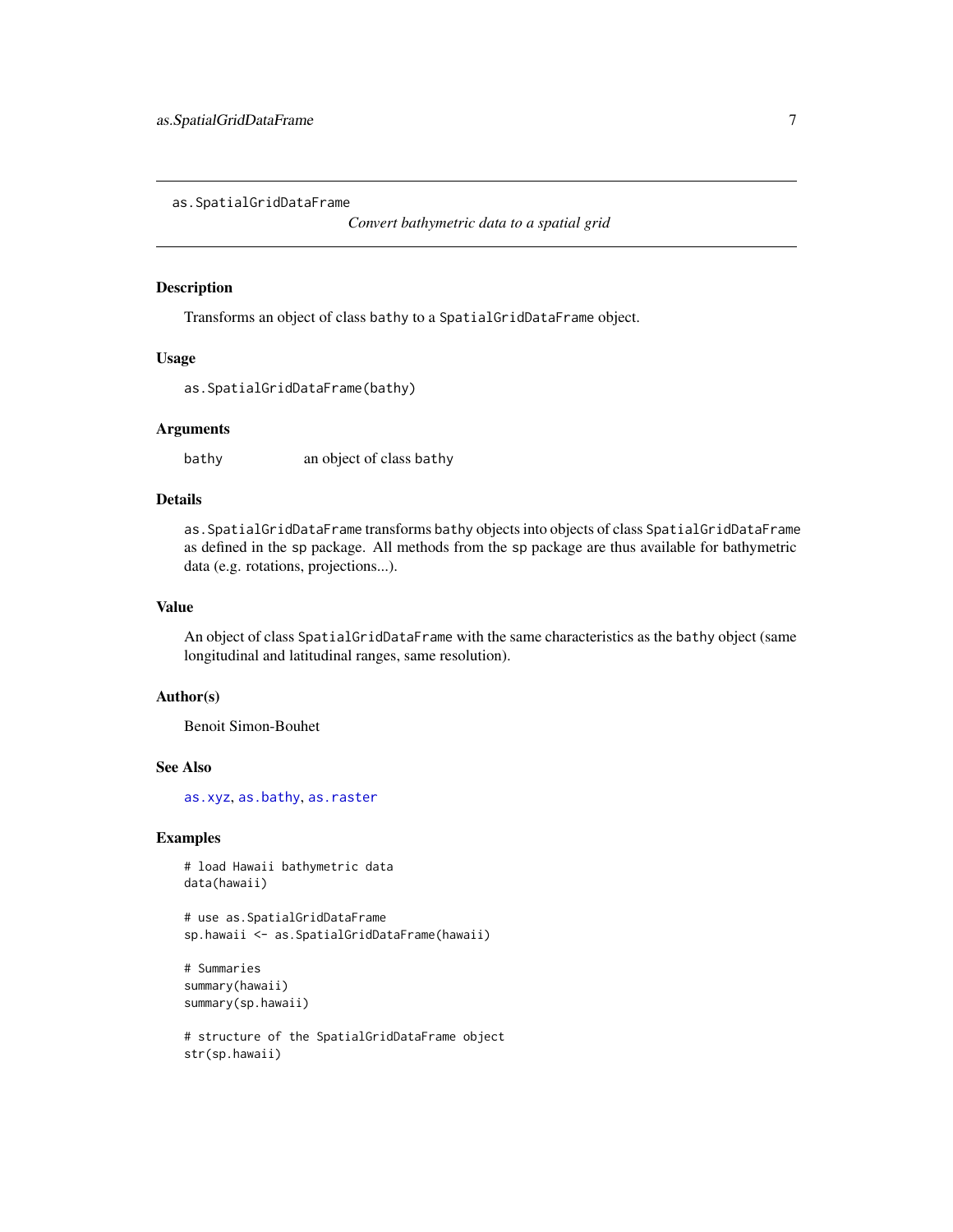8 as.xyz

# Plots plot(hawaii,image=TRUE,lwd=.2) image(sp.hawaii)

<span id="page-7-1"></span>as.xyz *Convert to xyz format*

# Description

Converts a matrix of class bathy into a three-column data.frame containing longitude, latitude and depth data.

#### Usage

as.xyz(bathy)

# Arguments

bathy matrix of class bathy.

# Details

The use of as.bathy and as.xyz allows to swicth back and forth between the long format (xyz) and the wide format of class bathy suitable for plotting bathymetric maps, computing least cost distances, etc. as.xyz is especially usefull for exporting xyz files when data are obtained using subsetSQL, i.e. bathymetric matrices of class bathy.

# Value

Three-column data.frame with a format similar to xyz files downloaded from the NOAA GEODAS Grid Translator webpage ([http://www.ngdc.noaa.gov/mgg/gdas/gd\\_designagrid.html](http://www.ngdc.noaa.gov/mgg/gdas/gd_designagrid.html)). The first column contains longitude data, the second contains latitude data and the third contains depth/elevation data.

#### Author(s)

Benoit Simon-Bouhet

# See Also

[as.bathy](#page-3-1), [summary.bathy](#page-63-1)

<span id="page-7-0"></span>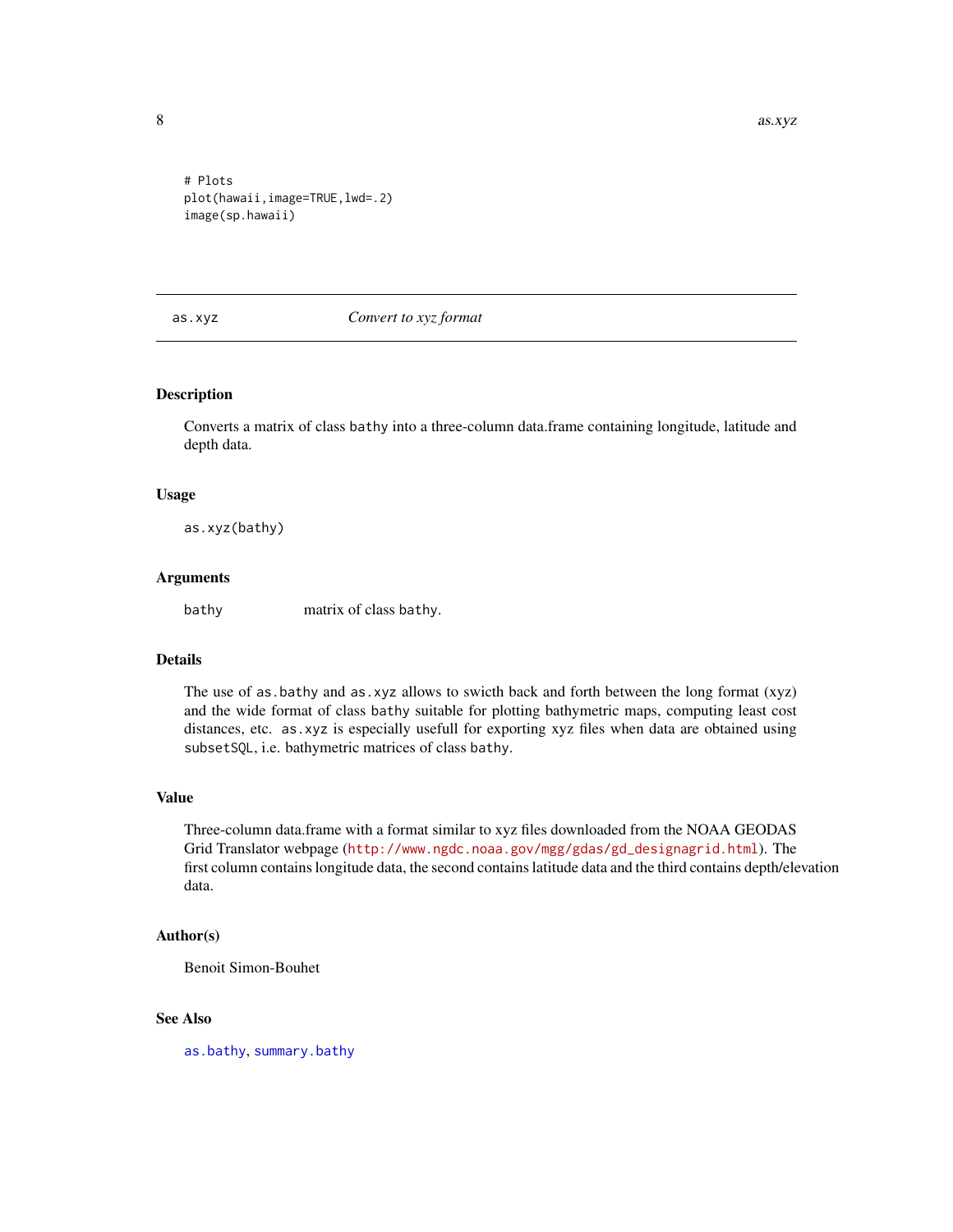# <span id="page-8-0"></span>autoplot.bathy 9

# Examples

```
# load celt data
data(celt)
dim(celt)
class(celt)
summary(celt)
plot(celt,deep= -300,shallow= -25,step=25)
# use as.xyz
celt2 <- as.xyz(celt)
dim(celt2)
class(celt2)
summary(celt2)
```
<span id="page-8-1"></span>autoplot.bathy *Ploting bathymetric data with ggplot*

# Description

Plots contour or image map from bathymetric data matrix of class bathy with ggplot2

## Usage

```
## S3 method for class 'bathy'
autoplot(x, geom="contour", mapping=NULL, coast=TRUE, ...)
```
# Arguments

| X       | bathymetric data matrix of class bathy, imported using read. bathy                                                                                                                                                                                                                                                                                                                            |
|---------|-----------------------------------------------------------------------------------------------------------------------------------------------------------------------------------------------------------------------------------------------------------------------------------------------------------------------------------------------------------------------------------------------|
| geom    | geometry to use for the plot, i.e. type of plot; can be 'contour', 'tile' or 'raster'.<br>contour does a contour plot, tile and raster produce an image plot, tile allows<br>true geographical projection through coord_map. raster only allows approxi-<br>mate projection but is faster to plot. Names can be abbreviated. Geometries can<br>be combined by specifying several in a vector. |
| mapping | additional mappings between the data obtained from calling for tify. bathy on<br>x and the aesthetics for all geoms. When not NULL, this is a call to aes().                                                                                                                                                                                                                                  |
| coast   | boolean; wether to highlight the coast (isobath $0 \text{ m}$ ) as a black line                                                                                                                                                                                                                                                                                                               |
|         | passed to the chosen geom(s)                                                                                                                                                                                                                                                                                                                                                                  |

# Details

[fortify.bathy](#page-21-1) is called with argument x to produce a data.frame compatible with ggplot2. Then layers are added to the plot based om the argument geom. Finally, the whole plot is projected geographically using [coord\\_map](#page-0-0) (for geom="contour") or an approximation thereof.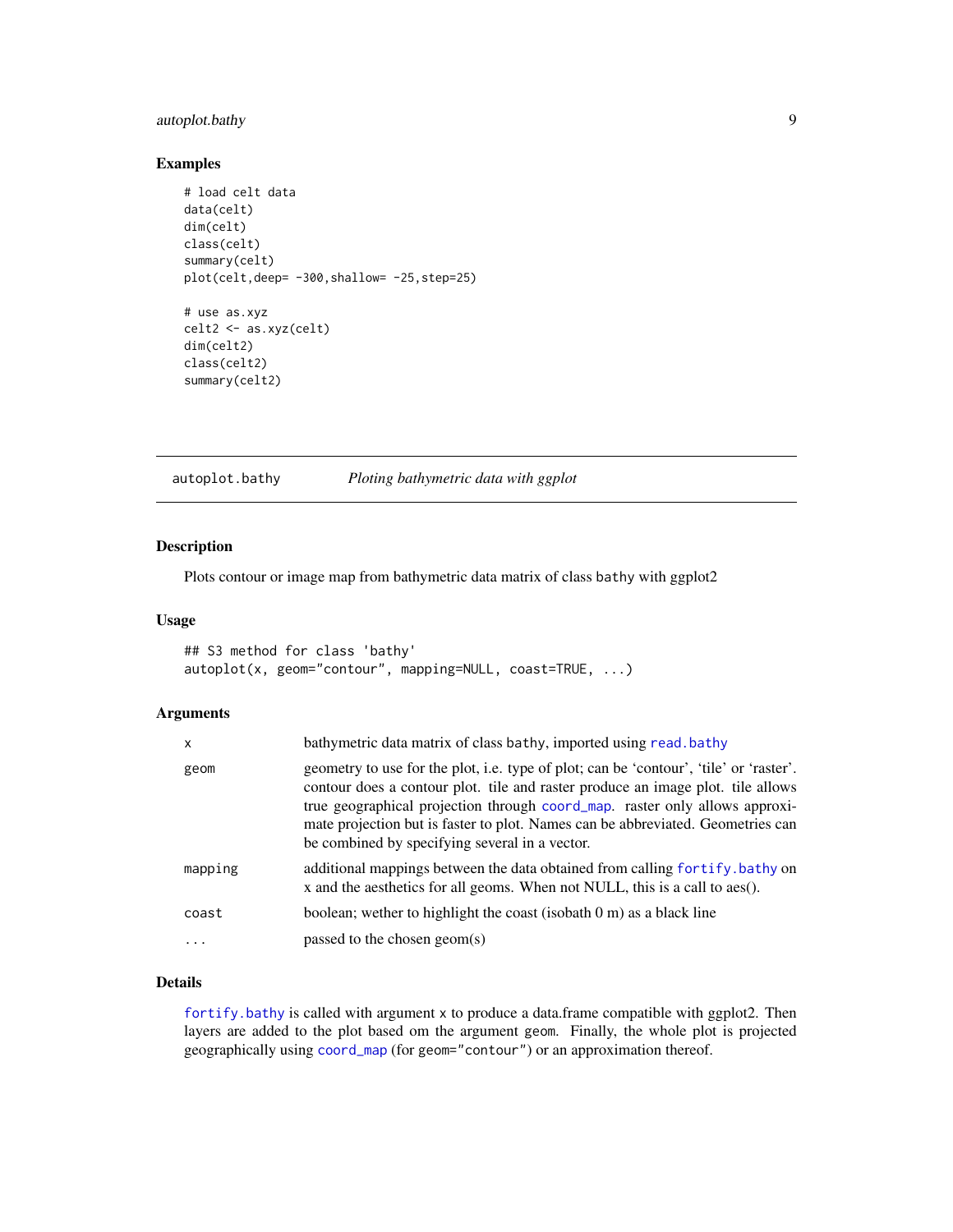#### <span id="page-9-0"></span>Author(s)

Jean-Olivier Irisson

# See Also

[fortify.bathy](#page-21-1), [plot.bathy](#page-46-1), [read.bathy](#page-53-1), [summary.bathy](#page-63-1)

#### Examples

```
# load NW Atlantic data and convert to class bathy
data(nw.atlantic)
atl <- as.bathy(nw.atlantic)
  # basic plot
## Not run:
    library("ggplot2")
autoplot(atl)
  # plot images
autoplot(atl, geom=c("tile"))
autoplot(atl, geom=c("raster")) # faster but not resolution independant
  # plot both!
autoplot(atl, geom=c("raster", "contour"))
  # geom names can be abbreviated
autoplot(atl, geom=c("r", "c"))
  # do not highlight the coastline
autoplot(atl, coast=FALSE)
  # better colour scale
   autoplot(atl, geom=c("r", "c")) +
   scale_fill_gradient2(low="dodgerblue4", mid="gainsboro", high="darkgreen")
  # set aesthetics
autoplot(atl, geom=c("r", "c"), colour="white", size=0.1)
  # topographical colour scale, see ?scale_fill_etopo
autoplot(atl, geom=c("r", "c"), colour="white", size=0.1) + scale_fill_etopo()
# add sampling locations
data(metallo)
  last_plot() + geom_point(aes(x=lon, y=lat), data=metallo, alpha=0.5)
  # an alternative contour map making use of additional mappings
  # see ?stat_contour in ggplot2 to understand the ..level.. argument
autoplot(atl, geom="contour", mapping=aes(colour=..level..))
## End(Not run)
```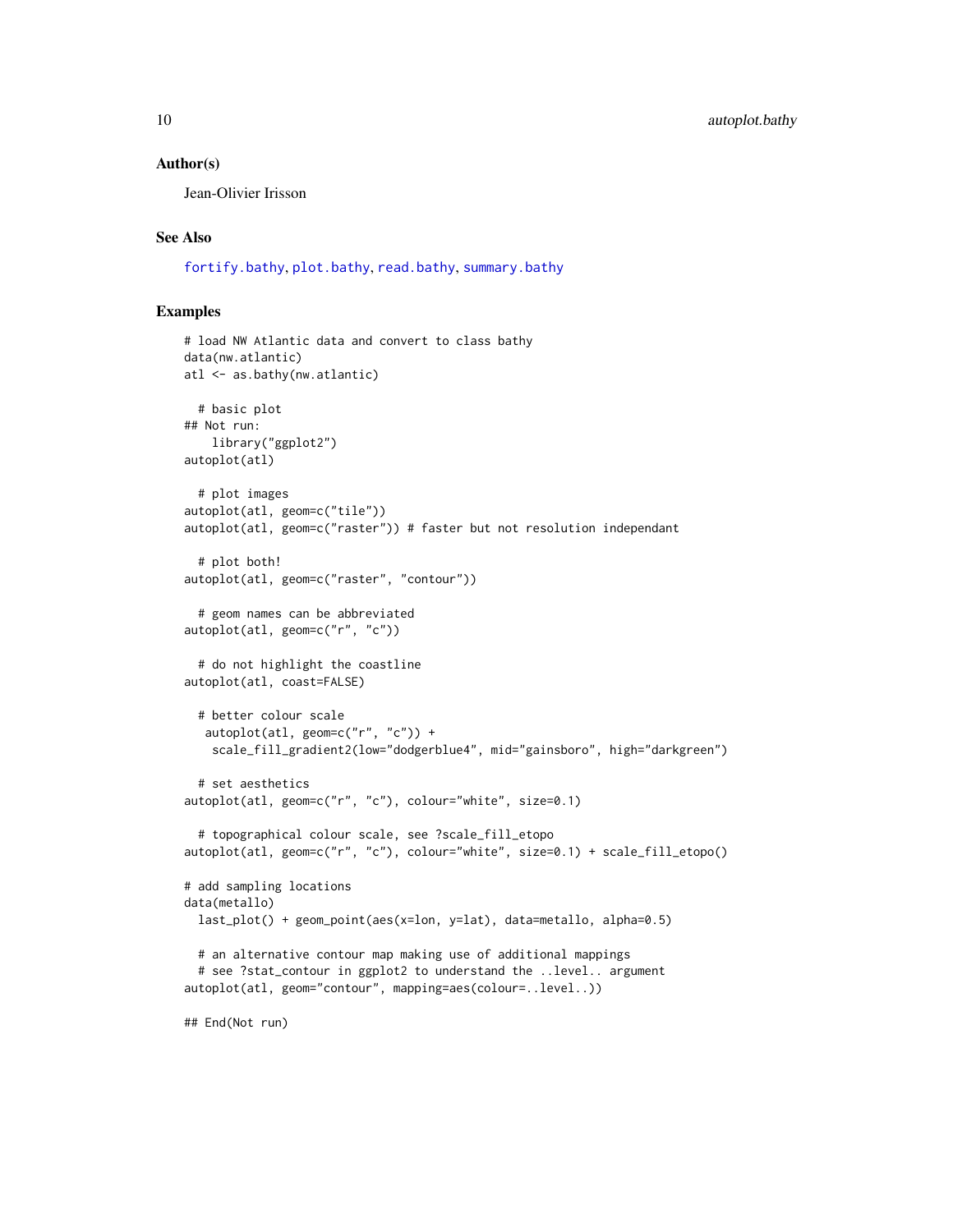<span id="page-10-0"></span>

Bathymetric matrix of class bathy created from NOAA GEODAS data.

# Usage

data(celt)

# Details

Data imported from the NOAA GEODAS Grid Translator webpage ([http://www.ngdc.noaa.](http://www.ngdc.noaa.gov/mgg/gdas/gd_designagrid.html) [gov/mgg/gdas/gd\\_designagrid.html](http://www.ngdc.noaa.gov/mgg/gdas/gd_designagrid.html)) and transformed into an object of class bathy by as.bathy.

# Value

A text file.

# Author(s)

see [http://www.ngdc.noaa.gov/mgg/gdas/gd\\_designagrid.html](http://www.ngdc.noaa.gov/mgg/gdas/gd_designagrid.html)

# See Also

[as.bathy](#page-3-1), [read.bathy](#page-53-1)

# Examples

# load celt data data(celt)

# class "bathy" class(celt) summary(celt)

# test plot.bathy plot(celt, deep=-300, shallow=-50, step=25)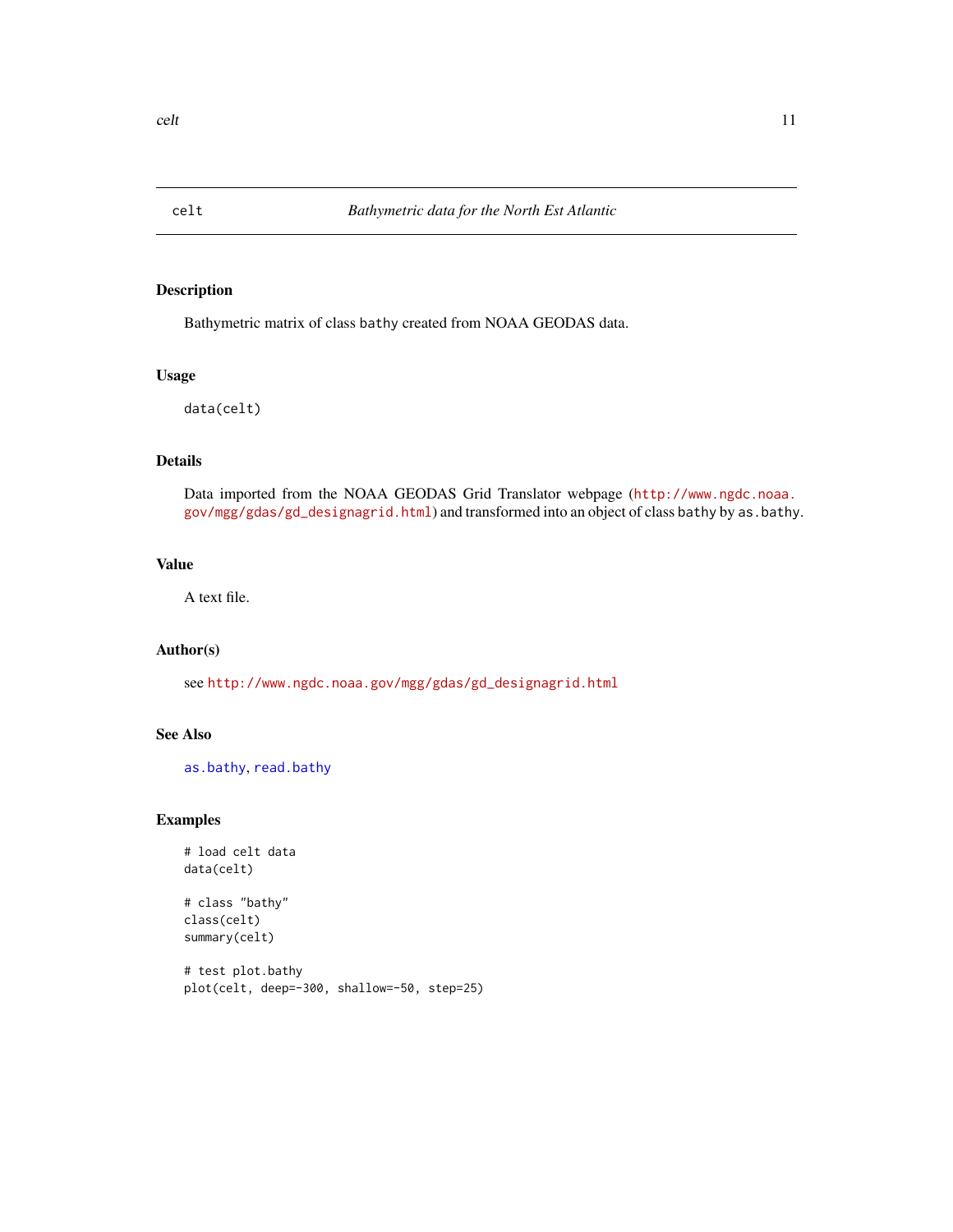<span id="page-11-0"></span>

Reads a bathymetric data matrix and orders its rows and columns by increasing latitude and longitude.

#### Usage

check.bathy(x)

#### Arguments

x a matrix

# Details

check.bathy allows to sort rows and columns by increasing latitude and longitude, which is necessary for ploting with the function image (package graphics). check.bathy is used within the marmap functions read.bathy and as.bathy (it is also used in getNOAA.bathy through as.bathy).

# Value

The output of check.bathy is an ordered matrix.

# Author(s)

Eric Pante

# See Also

[read.bathy](#page-53-1), [as.bathy](#page-3-1), [getNOAA.bathy](#page-31-1)

# Examples

```
matrix(1:100, ncol=5, dimnames=list(20:1, c(3,2,4,1,5))) -> a
check.bathy(a)
```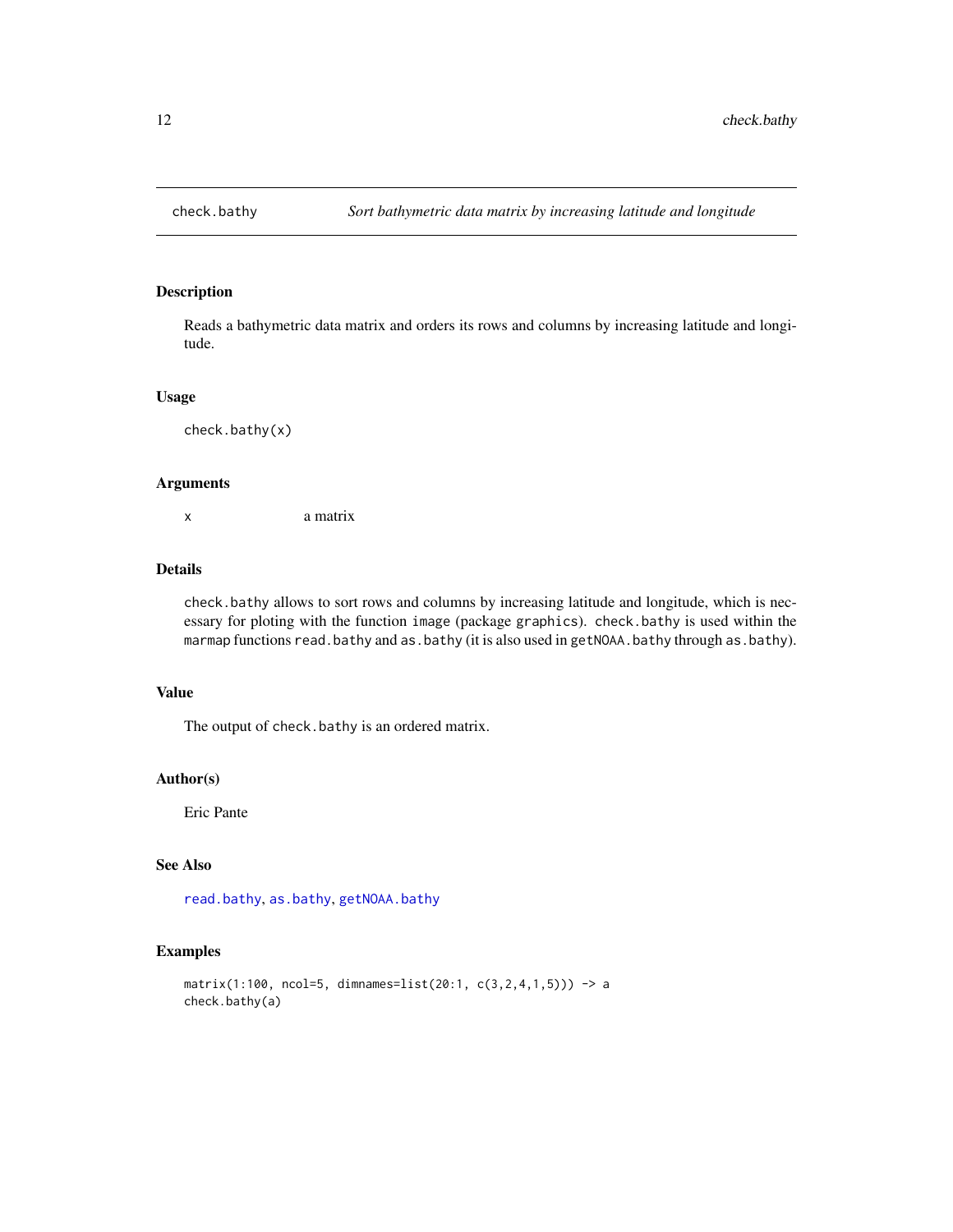<span id="page-12-0"></span>

Adds transparency to a color or a vector of colors by specifying one or several alpha values.

# Usage

```
col2alpha(color, alpha = 0.5)
```
# Arguments

| color | a (vector of) color codes or names                                                         |
|-------|--------------------------------------------------------------------------------------------|
| alpha | a value (or vector of values) between $\theta$ (full transparency) and $\theta$ (no trans- |
|       | parency).                                                                                  |

# Details

When the size of color and alpha vectors are different, alpha values are recycled.

#### Value

A (vector) of color code(s).

# Author(s)

Benoit Simon-Bouhet

# Examples

```
# Generate random data
dat <- rnorm(4000)
```
# plot with plain color for points plot(dat,pch=19,col="red")

# Add some transparency to get a better idea of density plot(dat,pch=19,col=col2alpha("red",.3))

```
# Same color for all points but with increasing alpha (decreasing transparency)
plot(dat,pch=19,col=col2alpha(rep("red",4000),seq(0,1,len=4000)))
```

```
# Two colors, same alpha
plot(dat,pch=19,col=col2alpha(rep(c("red","purple"),each=2000),.2))
```

```
# Four colors, gradient of transparency for each color
plot(dat,pch=19,col=col2alpha(rep(c("blue","purple","red","orange"),each=1000),seq(.1,.6,len=1000)))
```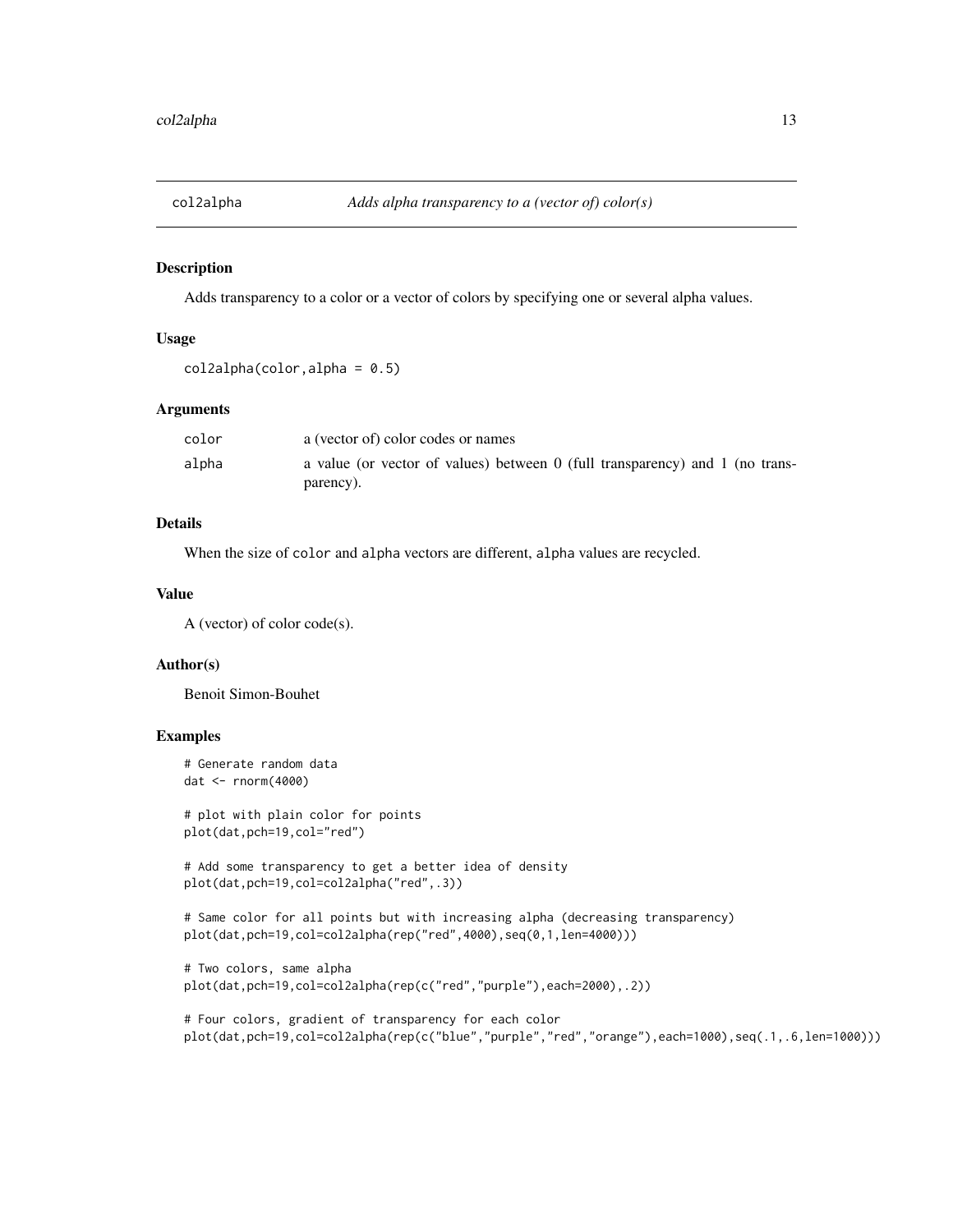<span id="page-13-0"></span># Alpha transparency applied to a gradient of colors plot(dat,pch=19,col=col2alpha(rainbow(4000),.5))

collate.bathy *Collates two bathy matrices with data from either sides of the antimeridian*

#### **Description**

Collates two bathy matrices, one with longitude 0 to 180 degrees East, and the other with longitude 0 to 180 degrees West

# Usage

```
collate.bathy(east,west)
```
# Arguments

| east | matrix of class bathy with eastern data (West of antimeridian) |
|------|----------------------------------------------------------------|
| west | matrix of class bathy with western data (East of antimeridian) |

# Details

This function is meant to be used with read.bathy() or readGEBCO.bathy(), when data is downloaded from either sides of the antimeridian line (180 degrees longitude). If, for example, data is downloaded from GEBCO for longitudes of 170E-180 and 180-170W, collate.bathy() will create a single matrix of class bathy with a coordinate system going from 170 to 190 degrees longitude.

getNOAA.bathy() deals with data from both sides of the antimeridian and does not need further processing with collate.bathy().

#### Value

A single matrix of class bathy that can be interpreted by plot.bathy. When plotting collated data (with longitudes 0 to 180 and 180 to 360 degrees), plots can be modified to display the conventional coordinate system (with longitudes 0 to 180 and -180 to 0 degrees) using function antimeridian.box().

#### Author(s)

Eric Pante

# See Also

[getNOAA.bathy](#page-31-1), [summary.bathy](#page-63-1), [plot.bathy](#page-46-1), [antimeridian.box](#page-2-1)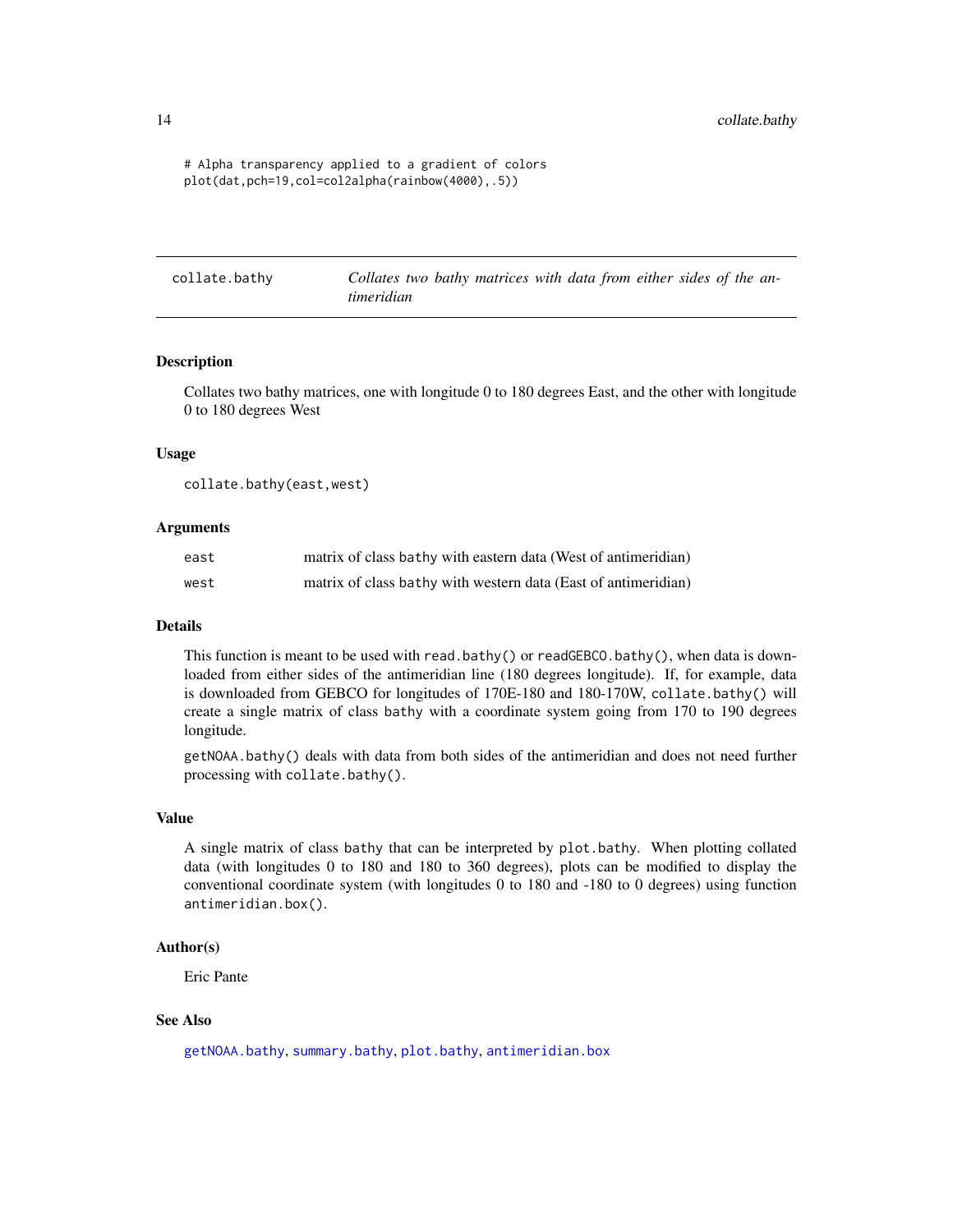# <span id="page-14-0"></span>combine.buffers 15

#### Examples

```
## faking two datasets using aleutians, for this example
## "a" and "b" simulate two datasets downloaded from GEBCO, for ex.
data(aleutians)
aleutians[1:181,] -> a ; "bathy" -> class(a)
aleutians[182:601, ] \rightarrow b ; "bathy" \rightarrow class(b)-(360-as.numeric(rownames(b))) -> rownames(b)
## check these objects with summary(): pay attention of the Longitudinal range
summary(aleutians)
summary(a)
summary(b)
## merge datasets:
collate.bathy(a,b) -> collated
summary(collated) # should be identical to summary(aleutians)
```
<span id="page-14-1"></span>combine.buffers *Create a new, composite buffer from a list of existing buffers.*

# Description

Create a new buffer object from a list of existing buffers of compatible dimensions.

#### Usage

```
combine.buffers(buf)
```
#### Arguments

buf a list of 2 or more buffer objects as produced by [create.buffer](#page-15-1). All buffer objects in the list must have the same number of rows and columns.

# Value

An object of class bathy of the same dimension as the original buffers containing only NAs outside of the combined buffer and values of depth/altitude (taken from the list of buffers buf) within the combined buffer.

#### Author(s)

Benoit Simon-Bouhet

# See Also

[create.buffer](#page-15-1), [outline.buffer](#page-42-1), [plot.bathy](#page-46-1)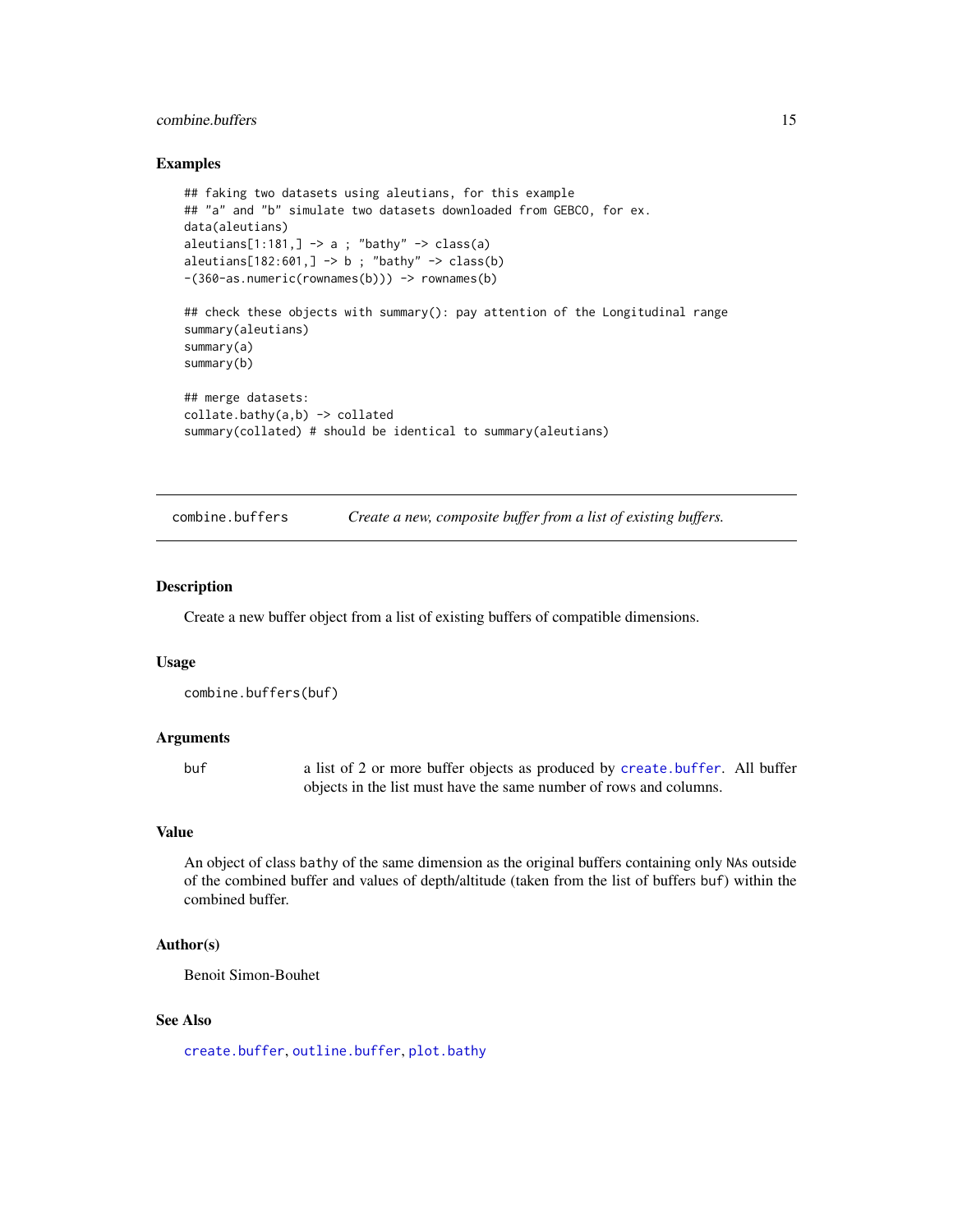# Examples

```
# load and plot a bathymetry
data(florida)
plot(florida, lwd = 0.2)plot(florida, n = 1, lwd = 0.7, add = TRUE)# add points around which a buffer will be computed
loc <- data.frame(c(-80,-82), c(26,24))
points(loc, pch = 19, col = "red")
# create 2 distinct buffer objects with different radii
buf1 <- create.buffer(florida, loc[1,], radius=1.9)
buf2 <- create.buffer(florida, loc[2,], radius=1.2)
# combine both buffers
buf <- combine.buffers(list(buf1,buf2))
## Not run:
# Add outline of the resulting buffer in red
# and the outline of the original buffers in blue
plot(outline.buffer(buf), add = TRUE, lwd = 3, col = 2)plot(outline.buffer(buf1), add = TRUE, lwd = 0.5, col="blue")
plot(outline.buffer(buf2), add = TRUE, lwd = 0.5, col="blue")
```
## End(Not run)

<span id="page-15-1"></span>create.buffer *Create a buffer of specified radius around one or several points*

# Description

Create a circular buffer of user-defined radius around one or several points defined by their longitudes and latitudes.

# Usage

```
create.buffer(mat, loc, radius, km = FALSE)
```
# **Arguments**

| mat    | an object of class bathy                                                                                                                                                     |
|--------|------------------------------------------------------------------------------------------------------------------------------------------------------------------------------|
| loc    | a 2-column data. frame of longitudes and latitudes for points around which the<br>buffer is to be created.                                                                   |
| radius | numeric. Radius of the buffer in the same unit as the bathy object (i.e. usually<br>decimal degrees) when km=FALSE (default) or in kilometers when radius=TRUE.              |
| km     | logical. If TRUE, the radius should be provided in kilometers. When FALSE<br>(default) the radius is in the same unit as the bathy object (i.e. usually decimal<br>degrees). |

<span id="page-15-0"></span>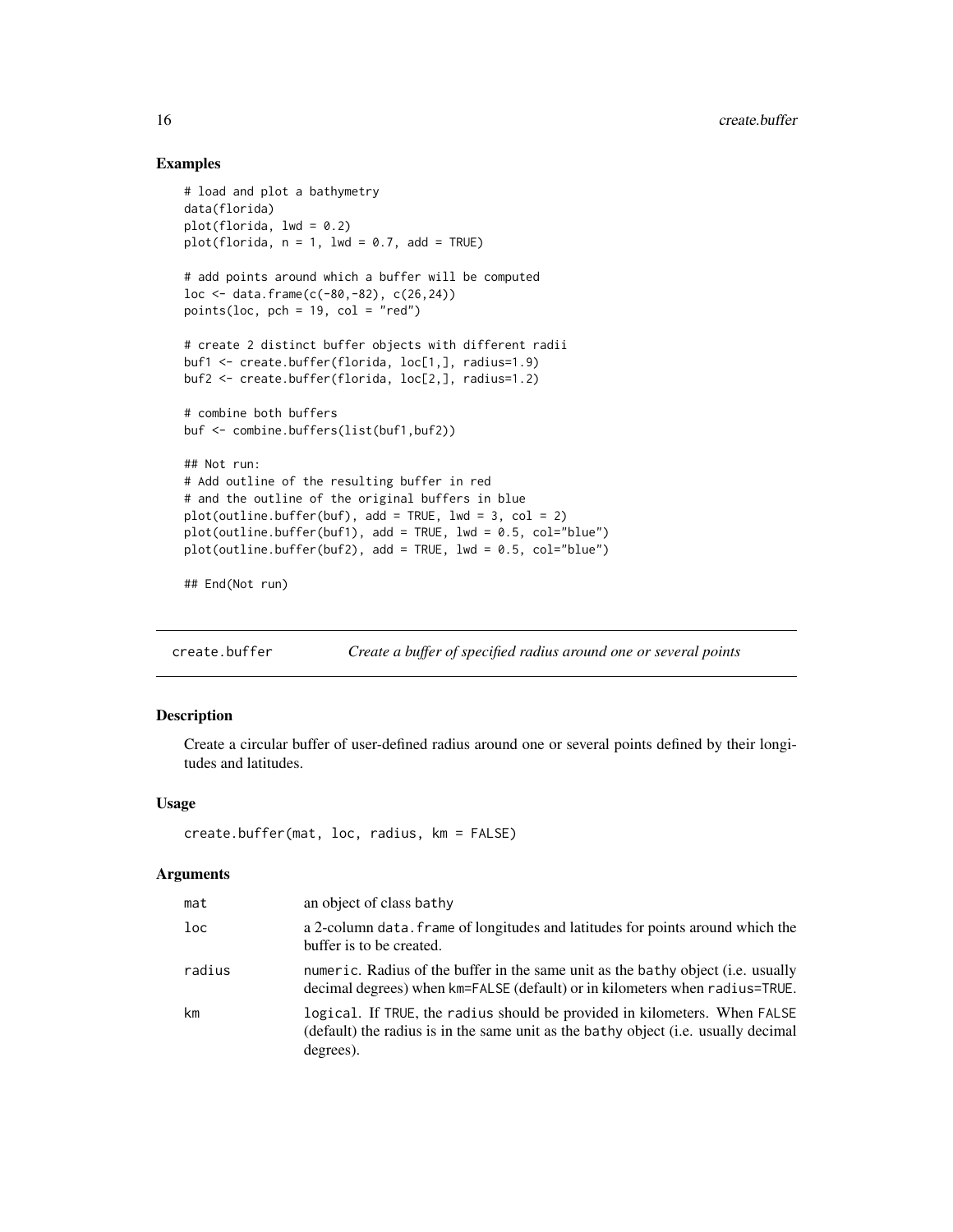#### <span id="page-16-0"></span>diag.bathy 17

# Details

This function takes advantage of the buffer function from package adehabitatMA and several functions from packages sp to define the buffer around the points provided by the user.

# Value

An object of class bathy of the same size as mat containing only NAs outside of the buffer and values of depth/altitude (taken from mat) within the buffer.

# Author(s)

Benoit Simon-Bouhet

# See Also

[outline.buffer](#page-42-1), [combine.buffers](#page-14-1), [plot.bathy](#page-46-1)

# Examples

```
# load and plot a bathymetry
data(florida)
plot(florida, lwd = 0.2)plot(florida, n = 1, lwd = 0.7, add = TRUE)# add points around which a buffer will be computed
loc <- data.frame(c(-80,-82), c(26,24))
points(loc, pch = 19, col = "red")# compute buffer
buf <- create.buffer(florida, loc, radius=1.5)
# highlight isobath with the buffer and add outline
plot(buf, add = TRUE, n = 10, col = 2, lwd=.4)plot(outline.buffer(buf), add = TRUE, lwd = 0.7, col = 2)
```
diag.bathy *Finds matrix diagonal for non-square matrices*

#### Description

Finds either the values of the coordinates of the non-linear diagonal of non-square matrices.

#### Usage

diag.bathy(mat,coord=FALSE)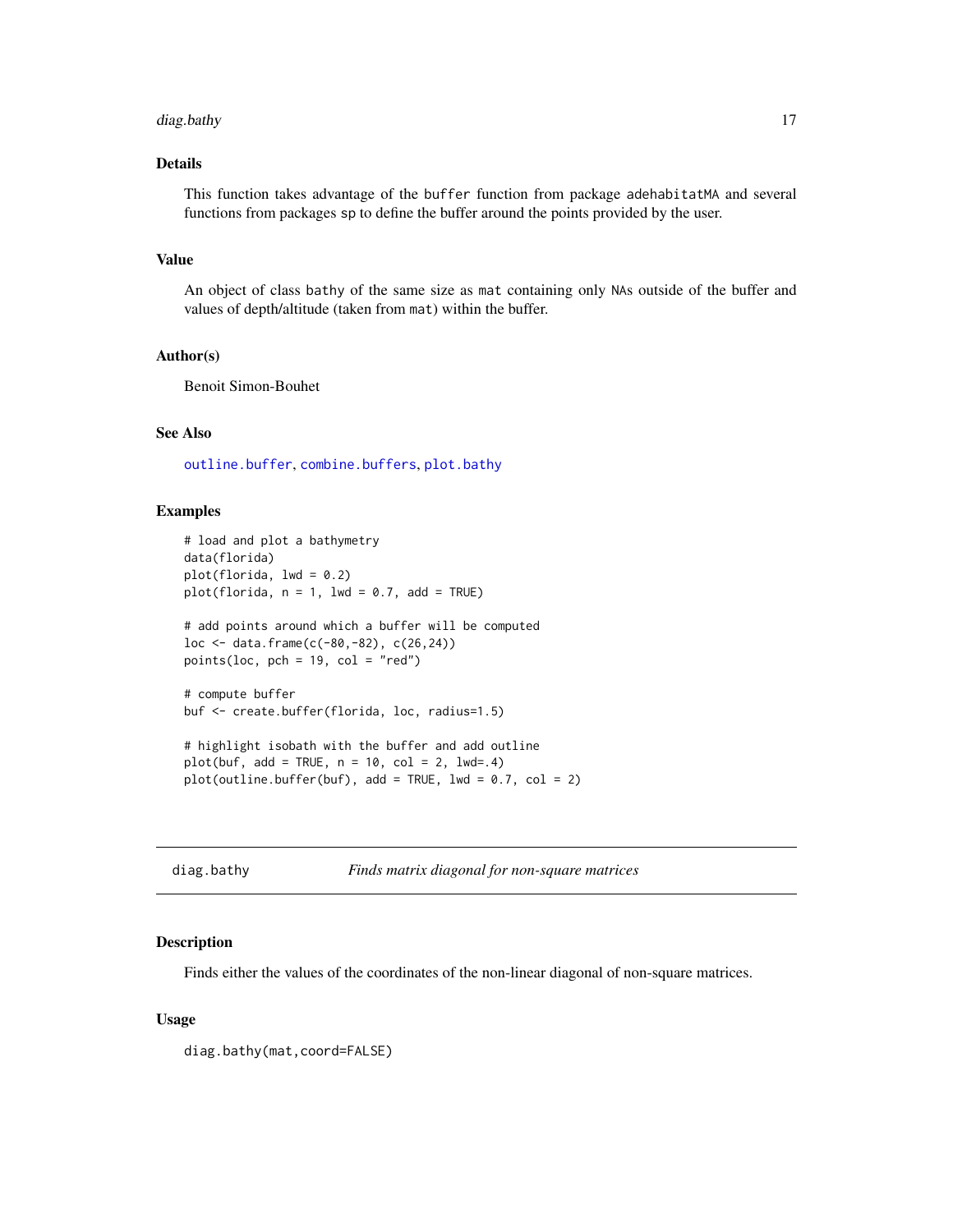<span id="page-17-0"></span>18 diag.bathy

# Arguments

| mat   | a data matrix                                                               |
|-------|-----------------------------------------------------------------------------|
| coord | whether of not to output the coordinates of the diagonal (default is FALSE) |

# Details

diag.bathy gets the values or coordinates from the first element of a matrix to its last elements. If the matrix is non-square, that is, its number of rows and columns differ, diag.bathy computes an approximate diagonal.

# Value

A vector of diagonal values is coord is FALSE, or a table of diagonal coordinates ifcoord is FALSE

# Author(s)

Eric Pante

# See Also

[get.transect](#page-29-1), [diag](#page-0-0)

# Examples

```
# a square matrix: diag.bathy behaves as diag
matrix(1:25, 5, 5) -> a; a
diag(a)
diag.bathy(a)
# a non-square matrix: diag.bathy does not behaves as diag
matrix(1:15, 3, 5) \rightarrow b; b
diag(b)
diag.bathy(b)
# output the diagonal or its coordinates:
rownames(b) \leq seq(32,35, length.out=3)
\text{columns}(b) \leq \text{seq}(-100, -95, \text{length.out=5})diag.bathy(b, coord=FALSE)
diag.bathy(b, coord=TRUE)
```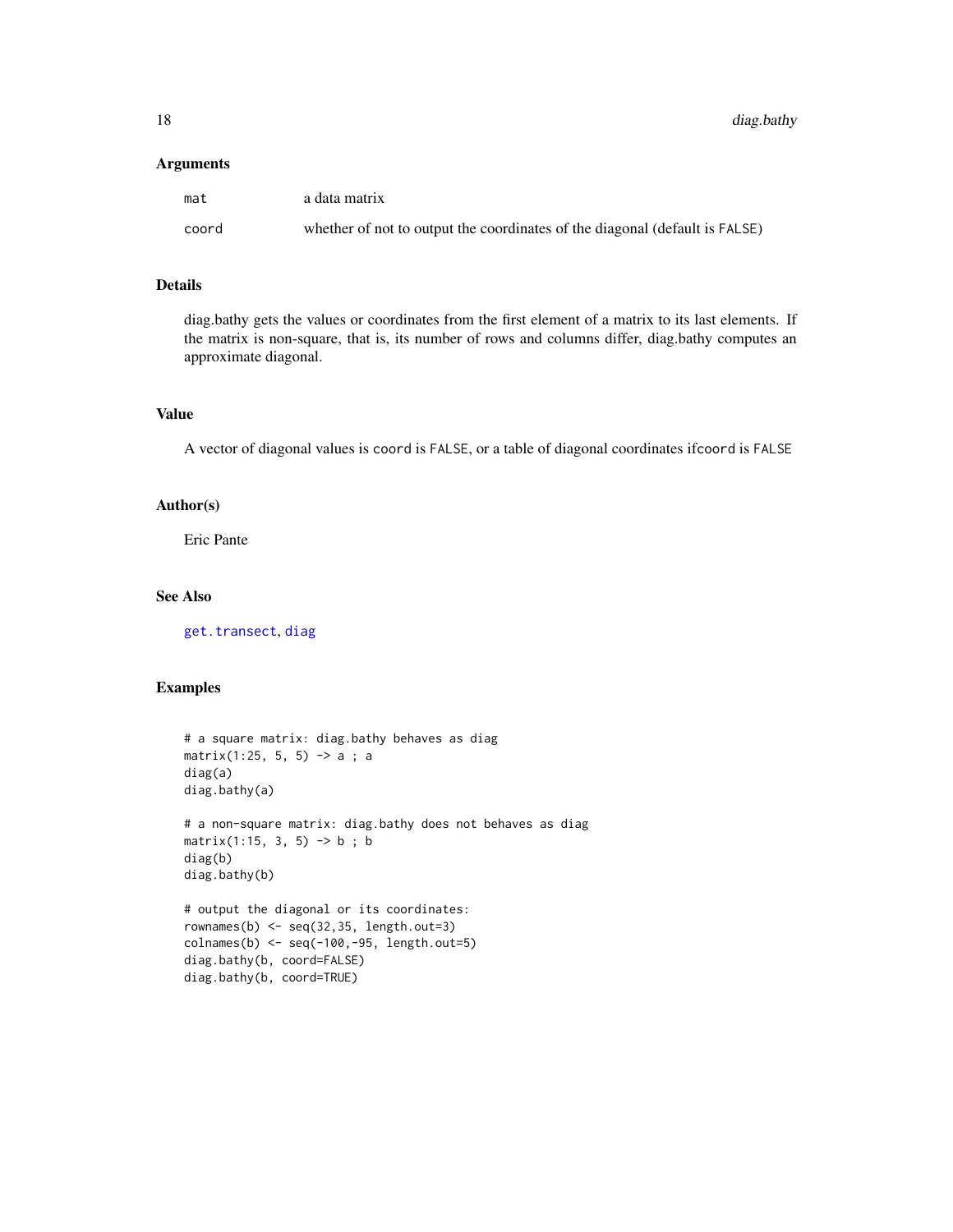<span id="page-18-1"></span><span id="page-18-0"></span>

Computes the shortest (great circle) distance between a set of points and an isoline of depth or altitude. Points can be selected interactively by clicking on a map.

#### Usage

```
dist2isobath(mat, x, y=NULL, isobath=0, locator=FALSE, ...)
```
#### Arguments

| mat     | Bathymetric data matrix of class bathy, as imported with read. bathy.                                                                                                              |
|---------|------------------------------------------------------------------------------------------------------------------------------------------------------------------------------------|
| X       | Either a list of two elements (numeric vectors of longitude and latitude), a 2-<br>column matrix or data. frame of longitudes and latitudes, or a numeric vector of<br>longitudes. |
| y       | Either NULL (default) or a numerical vector of latitudes. Ignored if $x$ is not a<br>numeric vector.                                                                               |
| isobath | A single numerical value indicating the isobath to which the shortest distance is<br>to be computed (default is set to $0$ , <i>i.e.</i> the coastline).                           |
| locator | Logical. Whether to choose data points interactively with a map or not. If TRUE,<br>a bathymetric map must have been plotted and both x and y are both ignored.                    |
| .       | Further arguments to be passed to locator when the interactive mode is used<br>$(locator=TRUE)$ .                                                                                  |

# Details

dist2isobath allows the user to compute the shortest great circle distance between a set of points (selected interactively on a map or not) and a user-defined isobath. dist2isobath takes advantage of functions from packages sp (Lines() and SpatialLines()) and geosphere (dist2Line) to compute the coordinates of the nearest location along a given isobath for each point provided by the user.

# Value

A 5-column data.frame. The first column contains the distance in meters between each point and the nearest point located on the given isobath. Columns 2 and 3 indicate the longitude and latitude of starting points (*i.e.* either coordinates provided as x and y or coordinates of points selected interactively on a map when locator=TRUE) and columns 4 and 5 contains coordinates (longitudes and latitudes) arrival points *i.e.* the nearest points on the isobath.

# Author(s)

Benoit Simon-Bouhet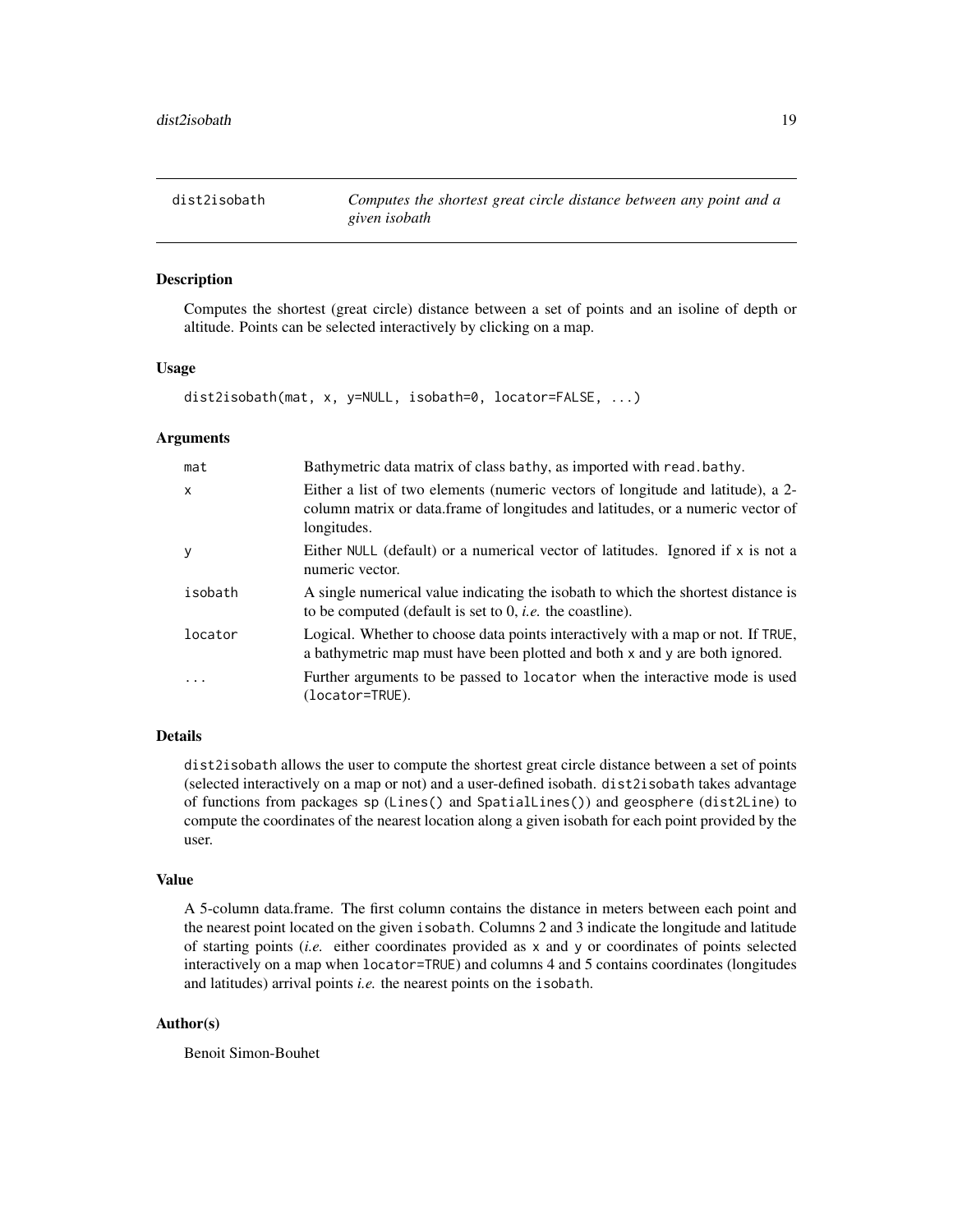<span id="page-19-0"></span>20 etopo etopo etopo etopo etopo etopo etopo etopo etopo etopo etopo etopo etopo etopo etopo etopo etopo etopo

# See Also

[linesGC](#page-36-1), [lc.dist](#page-35-1)

#### Examples

```
# Load NW Atlantic data and convert to class bathy
data(nw.atlantic)
atl <- as.bathy(nw.atlantic)
# Create vectors of latitude and longitude
lon <- c(-70, -65, -63, -55, -48)
lat <- c(33, 35, 40, 37, 33)
# Compute distances between each point and the -200m isobath
d <- dist2isobath(atl, lon, lat, isobath = -200)
d
# Visualize the great circle distances
blues <- c("lightsteelblue4","lightsteelblue3","lightsteelblue2","lightsteelblue1")
plot(atl, image=TRUE, lwd=0.1, land=TRUE, bpal = list(c(0,max(atl),"grey"), c(min(atl),0,blues)))
plot(atl, deep=-200, shallow=-200, step=0, lwd=0.6, add=TRUE)
points(lon,lat, pch=21, col="orange4", bg="orange2", cex=.8)
linesGC(d[2:3],d[4:5])
```
etopo *Etopo colours*

#### Description

Various ways to access the colours or on the etopo colour scale

#### Usage

```
etopo.colors(n)
```
scale\_fill\_etopo(...) scale\_colour\_etopo(...)

#### Arguments

| n        | number of colours to get from the scale. Those are evenly spaced within the<br>scale. |
|----------|---------------------------------------------------------------------------------------|
| $\cdots$ | passed to scale_fill_gradientn or scale_colour_gradientn                              |

# Details

etopo.colors is equivalent to all usual colours in R ([heat.colors](#page-0-0), [cm.colors](#page-0-0)).

scale\_fill/contour\_etopo are meant to be used with ggplot2. They allow consistent plots in various subregions by setting the limits of the scale explicitly.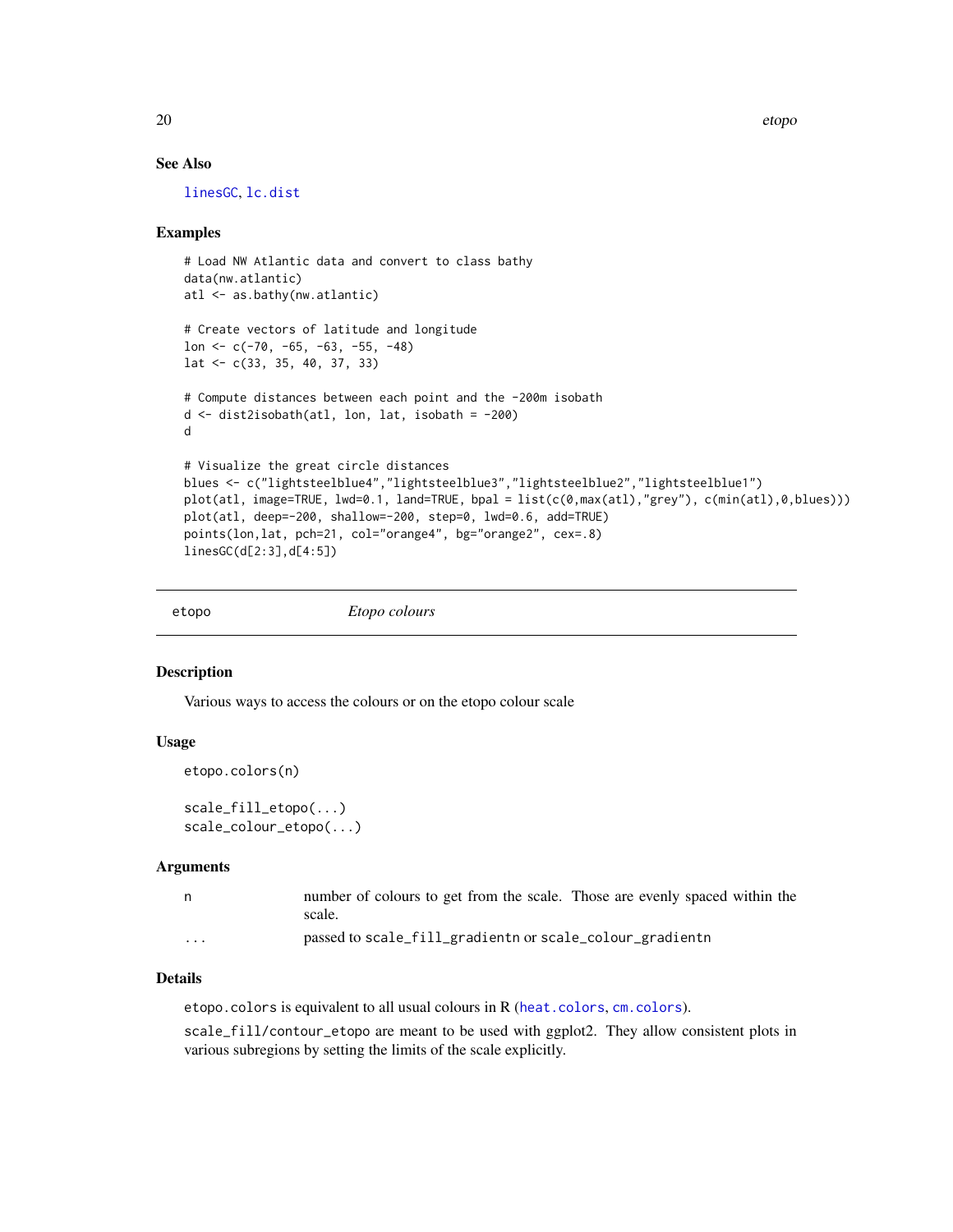#### <span id="page-20-0"></span>florida **21**

# Author(s)

Jean-Olivier Irisson

# See Also

[autoplot.bathy](#page-8-1), [palette.bathy](#page-43-1)

#### Examples

```
# load NW Atlantic data and convert to class bathy
data(nw.atlantic)
atl <- as.bathy(nw.atlantic)
 library("ggplot2")
 head(fortify(atl))
 # one can now use bathy objects with ggplot directly
 ggplot(atl) + geom_contour(aes(x=x, y=y, z=z))
 # which allows complete plot configuration
 atl.df <- fortify(atl)
 ggplot(atl.df, aes(x=x, y=y)) +
   geom_raster(aes(fill=z), data=atl.df[atl.df$z <= 0,]) +
   geom_contour(aes(z=z),
     breaks=c(-100, -200, -500, -1000, -2000, -4000),
     colour="white", size=0.1
   )
```
florida *Bathymetric data around Florida, USA*

# Description

Bathymetric object of class bathy created from NOAA GEODAS data.

#### Usage

```
data(florida)
```
# Details

Data imported from the NOAA GEODAS Grid Translator webpage ([http://www.ngdc.noaa.](http://www.ngdc.noaa.gov/mgg/gdas/gd_designagrid.html) [gov/mgg/gdas/gd\\_designagrid.html](http://www.ngdc.noaa.gov/mgg/gdas/gd_designagrid.html)) and transformed into an object of class bathy by read.bathy.

# Value

A bathymetric object of class bathy with 539 rows and 659 columns.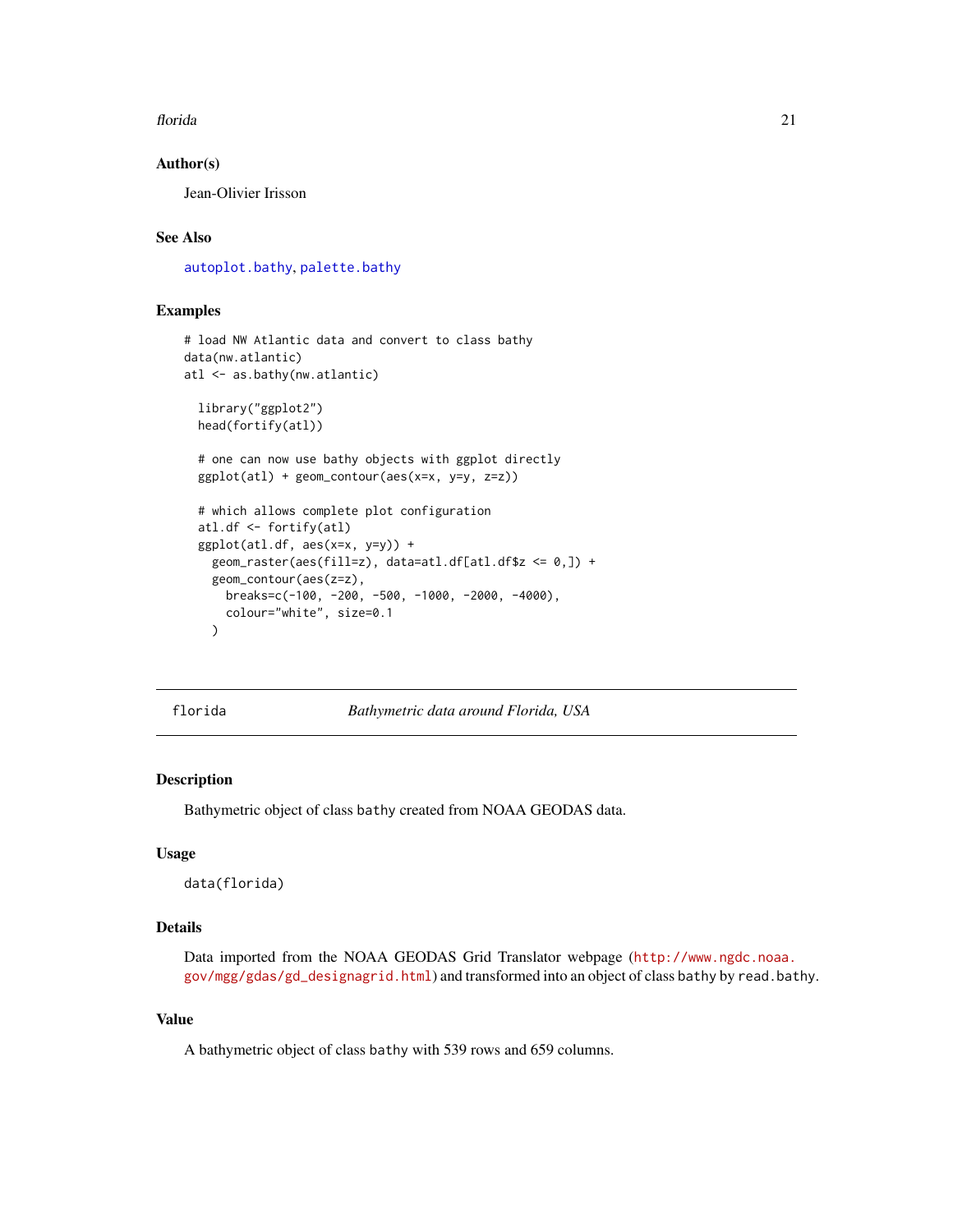# Author(s)

see [http://www.ngdc.noaa.gov/mgg/gdas/gd\\_designagrid.html](http://www.ngdc.noaa.gov/mgg/gdas/gd_designagrid.html)

# See Also

[plot.bathy](#page-46-1), [summary.bathy](#page-63-1)

# Examples

```
# load florida data
data(florida)
# class "bathy"
class(florida)
summary(florida)
# test plot.bathy
plot(florida,asp=1)
plot(florida,asp=1,image=TRUE,drawlabels=TRUE,land=TRUE,n=40)
```
<span id="page-21-1"></span>fortify.bathy *Extract bathymetry data in a data.frame*

# Description

Extract bathymetry data in a data.frame

#### Usage

## S3 method for class 'bathy' fortify $(x, \ldots)$ 

# Arguments

|   | bathymetric data matrix of class bathy, imported using read. bathy |
|---|--------------------------------------------------------------------|
| . | ignored                                                            |

# Details

fortify.bathy is really just calling [as.xyz](#page-7-1) and ensuring consistent names for the columns. It then allows to use ggplot2 functions directly.

# Author(s)

Jean-Olivier Irisson

# See Also

[autoplot.bathy](#page-8-1), [as.xyz](#page-7-1)

<span id="page-21-0"></span>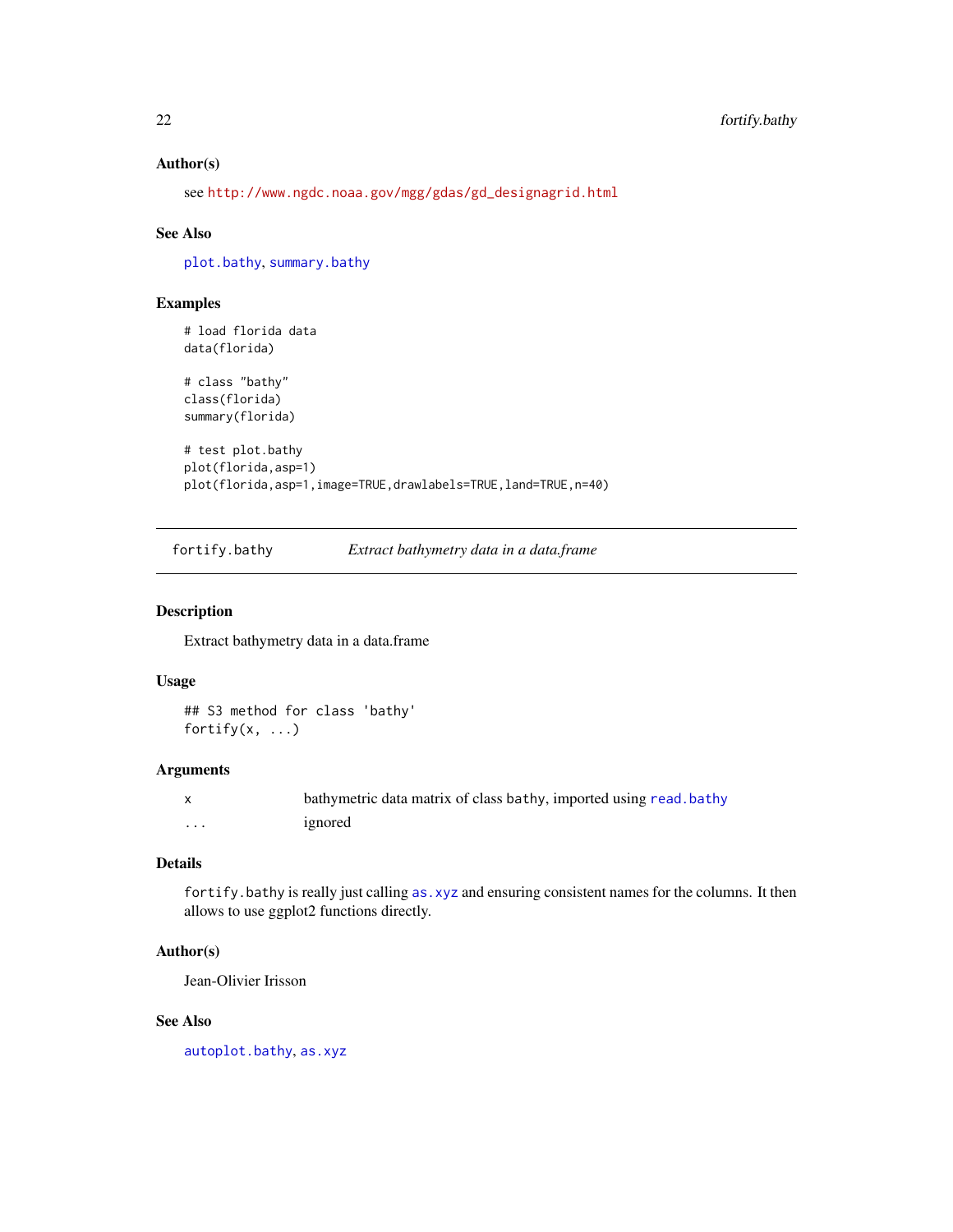#### <span id="page-22-0"></span>get.area 23

# Examples

```
# load NW Atlantic data and convert to class bathy
data(nw.atlantic)
atl <- as.bathy(nw.atlantic)
 library("ggplot2")
 head(fortify(atl))
 # one can now use bathy objects with ggplot directly
 ggplot(atl) + geom_contour(aes(x=x, y=y, z=z))
 # which allows complete plot configuration
 atl.df <- fortify(atl)
 ggplot(atl.df, aes(x=x, y=y)) +
   geom_raster(aes(fill=z), data=atl.df[atl.df$z <= 0,]) +
   geom_contour(aes(z=z),
     breaks=c(-100, -200, -500, -1000, -2000, -4000),
     colour="white", size=0.1
   )
```
#### <span id="page-22-1"></span>get.area *Get projected surface area*

#### Description

Get projected surface area for specific depth layers

# Usage

```
get.area(mat, level.inf, level.sup=0, xlim=NULL, ylim=NULL)
```
#### **Arguments**

| mat       | bathymetric data matrix of class bathy, imported using read. bathy (no default) |
|-----------|---------------------------------------------------------------------------------|
| level.inf | lower depth limit for calculation of projected surface area (no default)        |
| level.sup | upper depth limit for calculation of projected surface area (default is zero)   |
| xlim      | longitudinal range of the area of interest (default is NULL)                    |
| ylim      | latitudinal range of the area of interest (default is NULL)                     |

#### Details

get.area calculates the projected surface area of specific depth layers (e.g. upper bathyal, lower bathyal), the projected plane being the ocean surface. The resolution of get.area depends on the resolution of the input bathymetric data. xlim and ylim can be used to restrict the area of interest. Area calculation is based on areaPolygon of package geosphere (using an average Earth radius of 6,371 km).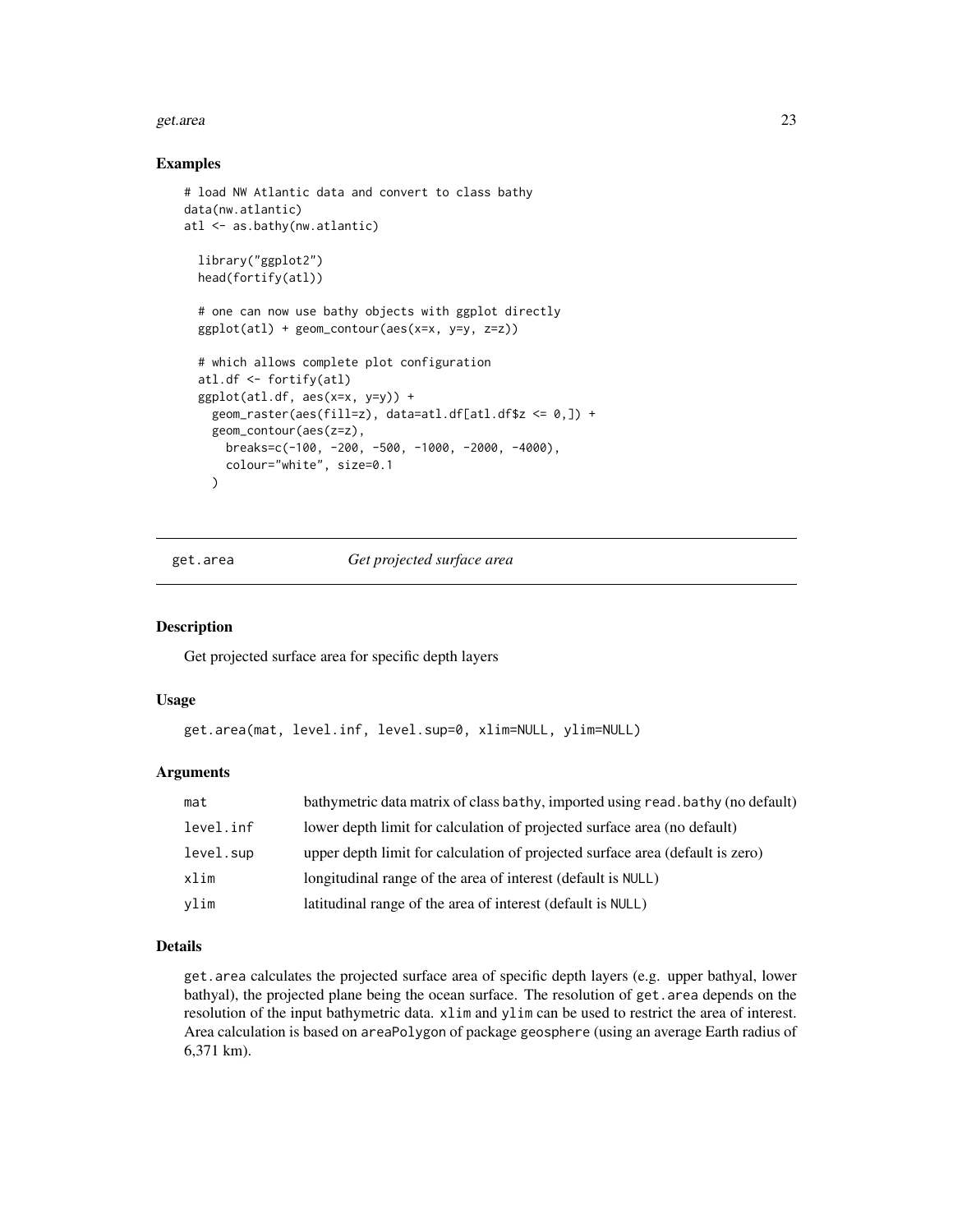# <span id="page-23-0"></span>Value

A list of four objects: the projeced surface area in squared kilometers, a matrix with the cells used for calculating the projected surface area, the longitude and latitude of the matrix used for the calculations.

# Author(s)

Benoit Simon-Bouhet and Eric Pante

# See Also

[plotArea](#page-50-1), [plot.bathy](#page-46-1), [contour](#page-0-0), [areaPolygon](#page-0-0)

# Examples

```
## get area for the entire hawaii dataset:
data(hawaii)
plot(hawaii, lwd=0.2)
mesopelagic <- get.area(hawaii, level.inf=-1000, level.sup=-200)
bathyal <- get.area(hawaii, level.inf=-4000, level.sup=-1000)
abyssal <- get.area(hawaii, level.inf=min(hawaii), level.sup=-4000)
col.meso <- rgb(0.3, 0, 0.7, 0.3)
col.bath \leq rgb(0.7, 0, 0, 0.3)col.abys <- rgb(0.7, 0.7, 0.3, 0.3)
plotArea(mesopelagic, col = col.meso)
plotArea(bathyal, col = col.bath)
plotArea(abyssal, col = col.abys)
me <- round(mesopelagic$Square.Km, 0)
ba <- round(bathyal$Square.Km, 0)
ab <- round(abyssal$Square.Km, 0)
legend(x="bottomleft",
legend=c(paste("mesopelagic:",me,"km2"),
         paste("bathyal:",ba,"km2"),
         paste("abyssal:",ab,"km2")),
col="black", pch=21,
pt.bg=c(col.meso,col.bath,col.abys))
# Use of xlim and ylim
data(hawaii)
plot(hawaii, lwd=0.2)
mesopelagic <- get.area(hawaii, xlim=c(-161.4,-159), ylim=c(21,23),
                        level.inf=-1000, level.sup=-200)
bathyal <- get.area(hawaii, xlim=c(-161.4,-159), ylim=c(21,23),
                        level.inf=-4000, level.sup=-1000)
abyssal <- get.area(hawaii, xlim=c(-161.4,-159), ylim=c(21,23),
```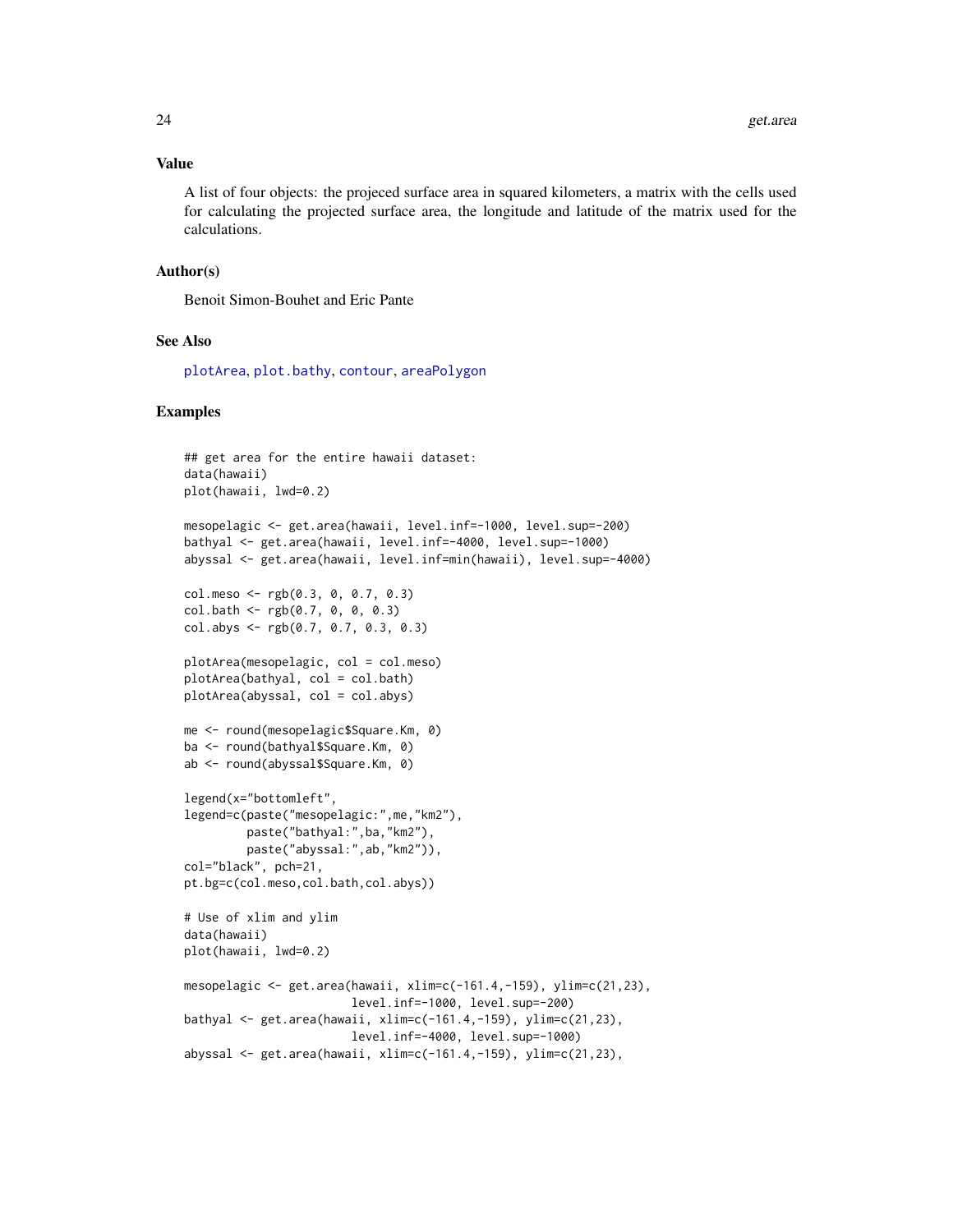#### <span id="page-24-0"></span>get.box 25

```
level.inf=min(hawaii), level.sup=-4000)
```

```
col.meso <- rgb(0.3, 0, 0.7, 0.3)
col.bath <- rgb(0.7, 0, 0, 0.3)
col.abys <- rgb(0.7, 0.7, 0.3, 0.3)
plotArea(mesopelagic, col = col.meso)
plotArea(bathyal, col = col.bath)
plotArea(abyssal, col = col.abys)
me <- round(mesopelagic$Square.Km, 0)
ba <- round(bathyal$Square.Km, 0)
ab <- round(abyssal$Square.Km, 0)
legend(x="bottomleft",
legend=c(paste("mesopelagic:",me,"km2"),
         paste("bathyal:",ba,"km2"),
         paste("abyssal:",ab,"km2")),
col="black", pch=21,
pt.bg=c(col.meso,col.bath,col.abys))
```
get.box *Get bathymetric information of a belt transect*

#### Description

get.box gets depth information of a belt transect of width width around a transect defined by two points on a bathymetric map.

# Usage

get.box(bathy,x1,x2,y1,y2,width,locator=FALSE,ratio=FALSE, ...)

#### Arguments

| bathy   | Bathymetric data matrix of class bathy.                                                                                                                                                                                               |
|---------|---------------------------------------------------------------------------------------------------------------------------------------------------------------------------------------------------------------------------------------|
| x1      | Numeric. Start longitude of the transect. Requested when locator=FALSE.                                                                                                                                                               |
| x2      | Numeric. Stop longitude of the transect. Requested when locator=FALSE.                                                                                                                                                                |
| y1      | Numeric. Start latitude of the transect. Requested when locator=FALSE.                                                                                                                                                                |
| y2      | Numeric. Stop latitude of the transect. Requested when locator=FALSE.                                                                                                                                                                 |
| width   | Numeric. Width of the belt transect in degrees.                                                                                                                                                                                       |
| locator | Logical. Whether to choose transect bounds interactively with a map or not.<br>When FALSE (default), a bathymetric map (plot . bathy (bathy, image=TRUE))<br>is automatically plotted and the position of the belt transect is added. |
| ratio   | Logical. Should aspect ratio for the wireframe plotting function (package<br>lattice) be computed (default is FALSE).                                                                                                                 |
|         | Other arguments to be passed to locator and lines to specify the characteris-<br>tics of the points and lines to draw on the bathymetric map for both the transect<br>and the bounding box of belt transect.                          |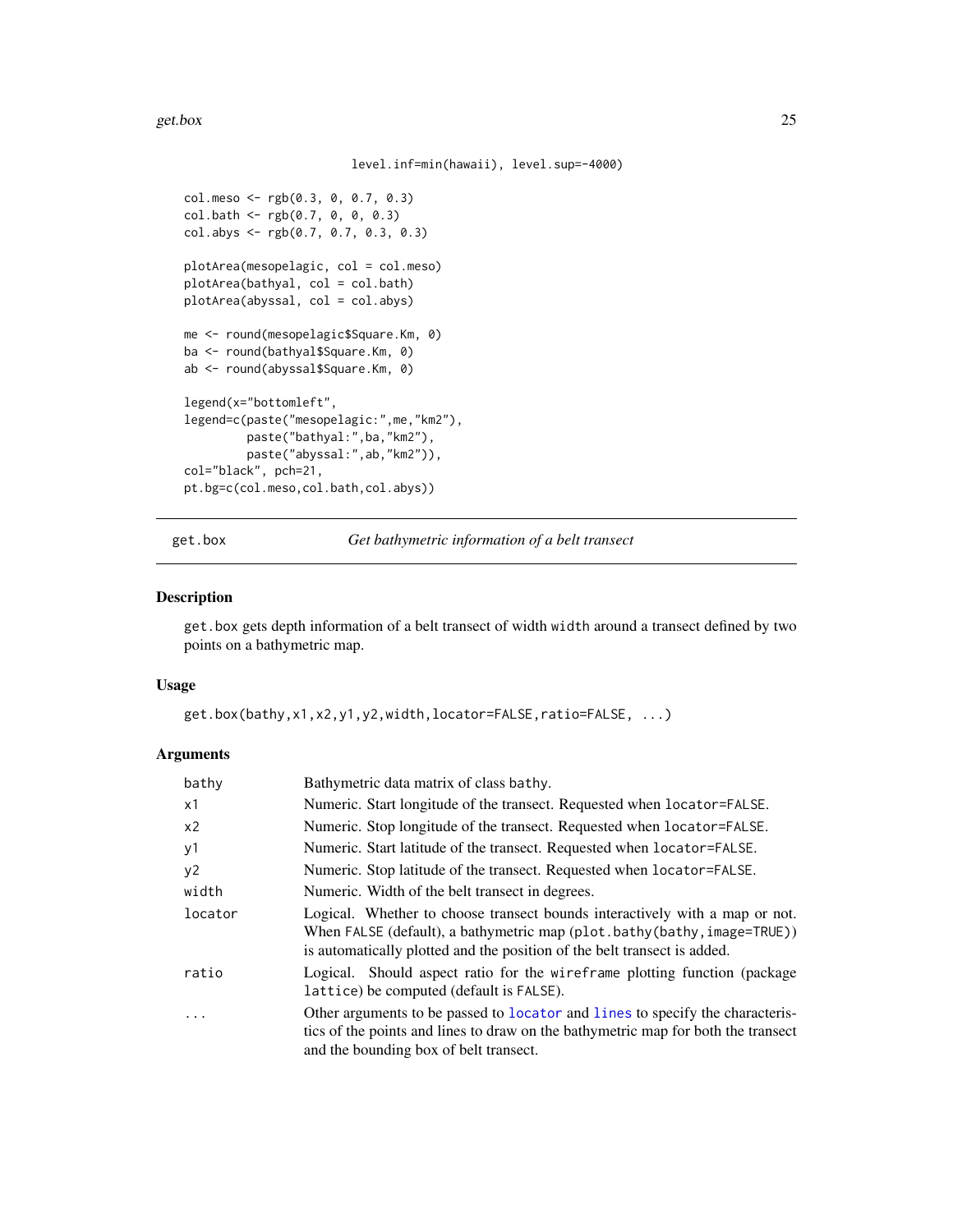# <span id="page-25-0"></span>Details

get.box allows the user to get depth data for a rectangle area of the map around an approximate linear transect (belt transect). Both the position and size of the belt transect are user defined. The position of the transect can be specified either by inputing start and stop coordinates, or by clicking on a map created with plot.bathy. In its interactive mode, this function uses the locator function ([graphics](#page-0-0) package) to retrieve and plot the coordinates of the selected transect. The argument width allows the user to specify the width of the belt transect in degrees.

# Value

A matrix containing depth values for the belt transect. rownames indicate the kilometric distance from the start of the transect and colnames indicate the distance form the central transect in degrees. If ratio=TRUE, a list of two elements: depth, a matrix containing depth values for the belt transect similar to the description above and ratios a vector of length two specifying the ratio between (i) the width and length of the belt transect and (ii) the depth range and the length of the belt transect. These ratios can be used by the function wireframe to produce realistic 3D bathymetric plots of the selected belt transect.

# Author(s)

Benoit Simon-Bouhet and Eric Pante

# See Also

[plot.bathy](#page-46-1), [get.transect](#page-29-1), [get.depth](#page-26-1)

# Examples

```
# load and plot bathymetry
data(hawaii)
plot(hawaii,im=TRUE)
# get the depth matrix for a belt transect
depth <- get.box(hawaii,x1=-157,y1=20,x2=-155.5,y2=21,width=0.5,col=2)
# plotting a 3D bathymetric map of the belt transect
require(lattice)
wireframe(depth,shade=TRUE)
# get the depth matrix for a belt transect with realistic aspect ratios
depth <- get.box(hawaii,x1=-157,y1=20,x2=-155.5,y2=21,width=0.5,col=2,ratio=TRUE)
# plotting a 3D bathymetric map of the belt transect with realistic aspect ratios
require(lattice)
wireframe(depth[[1]],shade=TRUE,aspect=depth[[2]])
```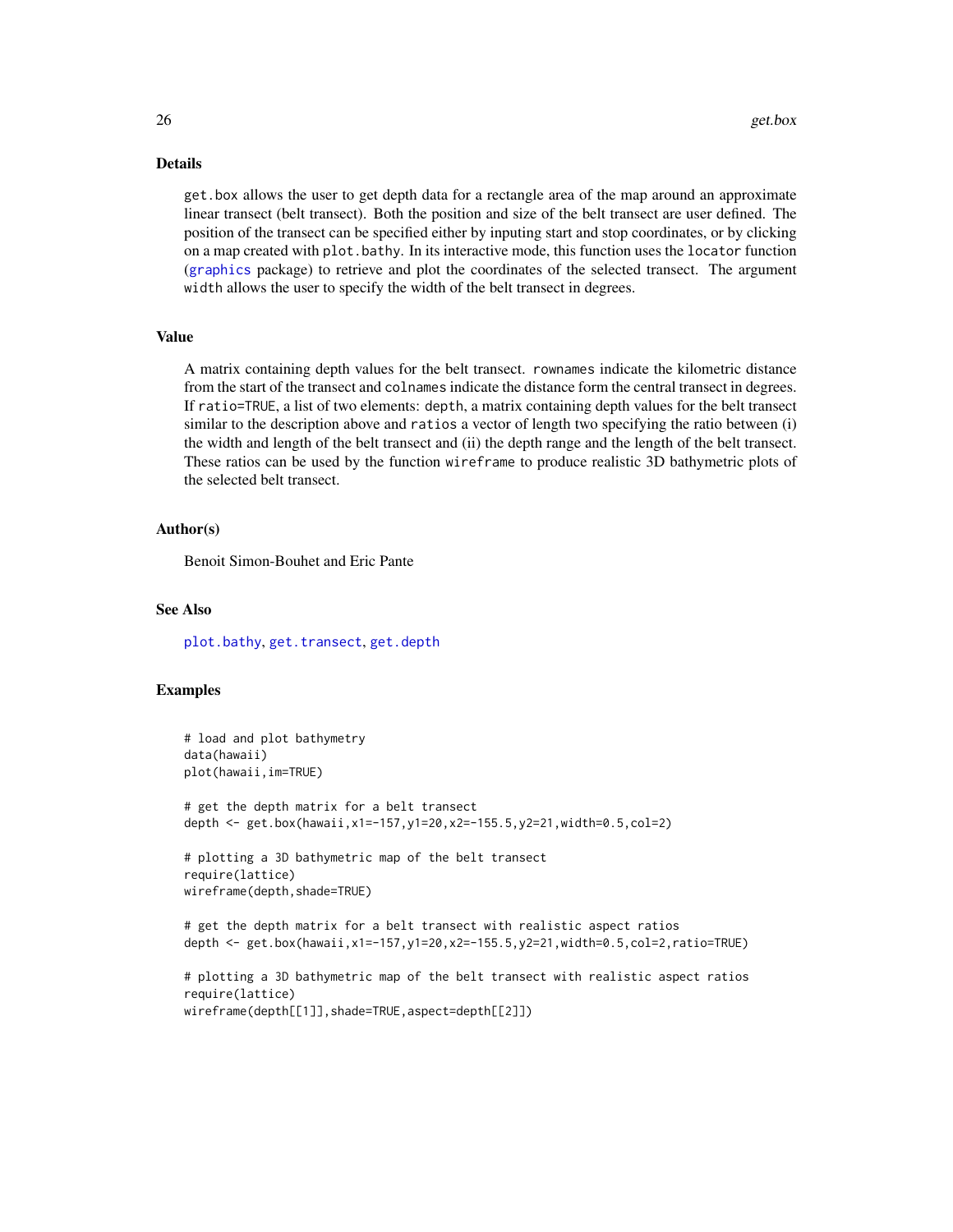<span id="page-26-1"></span><span id="page-26-0"></span>

Outputs depth information based on points selected by clicking on a map

# Usage

get.depth(mat, x, y=NULL, locator=TRUE, distance=FALSE, ...)

#### Arguments

| mat      | Bathymetric data matrix of class bathy, as imported with read.bathy.                                                                                                              |
|----------|-----------------------------------------------------------------------------------------------------------------------------------------------------------------------------------|
| X        | Either a list of two elements (numeric vectors of longitude and latitude), a 2-<br>column matrix or data.frame of longitudes and latitudes, or a numeric vector of<br>longitudes. |
| У        | Either NULL (default) or a numerical vector of latitudes. Ignored if x is not a<br>numeric vector.                                                                                |
| locator  | Logical. Whether to choose data points interactively with a map or not. If TRUE<br>(default), a bathymetric map must have been plotted and both x and y are both<br>ignored.      |
| distance | whether to compute the haversine distance (in km) from the first data point on<br>(default is FALSE). Only available when at least two points are provided.                       |
| .        | Further arguments to be passed to locator when the interactive mode is used<br>$(locator=TRUE)$ .                                                                                 |

# Details

get.depth allows the user to get depth data by clicking on a map created with plot.bathy or by providing coordinates of points of interest. This function uses the locator function (graphics package); after creating a map with plot. bathy, the user can click on the map once or several times (if locator=TRUE), press the Escape button, and get the depth of those locations in a three-coumn data.frame (longitude, latitude and depth). Alternatively, when locator=FALSE, the user can submit a list of longitudes and latitudes, a two-column matrix or data.frame of longitudes and latitudes (as input for  $x$ ), or one vector of longitudes  $(x)$  and one vector of latitudes  $(y)$ . The non-interactive mode is well suited to get depth information for each point provided by GPS tracking devices. While [get.transect](#page-29-1) gets every single depth value available in the bathymetric matrix between two points along a user-defined transect, get.depth only provides depth data for the specific points provided as input by the user.

#### Value

A data.frame with at least, longitude, latitude and depth with one line for each point of interest. If distance=TRUE, a fourth column containing the kilometric distance from the first point is added.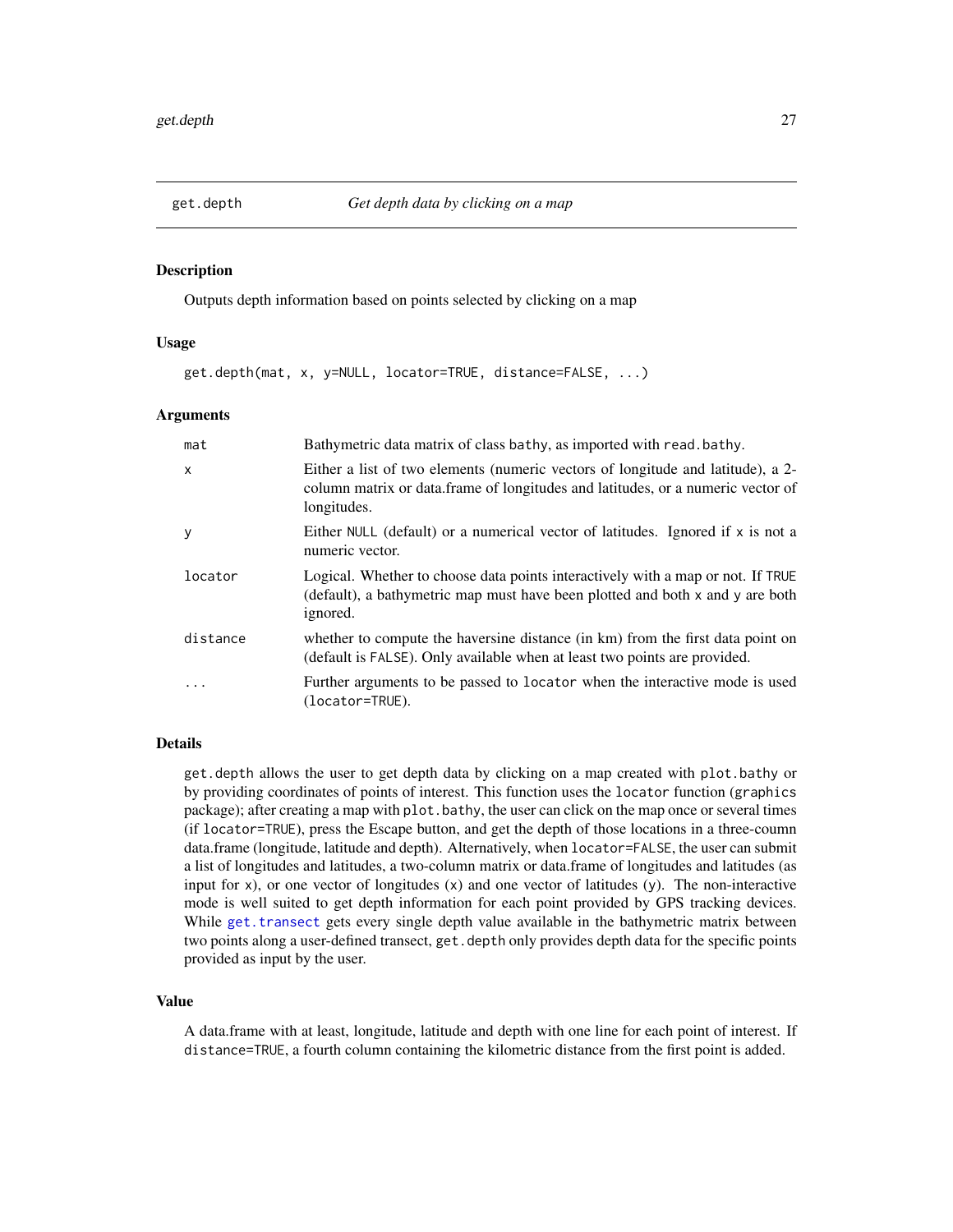## <span id="page-27-0"></span>Author(s)

Benoit Simon-Bouhet and Eric Pante

# See Also

[path.profile](#page-45-1), [get.transect](#page-29-1), [read.bathy](#page-53-1), [summary.bathy](#page-63-1), [subsetBathy](#page-59-1), [nw.atlantic](#page-40-1)

# Examples

```
# load NW Atlantic data and convert to class bathy
data(nw.atlantic)
atl <- as.bathy(nw.atlantic)
# create vectors of latitude and longitude
lon <- c(-70, -65, -63, -55)
lat <- c(33, 35, 40, 37)
# a simple example
plot(atl, lwd=.5)
points(lon,lat,pch=19,col=2)
# Use get.depth to get the depth for each point
get.depth(atl, x=lon, y=lat, locator=FALSE)
# alternativeley once the map is plotted, use the iteractive mode:
## Not run:
get.depth(atl, locator=TRUE, pch=19, col=3)
## End(Not run)
# click several times and press Escape
```
<span id="page-27-1"></span>get.sample *Get sample data by clicking on a map*

#### Description

Outputs sample information based on points selected by clicking on a map

#### Usage

```
get.sample(mat, sample, col.lon, col.lat, ...)
```
#### **Arguments**

| mat    | bathymetric data matrix of class bathy, imported using read. bathy (no default)              |
|--------|----------------------------------------------------------------------------------------------|
| sample | data.frame containing sampling information (at least longitude and latitude) (no<br>default) |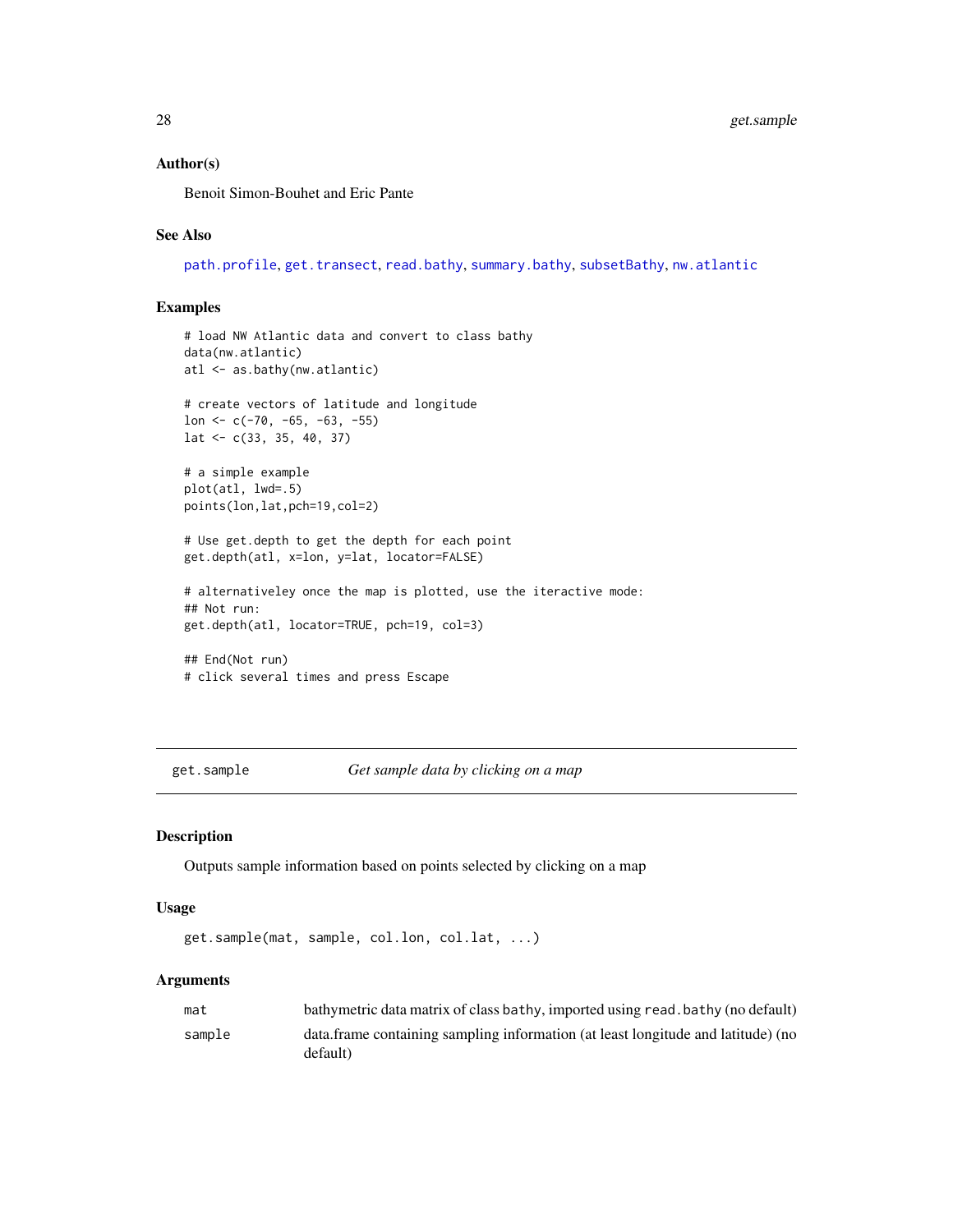# <span id="page-28-0"></span>get.sample 29

| col.lon                 | column number of data frame sample containing longitude information (no de-<br>fault) |
|-------------------------|---------------------------------------------------------------------------------------|
| col.lat                 | column number of data frame sample containing latitude information (no de-<br>fault)  |
| $\cdot$ $\cdot$ $\cdot$ | further arguments to be passed to rect for drawing a box around the selected          |
|                         | area                                                                                  |

# Details

get.sample allows the user to get sample data by clicking on a map created with plot.bathy. This function uses the locator function (graphics package). After creating a map with plot.bathy, the user can click twice on the map to delimit an area (for example, lower left and upper right corners of a rectangular area of interest), and get a dataframe corresponding to the sample points present within the selected area.

# Value

a dataframe of the elements of sample present within the area selected

#### Warning

clicking once or more than twice on the map will return a warning message: "Please choose two points from the map"

# Author(s)

Eric Pante

#### See Also

[read.bathy](#page-53-1), [summary.bathy](#page-63-1), [nw.atlantic](#page-40-1), [metallo](#page-39-1)

# Examples

```
## Not run:
# load metallo sampling data and add a third field containing a specimen ID
data(metallo)
metallo$id <- factor(paste("Metallo",1:38))
# load NW Atlantic data, convert to class bathy, and plot
data(nw.atlantic)
atl <- as.bathy(nw.atlantic)
plot(atl, deep=-8000, shallow=0, step=1000, col="grey")
# once the map is plotted, use get.sample to get sampling info!
get.sample(atl, metallo, 1, 2)
# click twice
## End(Not run)
```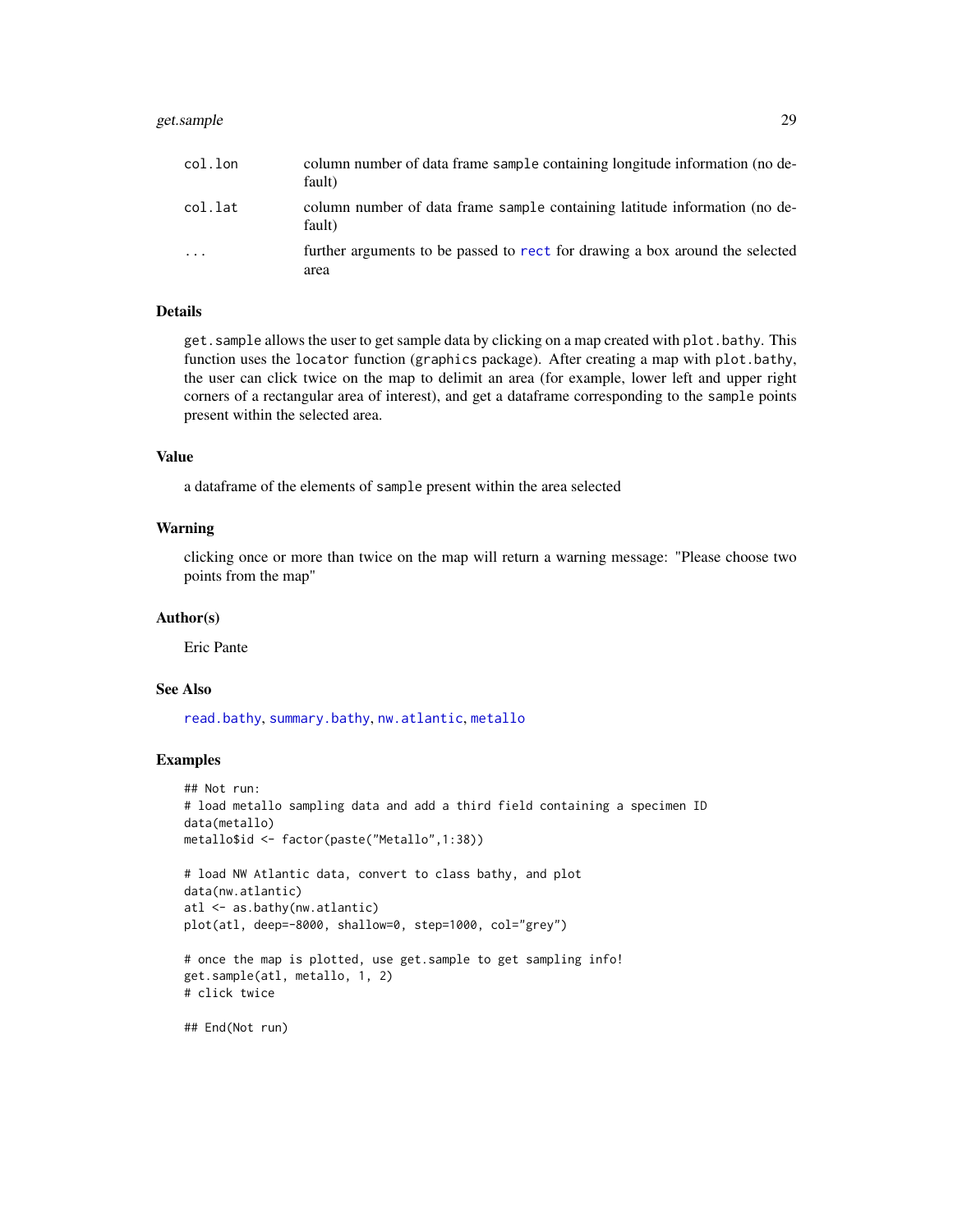<span id="page-29-1"></span><span id="page-29-0"></span>

Compute the depth along a linear transect which bounds are specified by the user.

# Usage

get.transect(mat, x1, y1, x2, y2, locator=FALSE, distance=FALSE, ...)

#### Arguments

| mat                     | bathymetric data matrix of class bathy, imported using read. bathy (no default)                                                                        |
|-------------------------|--------------------------------------------------------------------------------------------------------------------------------------------------------|
| x1                      | start longitude of the transect (no default)                                                                                                           |
| x2                      | stop longitude of the transect (no default)                                                                                                            |
| y1                      | start latitude of the transect (no default)                                                                                                            |
| y2                      | stop latitude of the transect (no default)                                                                                                             |
| locator                 | whether to use locator to choose transect bounds interactively with a map (de-<br>fault is FALSE)                                                      |
| distance                | whether to compute the haversine distance (in km) from the start of the transect,<br>along the transect (default is FALSE)                             |
| $\cdot$ $\cdot$ $\cdot$ | other arguments to be passed to locator () to specify the characteristics of the<br>points and lines to draw on the bathymetric map when locator=TRUE. |

# Details

get.transect allows the user to compute an approximate linear depth cross section either by inputing start and stop coordinates, or by clicking on a map created with plot.bathy. In its interactive mode, this function uses the locator function (graphics package); after creating a map with plot.bathy, the user can click twice to delimit the bound of the transect of interest (for example, lower left and upper right corners of a rectangular area of interest), press Escape, and get a table with the transect information.

#### Value

A table with, at least, longitude, latitude and depth along the transect, and if specified (distance=TRUE), the distance in kilometers from the start of the transect. The number of elements in the resulting table depends on the resolution of the bathy object.

# Warning

Clicking once or more than twice on the map will return a warning message: "Please choose only two points from the map". Manually entering coordinates that are outside the geographical range of the input bathy matrix will return a warning message.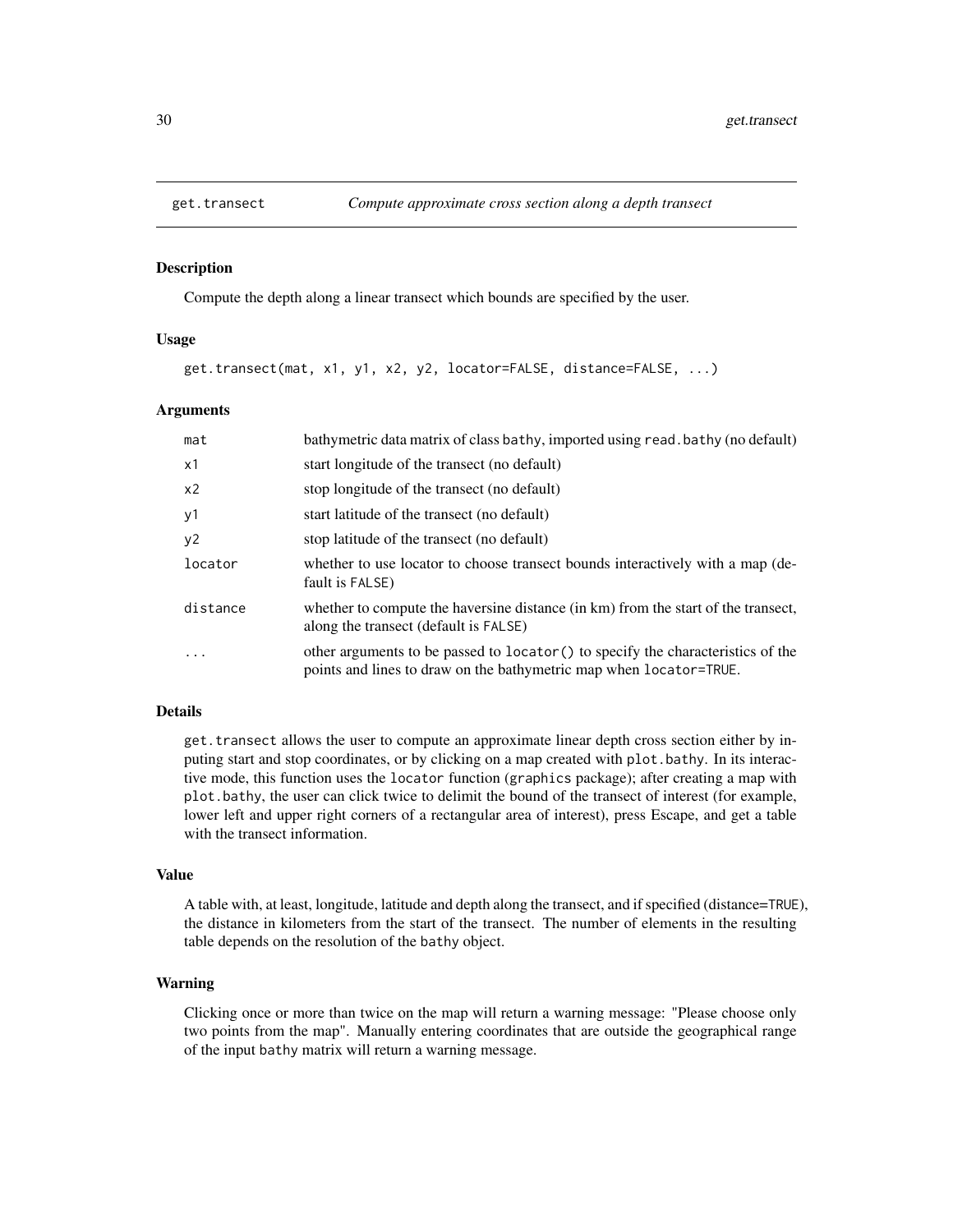# <span id="page-30-0"></span>get.transect 31

# Note

The distance option of get.transect is calculated based on the haversine formula for getting the great circle distance (takes into account the curvature of the Earth). get.transect uses an internal function called diag.bathy that extracts the approximate diagonal of a matrix, when that matrix has uneven dimentions (different numbers of columns and rows).

# Author(s)

Eric Pante and Benoit Simon-Bouhet

# See Also

[read.bathy](#page-53-1), [nw.atlantic](#page-40-1), [nw.atlantic.coast](#page-41-1), [get.depth](#page-26-1), [get.sample](#page-27-1)

# Examples

```
# load datasets
data(nw.atlantic); as.bathy(nw.atlantic) -> atl
data(nw.atlantic.coast)
# Example 1. get.transect(), without use of locator()
get.transect(atl, -65, 43,-59,40) -> test ; plot(test[,3]~test[,2],type="l")
get.transect(atl, -65, 43,-59,40, distance=TRUE) -> test ; plot(test[,4]~test[,3],type="l")
# Example 2. get.transect(), without use of locator(); pretty plot
par(mfrow=c(2,1),mai=c(1.2, 1, 0.1, 0.1))
plot(atl, deep=-6000, shallow=-10, step=1000, lwd=0.5, col="grey50",drawlabels=TRUE)
lines(nw.atlantic.coast)
get.transect(atl, -75, 44,-46,32, loc=FALSE, dis=TRUE) -> test
points(test$lon,test$lat,type="l",col="blue",lwd=2,lty=2)
plotProfile(test)
# Example 3. get.transect(), with use of locator(); pretty plot
## Not run:
par(mfrow=c(2,1),mai=c(1.2, 1, 0.1, 0.1))
plot(atl, deep=-6000, shallow=-10, step=1000, lwd=0.5, col="grey50",drawlabels=TRUE)
lines(nw.atlantic.coast)
get.transect(atl, loc=TRUE, dis=TRUE, col=2, lty=2) -> test
plotProfile(test)
## End(Not run)
```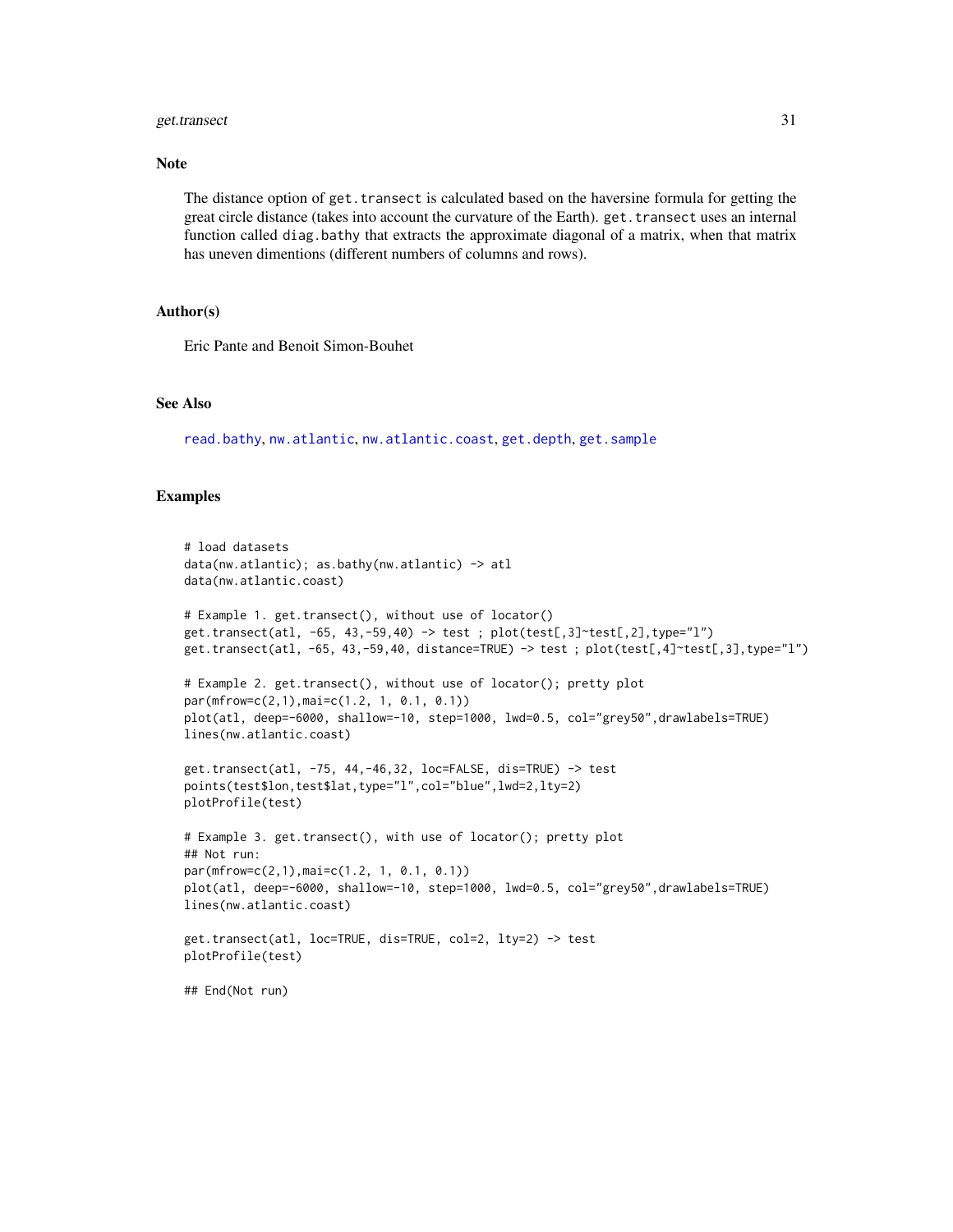<span id="page-31-1"></span><span id="page-31-0"></span>

Imports bathymetric data from the NOAA server, given coordinate bounds and resolution.

# Usage

getNOAA.bathy(lon1,lon2,lat1,lat2, resolution = 4, keep=FALSE, antimeridian=FALSE)

# Arguments

| 1 <sub>on1</sub> | first longitude of the area for which bathymetric data will be downloaded                 |
|------------------|-------------------------------------------------------------------------------------------|
| 1 <sub>on2</sub> | second longitude of the area for which bathymetric data will be downloaded                |
| lat1             | first latitude of the area for which bathymetric data will be downloaded                  |
| lat2             | second latitude of the area for which bathymetric data will be downloaded                 |
| resolution       | resolution of the grid, in minutes (default is 4)                                         |
| keep             | whether to write the data downloaded from NOAA into a file (default is FALSE)             |
| antimeridian     | whether the area should include the antimeridian (longitude 180 or -180). See<br>details. |

#### Details

getNOAA.bathy queries the ETOPO1 database hosted on the NOAA website, given the coordinates of the area of interest and desired resolution. Users have the option of directly writing the downloaded data into a file (keep=TRUE argument ; see below). If an identical query is performed (i.e. using identical lat-long and resolution), getNOAA.bathy will load data from the file previously written to the disk instead of querying the NOAA database. This behavior should be used preferentially (1) to reduce the number of uncessary queries to the NOAA website, and (2) to reduce data load time. If the user wants to make multiple, identical queries to the NOAA website without loading the data written to disk, the data file name must be modified by the user. Alternatively, the data file can be moved outside of the present working directory.

getNOAA.bathy allows users to download bathymetric data in the antimeridian region when antimeridian=TRUE. The antimeridian is the 180th meridian and is located about in the middle of the Pacific Ocean, east of New Zealand and Fidji, west of Hawaii and Tonga. For a given pair of longitude values, e.g. -150 (150 degrees West) and 150 (degrees East), you have the possibility to get data for 2 distinct regions: the area centered on the antimeridian (60 degrees wide, when antimeridian=TRUE) or the area centered on the prime meridian (300 degrees wide, when antimeridian=FALSE). It is recommended to use keep=TRUE in combination with antimeridian=TRUE since gathering data for an area around the antimeridian requires two distinct queries to NOAA servers.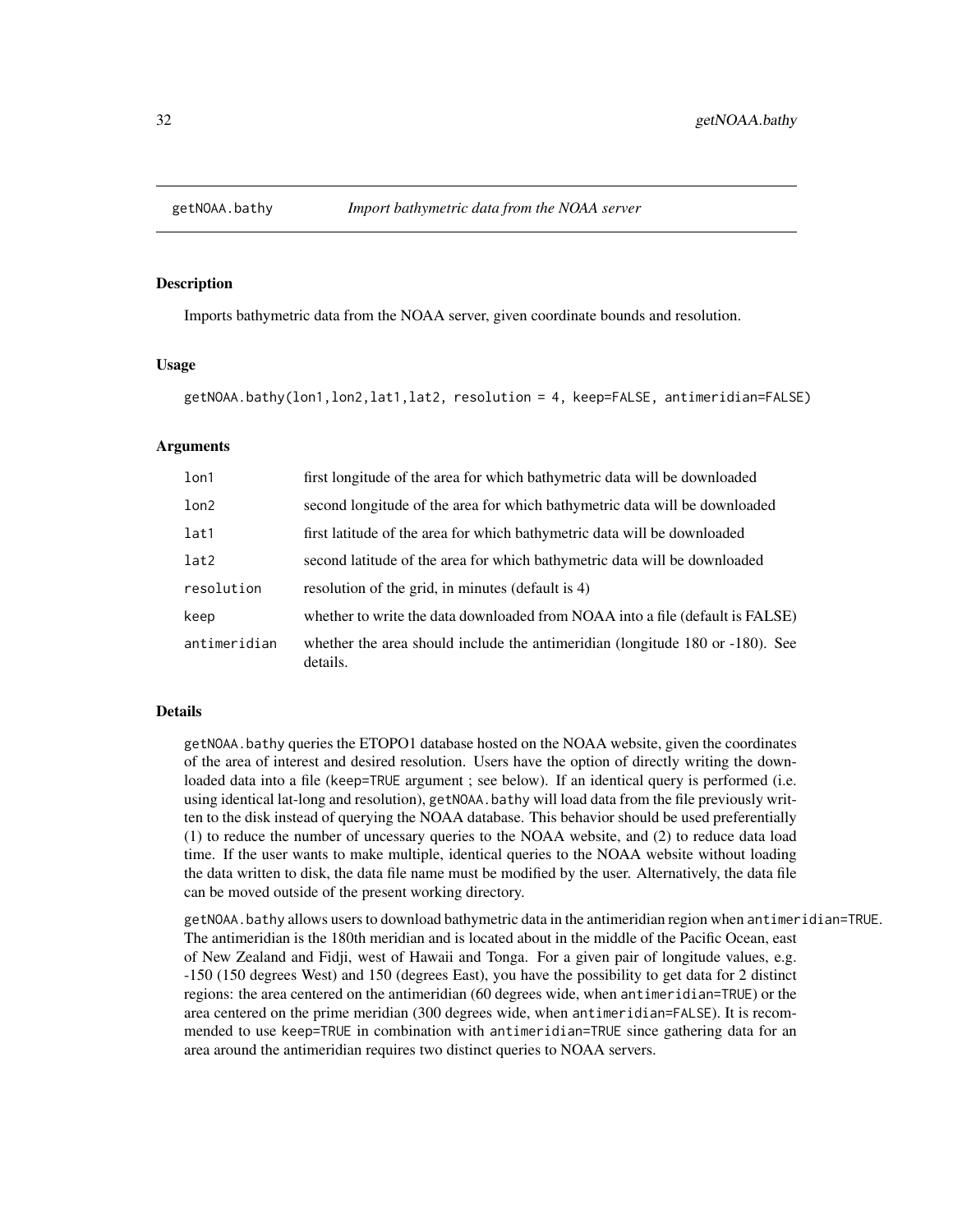#### <span id="page-32-0"></span>hawaii 33

#### Value

The output of getNOAA.bathy is a matrix of class bathy, which dimensions depends on the resolution of the grid uploaded from the NOAA server. The class bathy has its own methods for summarizing and ploting the data. If keep=TRUE, a csv file containing the downloaded data is produced. This file is named using the following format: 'marmap\_coord\_COORDINATES\_res\_RESOLUTION.csv' (COORDINATES separated by semicolons, and the RESOLUTION in degrees).

# Author(s)

Eric Pante and Benoit Simon-Bouhet

# References

Amante, C. and B. W. Eakins, ETOPO1 1 Arc-Minute Global Relief Model: Procedures, Data Sources and Analysis. NOAA Technical Memorandum NESDIS NGDC-24, 19 pp, March 2009. <http://www.ngdc.noaa.gov/mgg/global/relief/ETOPO1/docs/ETOPO1.pdf>

# See Also

[read.bathy](#page-53-1), [readGEBCO.bathy](#page-54-1), [plot.bathy](#page-46-1)

# Examples

```
## Not run:
# you must have an internet connection. This line queries the NOAA ETOPO1 database
# for data from North Atlantic, for a resolution of 10 minutes.
getNOAA.bathy(lon1=-20,lon2=-90,lat1=50,lat2=20, resolution=10) -> a
plot(a, image=TRUE, deep=-6000, shallow=0, step=1000)
# download speed for a matrix of 10 degrees x 10 degrees x 30 minutes
system.time(getNOAA.bathy(lon1=0,lon2=10,lat1=0,lat2=10, resolution=30))
## End(Not run)
```
<span id="page-32-1"></span>

hawaii *Bathymetric data for Hawaii, USA*

# **Description**

Bathymetric object of class bathy created from NOAA GEODAS data and arbitrary locations around the main Hawaiian islands.

#### Usage

```
data(hawaii)
data(hawaii.sites)
```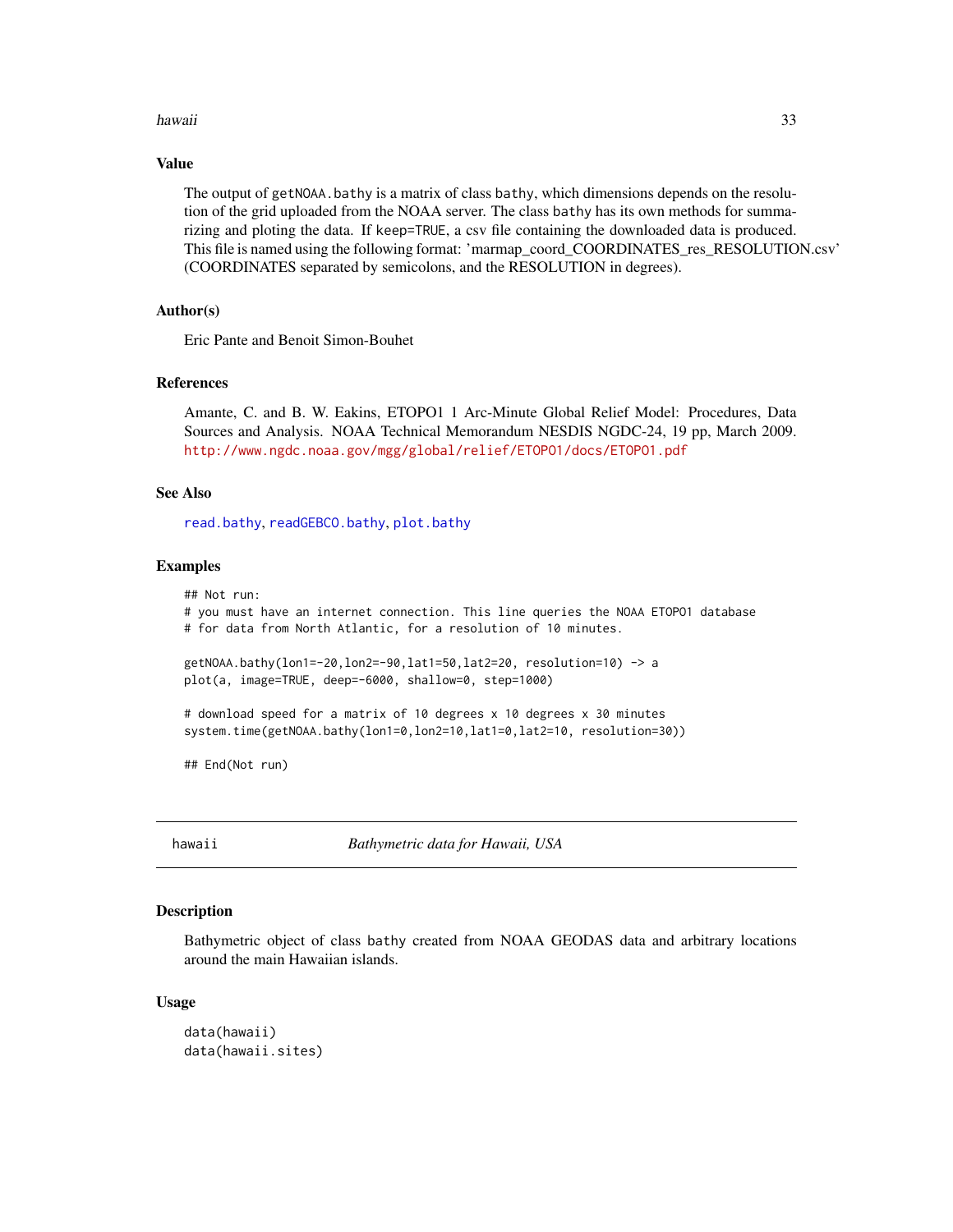# Details

hawaii contains data imported from the NOAA GEODAS Grid Translator webpage ([http://www.](http://www.ngdc.noaa.gov/mgg/gdas/gd_designagrid.html) [ngdc.noaa.gov/mgg/gdas/gd\\_designagrid.html](http://www.ngdc.noaa.gov/mgg/gdas/gd_designagrid.html)) and transformed into an object of class bathy by read.bathy. hawaii.sites is a 2-columns data.frame containing longitude and latitude of 6 locations spread at sea around Hawaii.

# Value

hawaii: a bathymetric object of class bathy with 539 rows and 659 columns. hawaii.sites: data.frame (6 rows, 2 columns)

# Author(s)

see [http://www.ngdc.noaa.gov/mgg/gdas/gd\\_designagrid.html](http://www.ngdc.noaa.gov/mgg/gdas/gd_designagrid.html)

# See Also

[plot.bathy](#page-46-1), [summary.bathy](#page-63-1)

#### Examples

```
# load hawaii data
data(hawaii)
data(hawaii.sites)
# class "bathy"
class(hawaii)
summary(hawaii)
## Not run:
## use of plot.bathy to produce a bathymetric map
# creation of a color palette
pal <- colorRampPalette(c("black","darkblue","blue","lightblue"))
# Plotting the bathymetry
plot(hawaii,image=TRUE,draw=TRUE,bpal=pal(100),asp=1,col="grey40",lwd=.7)
# Adding coastline
require(mapdata)
map("worldHires",res=0,fill=TRUE,col=rgb(.8,.95,.8,.7),add=TRUE)
# Adding hawaii.sites location on the map
points(hawaii.sites,pch=21,col="yellow",bg=col2alpha("yellow",.9),cex=1.2)
## End(Not run)
```
<span id="page-33-0"></span>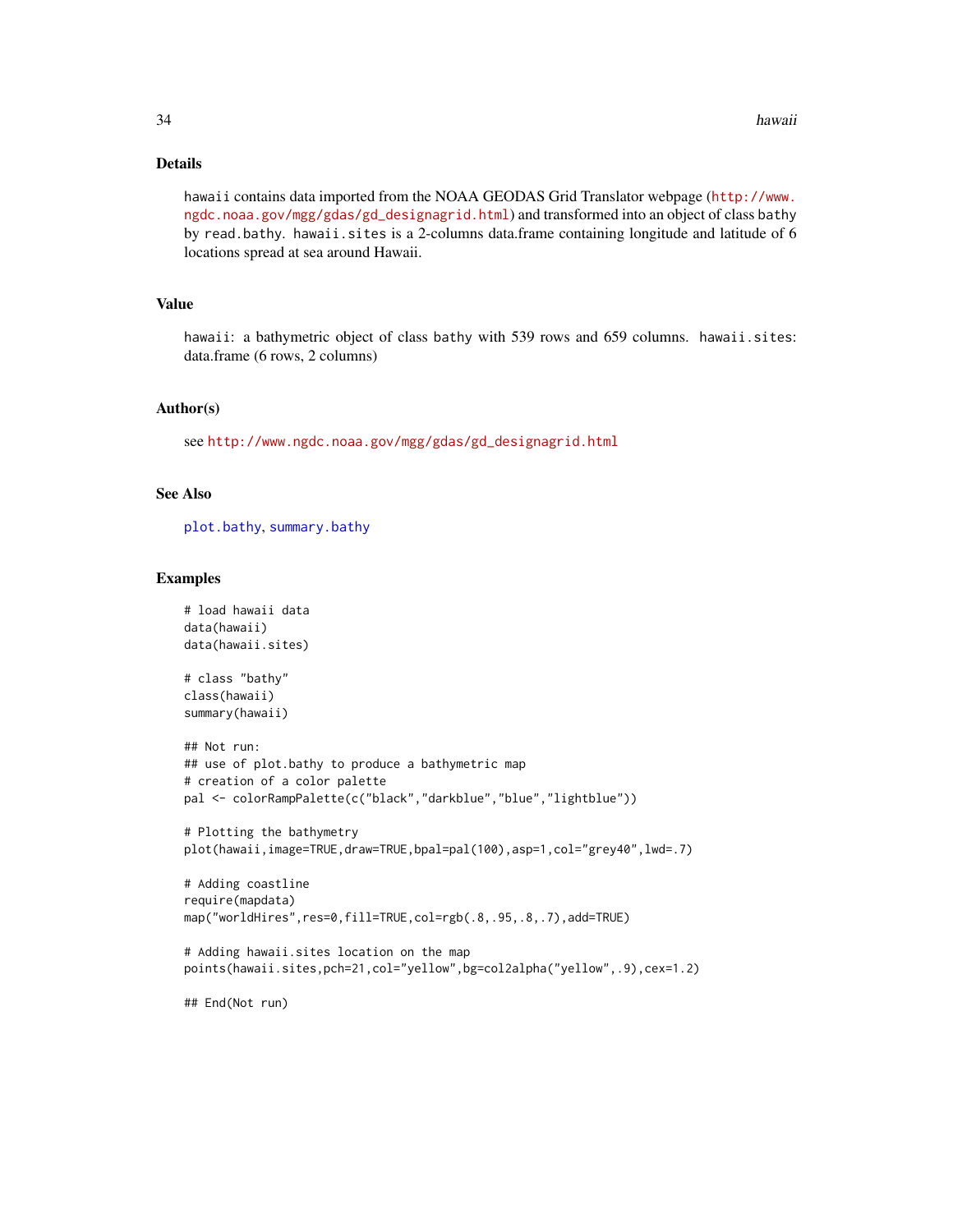<span id="page-34-0"></span>

Test whether an object is of class bathy

#### Usage

is.bathy(xyz)

# Arguments

xyz three-column data.frame with longitude (x), latitude (y) and depth (z) (no default)

# Value

The function returns TRUE or FALSE

# Author(s)

Eric Pante

# See Also

[as.bathy](#page-3-1), [summary.bathy](#page-63-1), [read.bathy](#page-53-1)

# Examples

```
# load NW Atlantic data
data(nw.atlantic)
```
# test class "bathy" is.bathy(nw.atlantic)

# use as.bathy atl <- as.bathy(nw.atlantic)

```
# class "bathy"
class(atl)
is.bathy(atl)
```
# summarize data of class "bathy" summary(atl)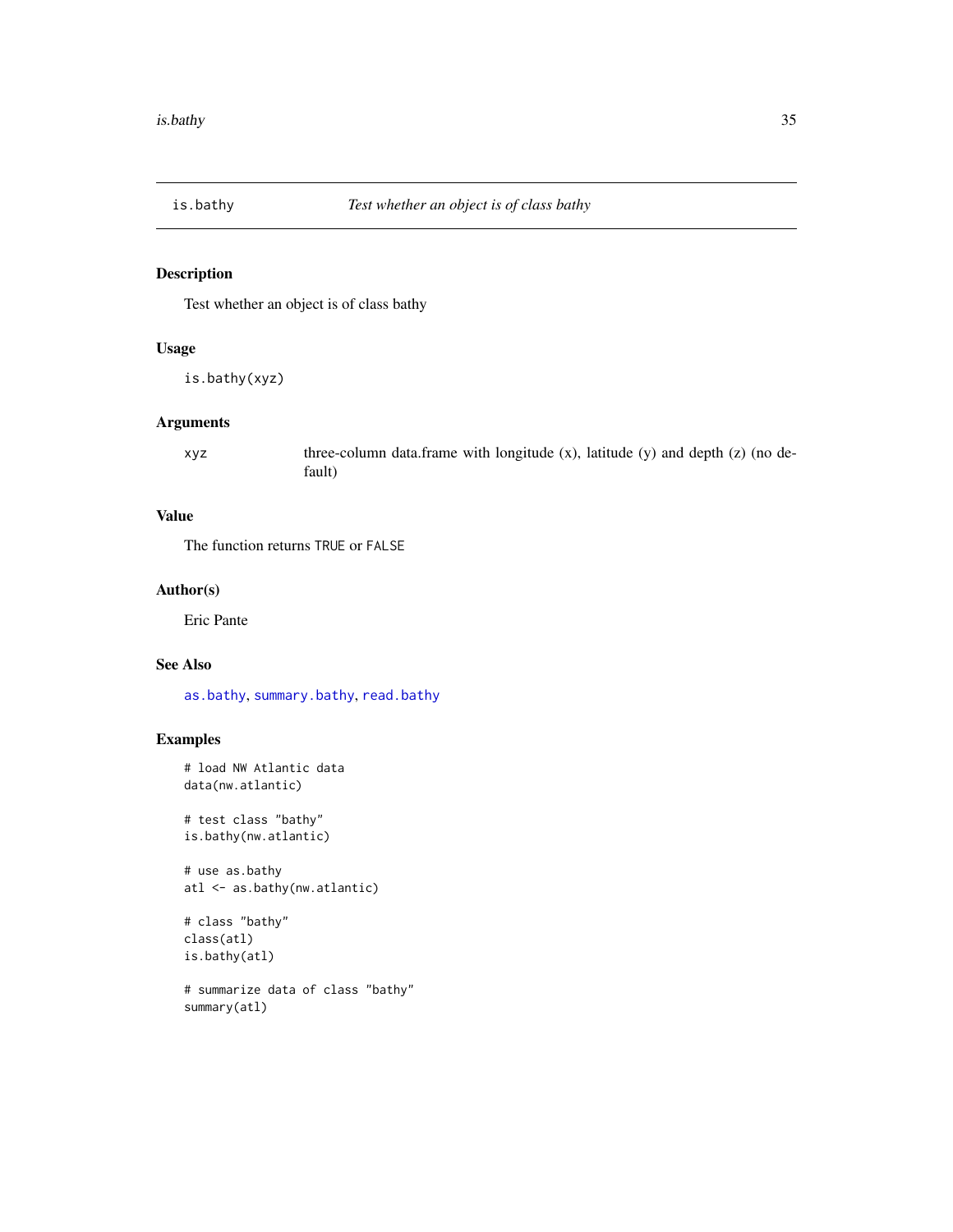<span id="page-35-1"></span><span id="page-35-0"></span>

Computes least cost distances between two or more locations

#### Usage

```
lc.dist(trans,loc,res=c("dist","path"))
```
## Arguments

| trans | transition object as computed by trans. mat                                                      |
|-------|--------------------------------------------------------------------------------------------------|
| loc   | A two-columns matrix or data.frame containing latitude and longitude for 2 or<br>more locations. |
| res   | either "dist" or "path". See details.                                                            |

# Details

lc.dist computes least cost distances between 2 or more locations. This function relies on the package gdistance (van Etten, 2011. <http://CRAN.R-project.org/package=gdistance>) and on the trans.mat function to define a range of depths where the paths are possible.

# Value

Results can be presented either as a kilometric distance matrix between all possible pairs of locations (argument res="dist") or as a list of paths (i.e. 2-columns matrices of routes) between pairs of locations (res="path").

# Author(s)

Benoit Simon-Bouhet

# References

Jacob van Etten (2011). gdistance: distances and routes on geographical grids. R package version 1.1-2. <http://CRAN.R-project.org/package=gdistance>

# See Also

[trans.mat](#page-64-1)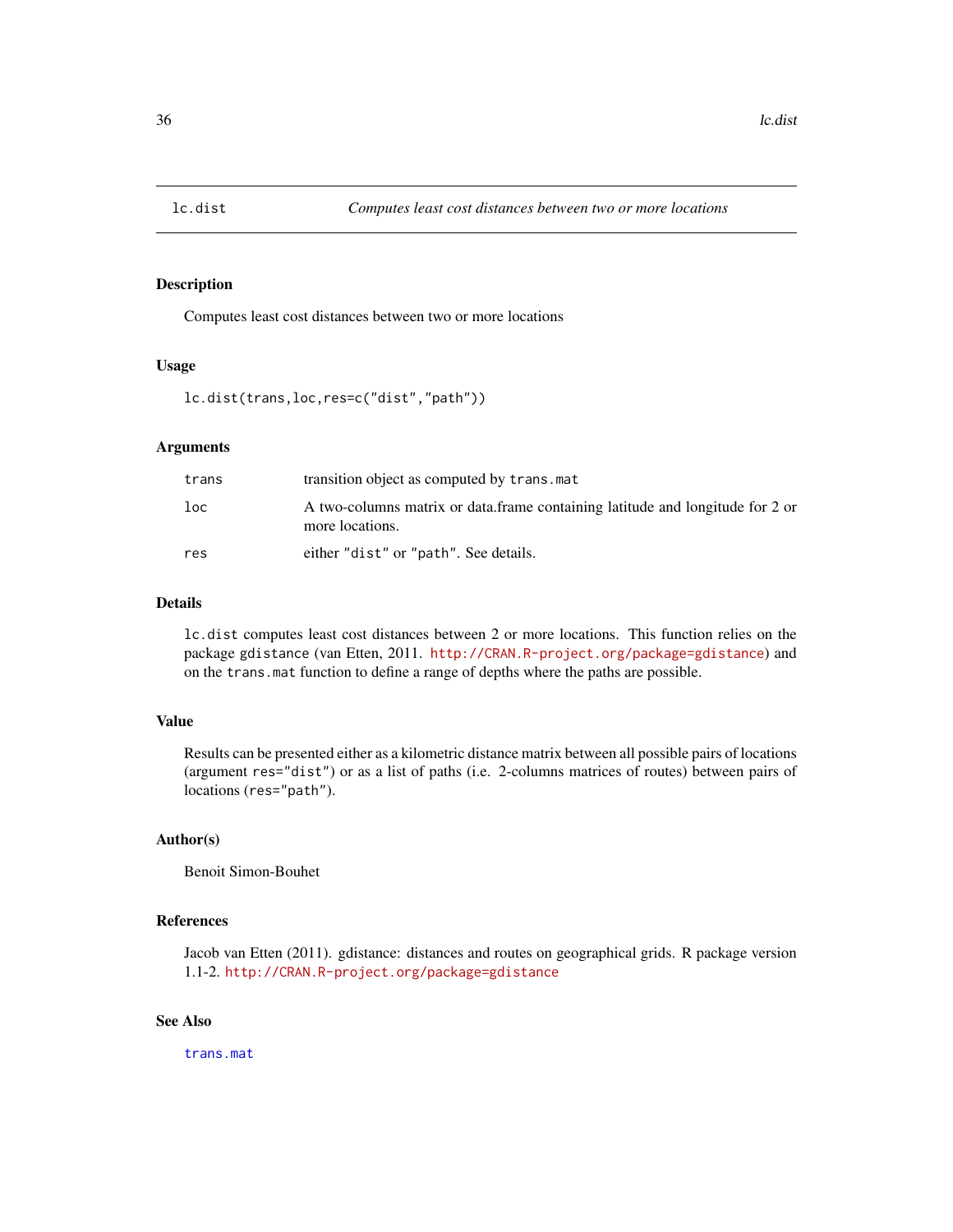# <span id="page-36-0"></span>linesGC 37

# Examples

```
# Load and plot bathymetry
data(hawaii)
pal <- colorRampPalette(c("black","darkblue","blue","lightblue"))
plot(hawaii,image=TRUE,bpal=pal(100),asp=1,col="grey40",lwd=.7,
     main="Bathymetric map of Hawaii")
# Load and plot several locations
data(hawaii.sites)
sites <- hawaii.sites[-c(1,4),]
rownames(sites) <-1:4points(sites,pch=21,col="yellow",bg=col2alpha("yellow",.9),cex=1.2)
text(sites[,1],sites[,2],lab=rownames(sites),pos=c(3,4,1,2),col="yellow")
## Not run:
# Compute transition object with no depth constraint
trans1 <- trans.mat(hawaii)
# Compute transition object with minimum depth constraint:
# path impossible in waters shallower than -200 meters depth
trans2 <- trans.mat(hawaii,min.depth=-200)
# Computes least cost distances for both transition matrix and plots the results on the map
out1 <- lc.dist(trans1,sites,res="path")
out2 <- lc.dist(trans2,sites,res="path")
lapply(out1,lines,col="yellow",lwd=4,lty=1) # No depth constraint (yellow paths)
lapply(out2,lines,col="red",lwd=1,lty=1) # Min depth set to -200 meters (red paths)
# Computes and display distance matrices for both situations
dist1 <- lc.dist(trans1,sites,res="dist")
dist2 <- lc.dist(trans2,sites,res="dist")
dist1
dist2
# plots the depth profile between location 1 and 3 in the two situations
dev.new()
par(mfrow=c(2,1))
path.profile(out1[[2]],hawaii,pl=TRUE,
                 main="Path between locations 1 & 3\nProfile with no depth constraint")
path.profile(out2[[2]],hawaii,pl=TRUE,
               main="Path between locations 1 & 3\nProfile with min depth set to -200m")
## End(Not run)
```
<span id="page-36-1"></span>linesGC *Add Great Circle lines on a map*

#### Description

linesGC draws Great Circle lines between a set of start and end points on an existing map.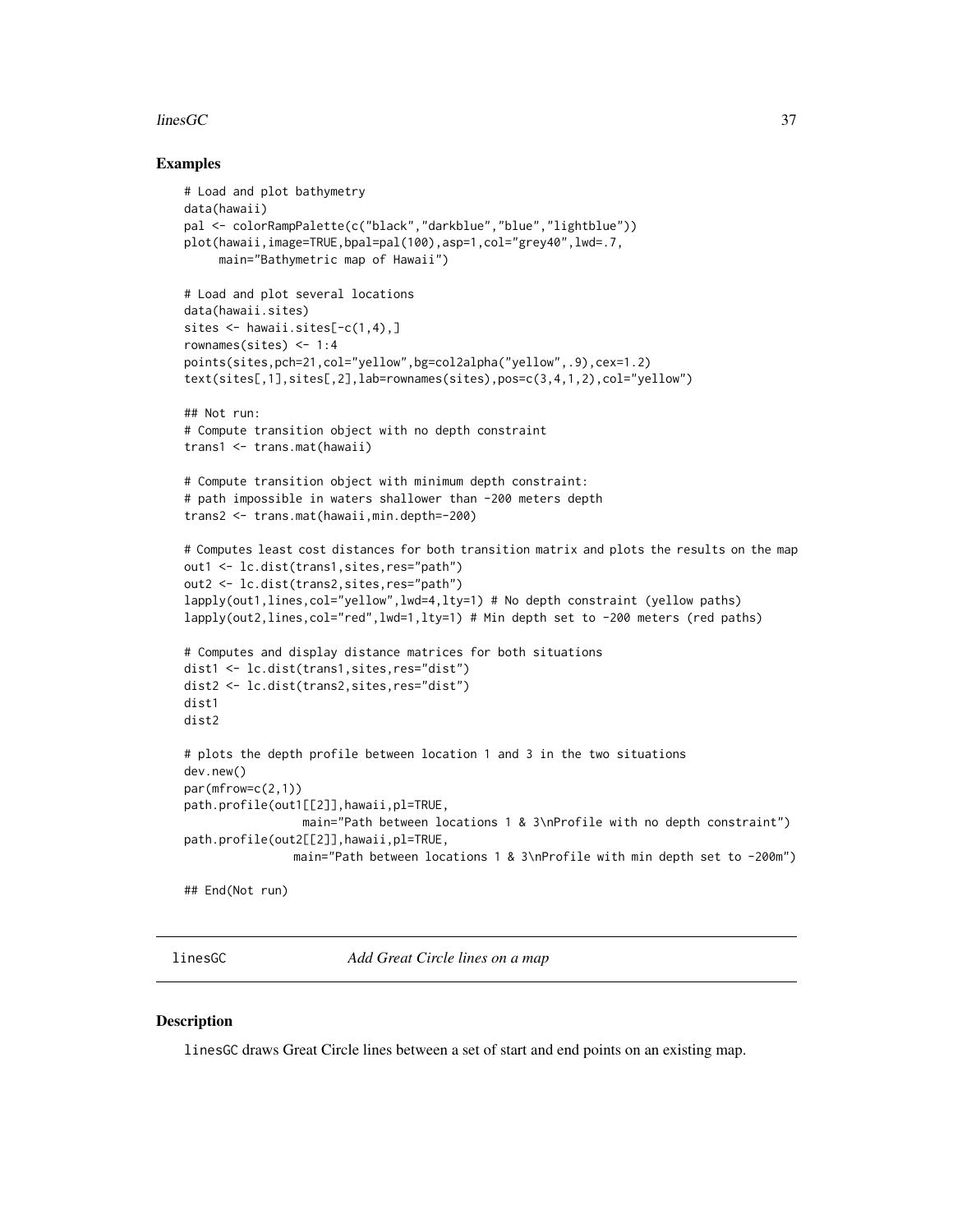#### <span id="page-37-0"></span>Usage

```
linesGC(start.points, end.points, n = 10, antimeridian = FALSE, ...)
```
#### Arguments

| start.points | Two-column data. frame or matrix of longitudes and latitudes for start points.                                                                                                                                                                                                              |
|--------------|---------------------------------------------------------------------------------------------------------------------------------------------------------------------------------------------------------------------------------------------------------------------------------------------|
| end.points   | Two-column data.frame or matrix of longitudes and latitudes for end points. The<br>dimensions of start. points and end. points must be compatible <i>(i.e.</i> they<br>must have the same number of rows).                                                                                  |
| n            | Numeric. The number of intermediate points to add along the great circle line<br>between the start end end points.                                                                                                                                                                          |
| antimeridian | Logical indicating if the map on which the great circle lines will be plotted<br>covers the antimeridian region. The antimeridian (or antemeridian) is the 180th<br>meridian and is located in the middle of the Pacific Ocean, east of New Zealand<br>and Fidji, west of Hawaii and Tonga. |
| $\ddots$ .   | Further arguments to be passed to lines to control the aspect of the lines to<br>draw.                                                                                                                                                                                                      |

# Details

linesGCD takes advantage of the gcIntermediate function from package geosphere to plot lines following a great circle. When working with marmap maps encompassing the antimeridian, longitudes are numbered from 0 to 360 (as opposed to the classical numbering from -180 to +180). It is thus critical to set antimeridian=TRUE to avoid plotting incoherent great circle lines.

# Author(s)

Benoit Simon-Bouhet

# See Also

[dist2isobath](#page-18-1), [lc.dist](#page-35-1)

#### Examples

```
# Load NW Atlantic data and convert to class bathy
data(nw.atlantic)
atl <- as.bathy(nw.atlantic)
# Create vectors of latitude and longitude
lon <- c(-70, -65, -63, -55, -48)
lat <- c(33, 35, 40, 37, 33)
# Compute distances between each point and the -200m isobath
d <- dist2isobath(atl, lon, lat, isobath = -200)
d
# Create a nice palette of bleus for the bathymetry
blues <- c("lightsteelblue4","lightsteelblue3","lightsteelblue2","lightsteelblue1")
```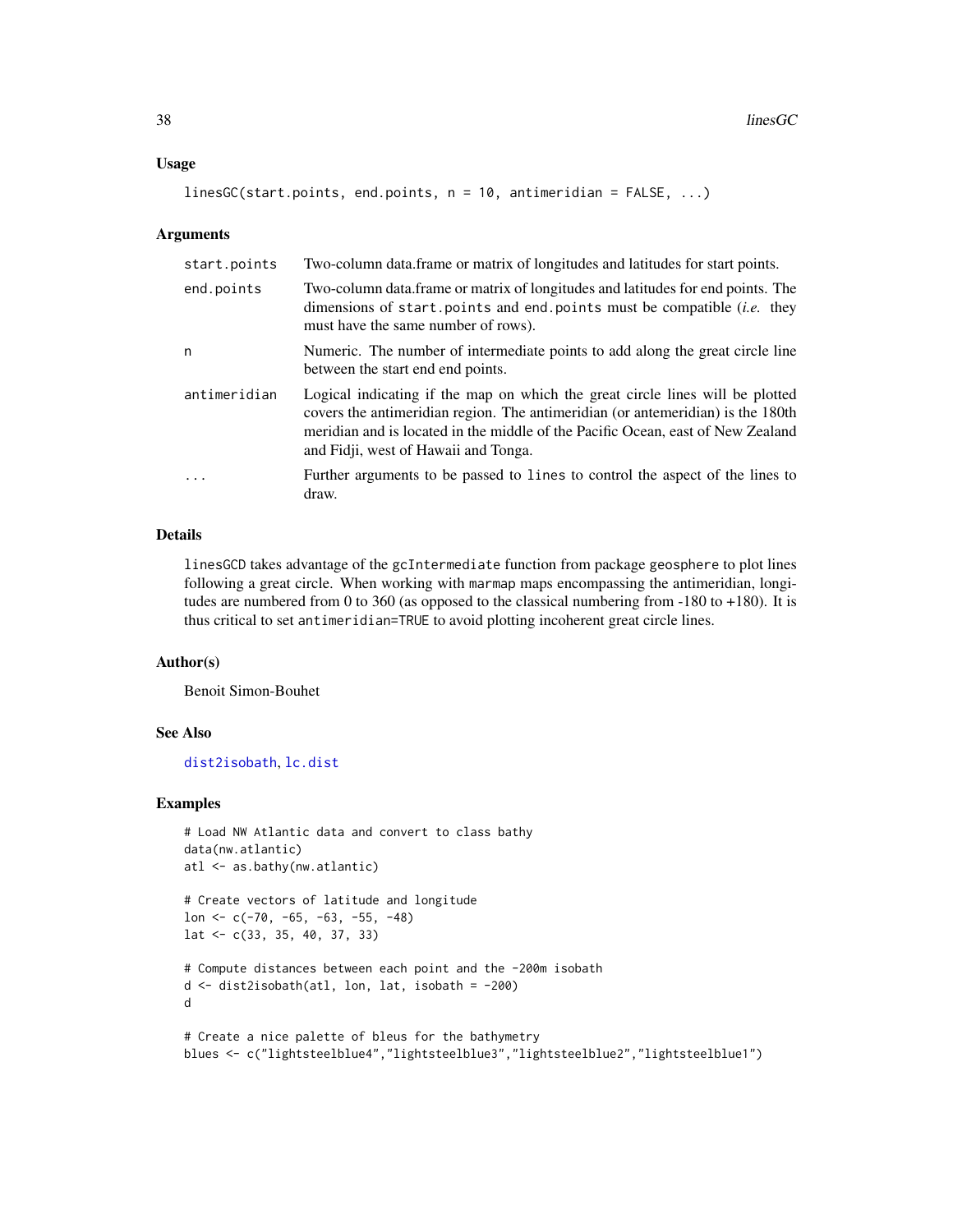#### <span id="page-38-0"></span>marmap 39

```
# Visualize the great circle distances
plot(atl, image=TRUE, lwd=0.1, land=TRUE,
bpal = list(c(\theta, max(at1), "grey"), c(min(at1), \theta, blues)))points(lon,lat, pch=21, col="orange4", bg="orange2", cex=.8)
linesGC(d[2:3],d[4:5])
# Load aleutians data and plot the map
data(aleutians)
plot(aleutians, image=TRUE, lwd=0.1, land=TRUE,
bpal = list(c(0,max(aleutians),"grey"), c(min(aleutians),0,blues)))
# define start and end points
start <- matrix(c(170,55, 190, 60), ncol=2, byrow=TRUE, dimnames=list(1:2, c("lon","lat")))
end <- matrix(c(200, 56, 201, 57), ncol=2, byrow=TRUE, dimnames=list(1:2, c("lon","lat")))
start
end
# Add points and great circle distances on the map
points(start, pch=21, col="orange4", bg="orange2", cex=.8)
points(end, pch=21, col="orange4", bg="orange2", cex=.8)
linesGC(start, end, antimeridian=TRUE)
```
marmap *Import, plot and analyze bathymetric and topographic data*

# Description

marmap is a package designed for downloading, plotting and manipulating bathymetric and topographic data in R. It can query the ETOPO1 bathymetry and topography database hosted by the NOAA, use simple latitude-longitude-depth data in ascii format, and take advantage of the advanced plotting tools available in R to build publication-quality bathymetric maps. Functions to query data (bathymetry, sampling information, etc...) are available interactively by clicking on marmap maps. Bathymetric and topographic data can also be used to calculate projected surface areas within specified depth/altitude intervals, and constrain the calculation of realistic shortest path distances.

#### Details

| Package: | marmap     |
|----------|------------|
| Type:    | Package    |
| Version: | 0.9.2      |
| Date:    | 2015-01-28 |
|          |            |

Import, plot and analyze bathymetric and topographic data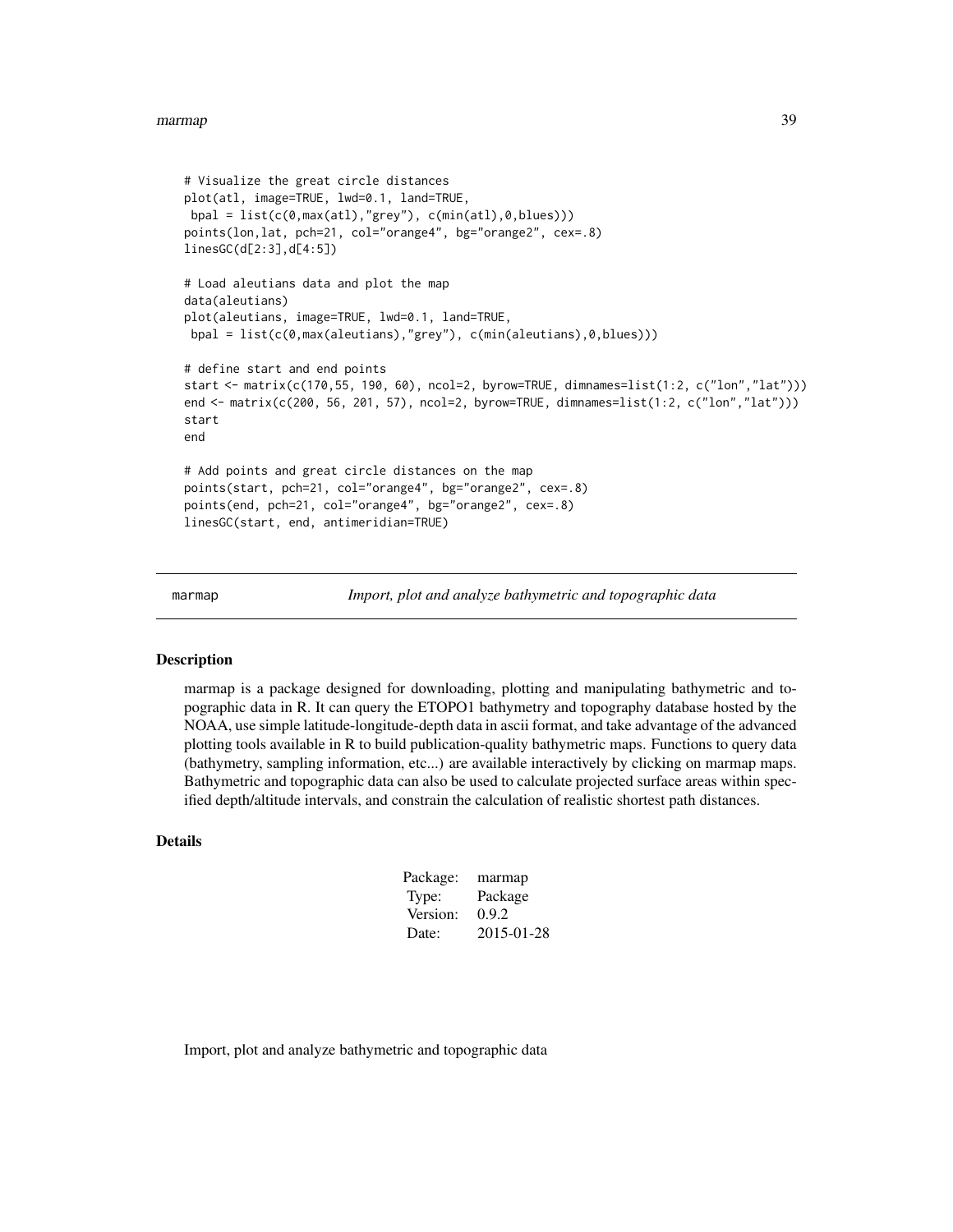<span id="page-39-0"></span>40 metallo

#### Author(s)

Eric Pante, Benoit Simon-Bouhet and Jean-Olivier Irisson

Maintainer: Eric Pante <pante.eric@gmail.com>

#### References

Pante E, Simon-Bouhet B (2013) marmap: A Package for Importing, Plotting and Analyzing Bathymetric and Topographic Data in R. PLoS ONE 8(9): e73051. doi:10.1371/journal.pone.0073051

<span id="page-39-1"></span>metallo *Coral sampling information from the North West Atlantic*

# Description

Coral sampling data from Thoma et al 2009 (MEPS)

# Usage

data(nw.atlantic)

#### Details

Sampling locations (longitude, latitude, depth in meters) for the deep-sea octocoral species Metallogorgia melanotrichos (see Thoma et al 2009 for details, including cruise information)

#### Value

A 3-column data frame

# References

Thoma, J. N., E. Pante, M. R. Brugler, and S. C. France. 2009. Deep-sea octocorals and antipatharians show no evidence of seamount-scale endemism in the NW Atlantic. Marine Ecology Progress Series 397:25-35. <http://www.int-res.com/articles/theme/m397p025.pdf>

#### See Also

[nw.atlantic](#page-40-1)

#### Examples

```
# load NW Atlantic data and convert to class bathy
data(nw.atlantic,metallo)
atl <- as.bathy(nw.atlantic)
```
## the function plot below plots: ## - the coastline in blue,

## - isobaths between 8000-4000 in light grey,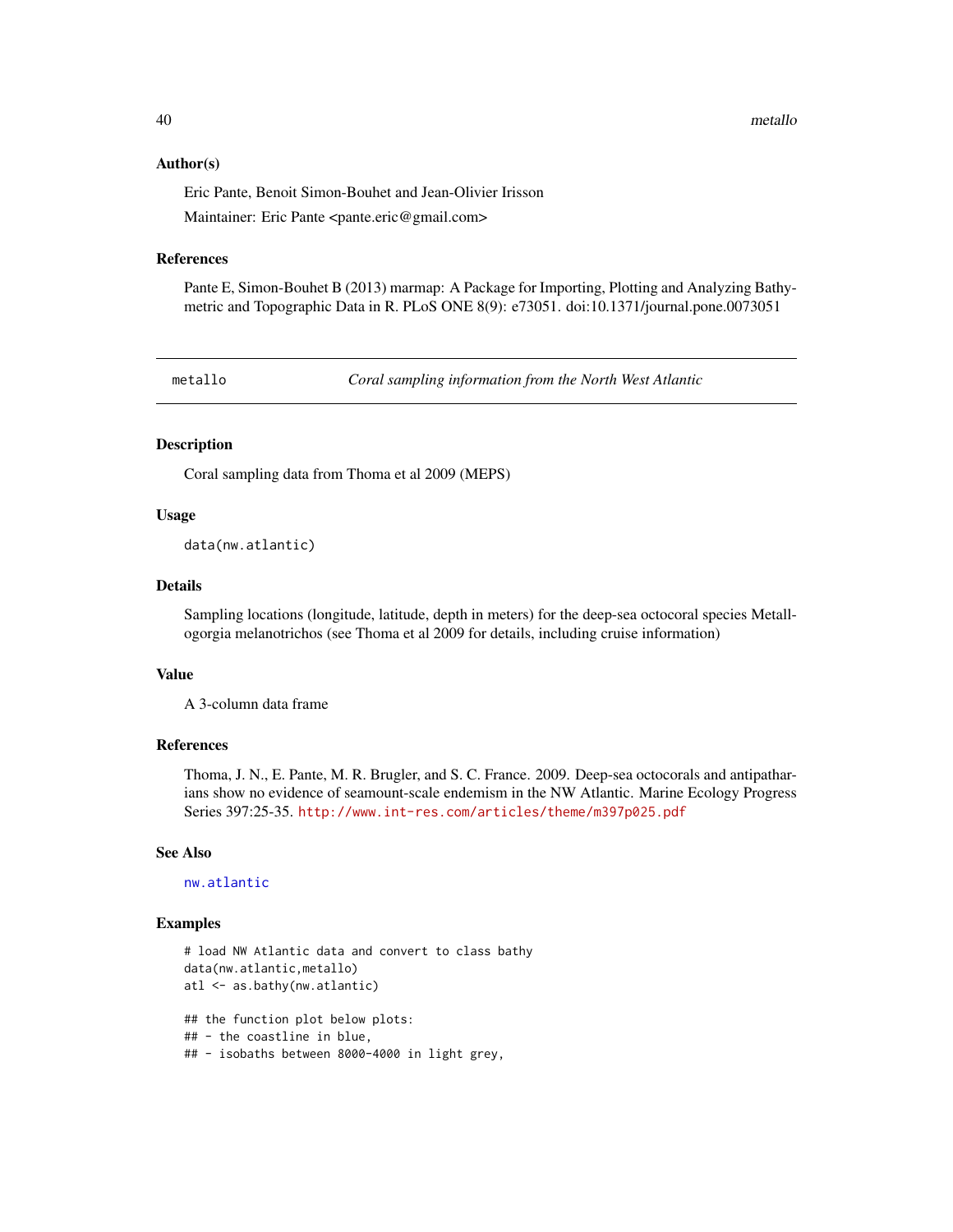#### <span id="page-40-0"></span>nw.atlantic 41

```
## - isobaths between 4000-500 in dark grey (to emphasize seamounts)
# 1st example: function points uses first two columns ; 3rd column contains depth info
plot(atl, deep=c(-8000,-4000,0), shallow=c(-4000,-500,0), step=c(500,500,0),
  lwd=c(0.5,0.5,1.5),lty=c(1,1,1),
  col=c("grey80", "grey20", "blue"),
   drawlabels=c(FALSE,FALSE,FALSE) )
points(metallo, cex=1.5, pch=19,col=rgb(0,0,1,0.5))
# 2nd example: plot points according to coordinates
plot(atl, deep=c(-8000,-4000,0), shallow=c(-4000,-500,0), step=c(500,500,0),
  lwd=c(0.5,0.5,1.5),lty=c(1,1,1),
   col=c("grey80", "grey20", "blue"),
   drawlabels=c(FALSE,FALSE,FALSE) )
subset(metallo, metallo$lon>-55) -> s # isolate points from the Corner Rise seamounts:
points(s, cex=1.5, pch=19,col=rgb(0,0,1,0.5)) # only plot those points
# 3rd example: point colors corresponding to a depth gradient:
par(mai=c(1,1,1,1.5))
plot(atl, deep=c(-6500,0), shallow=c(-50,0), step=c(500,0),
     lwd=c(0.3,1), lty=c(1,1),col=c("black","black"),
     drawlabels=c(FALSE,FALSE,FALSE))
max(metallo$depth, na.rm=TRUE) -> mx
colorRamp(c("white","lightyellow","lightgreen","blue","lightblue1","purple")) -> ramp
rgb( ramp(seq(0, 1, length = mx)), max = 255) \rightarrow blues
points(metallo, col="black", bg=blues[metallo$depth], pch=21,cex=1.5)
require(shape); colorlegend(zlim=c(-mx,0), col=rev(blues), main="depth (m)",posx=c(0.85,0.88))
```
<span id="page-40-1"></span>nw.atlantic *Bathymetric data for the North West Atlantic*

#### **Description**

Data imported from the NOAA GEODAS server

# Usage

```
data(nw.atlantic)
```
#### Details

Data imported from the NOAA GEODAS Grid Translator webpage ([http://www.ngdc.noaa.](http://www.ngdc.noaa.gov/mgg/gdas/gd_designagrid.html) [gov/mgg/gdas/gd\\_designagrid.html](http://www.ngdc.noaa.gov/mgg/gdas/gd_designagrid.html)). To prepare data from NOAA, fill the custom grid form, and choose "XYZ (lon,lat,depth)" as the "Output Grid Format", "No Header" as the "Output Grid Header", and either of the space, tab or comma as the column delimiter (either can be used, but "comma" is the default import format of read.bathy). Choose "omit empty grid cells" to reduce memory usage.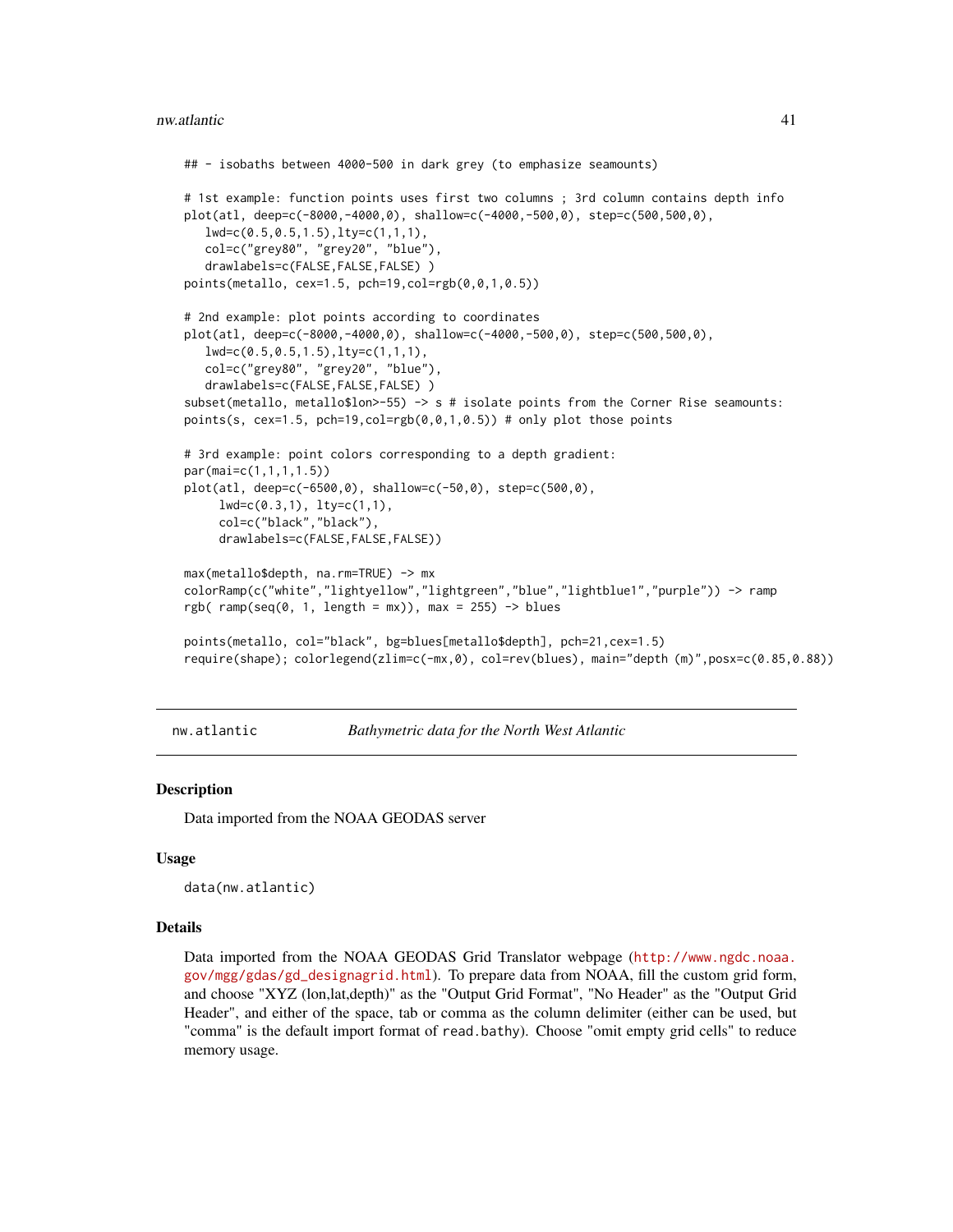<span id="page-41-0"></span>A three-columns data.frame containing longitude, latitude and depth/elevation data.

# Author(s)

see [http://www.ngdc.noaa.gov/mgg/gdas/gd\\_designagrid.html](http://www.ngdc.noaa.gov/mgg/gdas/gd_designagrid.html)

# See Also

[plot.bathy](#page-46-1), [summary.bathy](#page-63-1)

# Examples

```
# load NW Atlantic data
data(nw.atlantic)
```
# use as.bathy atl <- as.bathy(nw.atlantic)

```
# class "bathy"
class(atl)
summary(atl)
```
# test plot.bathy plot(atl, deep=-8000, shallow=-1000, step=1000)

<span id="page-41-1"></span>nw.atlantic.coast *Coastline data for the North West Atlantic*

# Description

Coastline data for the North West Atlantic, as downloaded using the NOAA Coastline Extractor tool.

#### Usage

```
data(nw.atlantic.coast)
```
# Details

Coastline data for the NW Atlantic was obtained using the NOAA Coastline Extractor tool. To get more coastline data, go to <http://www.ngdc.noaa.gov/mgg/shorelines/>.

#### Value

A 2-column data frame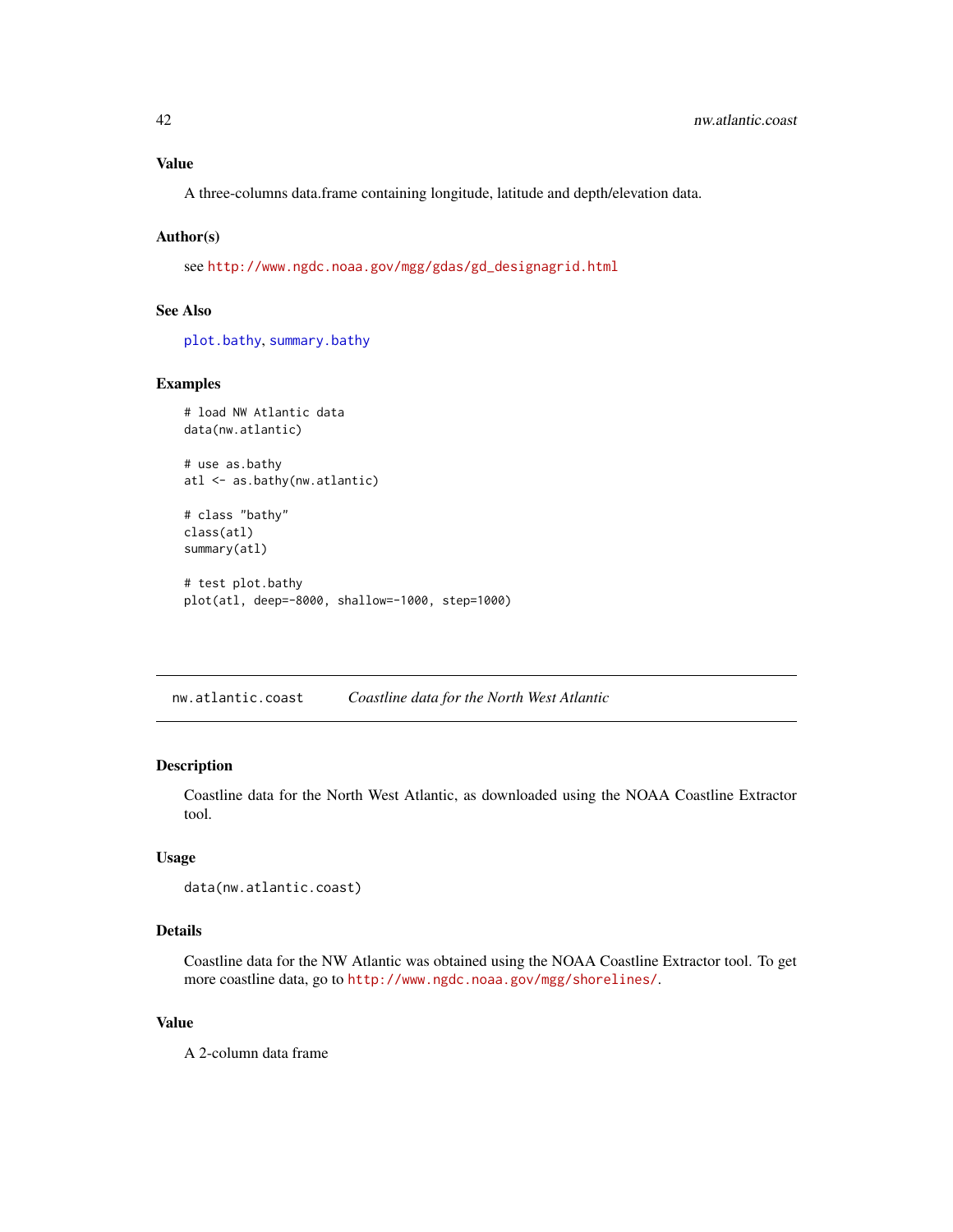#### <span id="page-42-0"></span>outline.buffer 43

# References

see <http://www.ngdc.noaa.gov/mgg/shorelines/>

# See Also

[nw.atlantic](#page-40-1)

# Examples

```
# load NW Atlantic data and convert to class bathy
data(nw.atlantic,nw.atlantic.coast)
atl <- as.bathy(nw.atlantic)
## the function plot below plots only isobaths:
## - isobaths between 8000-4000 in light grey,
## - isobaths between 4000-500 in dark grey (to emphasize seamounts)
plot(atl, deep=c(-8000,-4000), shallow=c(-4000,-500), step=c(500,500),
   lwd=c(0.5,0.5,1.5),lty=c(1,1,1),
   col=c("grey80", "grey20", "blue"),
   drawlabels=c(FALSE,FALSE,FALSE) )
## the coastline can be added from a different source,
## and can therefore have a different resolution:
lines(nw.atlantic.coast)
## add a geographical reference on the coast:
points(-71.064,42.358, pch=19); text(-71.064,42.358,"Boston", adj=c(1.2,0))
```
<span id="page-42-1"></span>outline.buffer *Get a buffer in a proper format to allow the plotting of its outline*

# Description

Get a buffer in a format suitable for plotting its outline. outline. buffer replaces any NA values in buffer by 0 and non NA values by -1.

# Usage

```
outline.buffer(buffer)
```
#### Arguments

buffer a buffer object of class bathy (i.e. bathy matrix containing depth/altitude values within the buffer and NAs outside)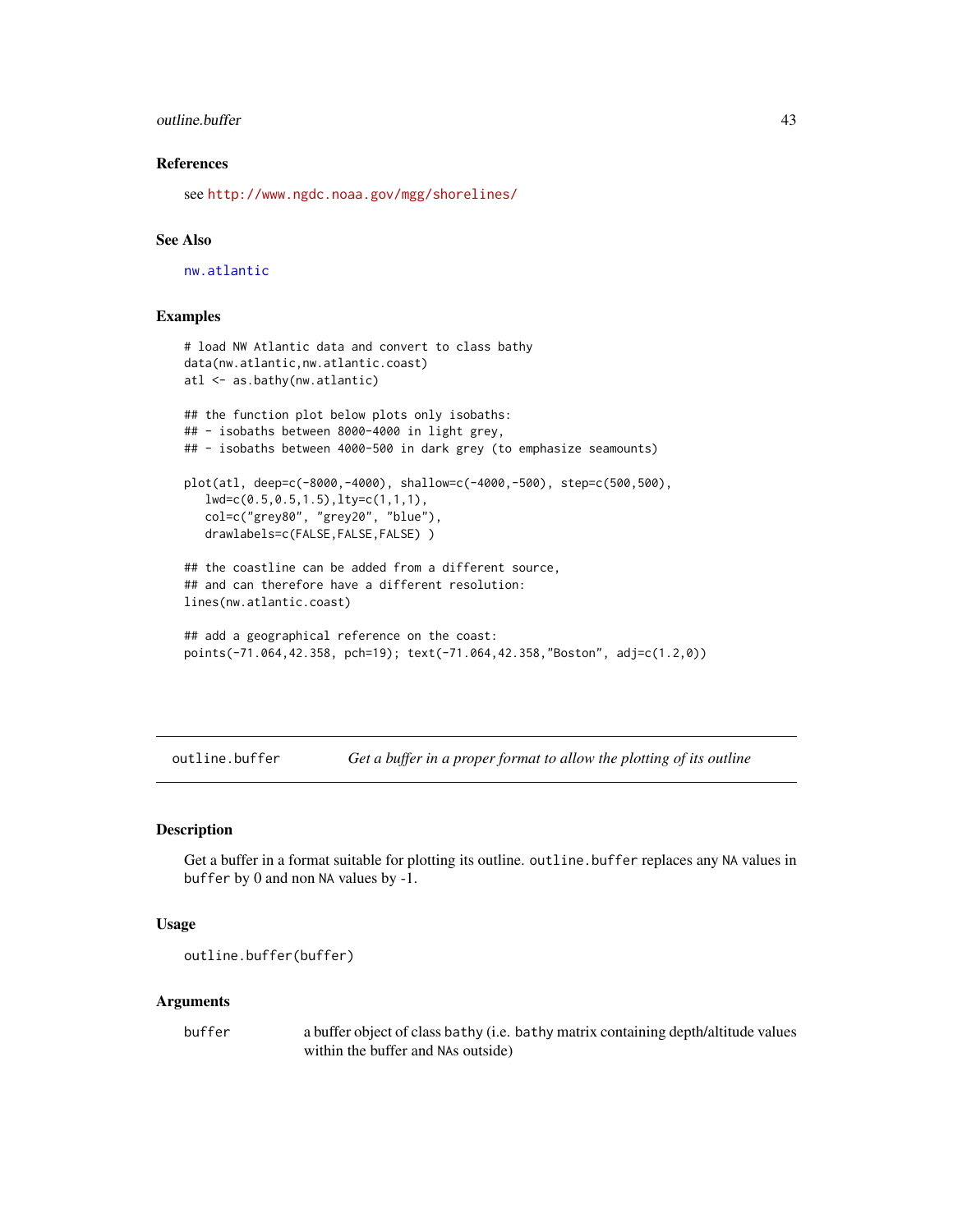# <span id="page-43-0"></span>Details

This function is essentially used to prepare a buffer or a combination of buffers for plotting its outline on a bathymetric map.

# Value

An object of class bathy of the same dimension as buffer containing only zeros (outside the buffer area) and -1 values (within the buffer).

#### Author(s)

Benoit Simon-Bouhet

# See Also

[create.buffer](#page-15-1), [combine.buffers](#page-14-1), [plot.bathy](#page-46-1)

# Examples

```
# load and plot a bathymetry
data(florida)
plot(florida, lwd = 0.2)
plot(florida, n = 0, lwd = 0.7, add = TRUE)
# add points around which a buffer will be computed
loc <- data.frame(c(-80,-82), c(26,24))
points(loc, pch = 19, col = "red")# compute buffer
buf <- create.buffer(florida, loc, radius=1.5)
# plot buffer outline
plot(outline.buffer(buf), add=TRUE, lwd=.7, col=2)
```
<span id="page-43-1"></span>palette.bathy *Build a bathymetry- and/or topography-constrained color palette*

#### Description

Build a constrained color palette based on depth / altitude bounds and given colors.

# Usage

```
palette.bathy(mat, layers, land=FALSE, default.col="white")
```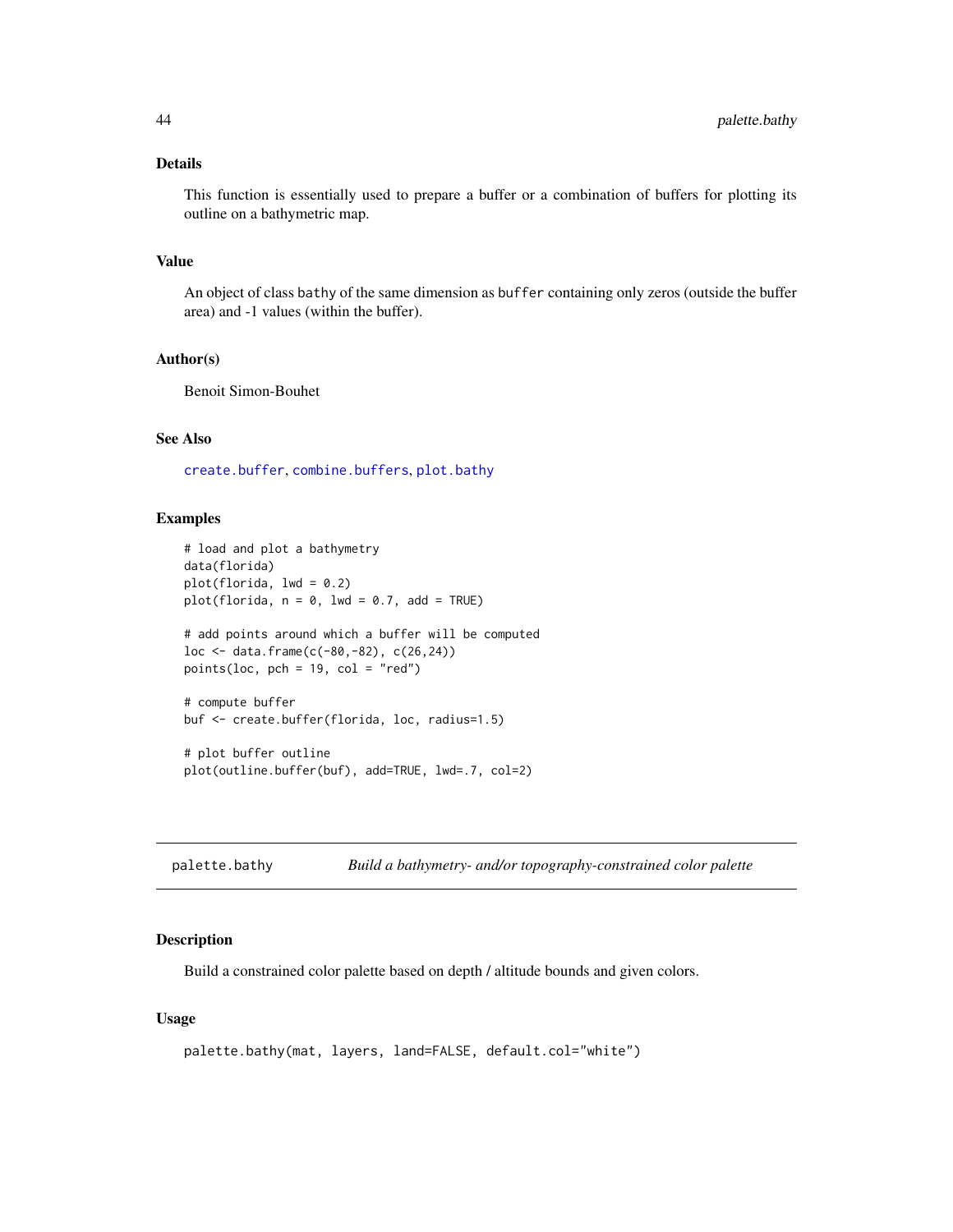# <span id="page-44-0"></span>palette.bathy and the state of the state of the state of the state of the state of the state of the state of the state of the state of the state of the state of the state of the state of the state of the state of the state

#### **Arguments**

| mat         | a matrix of bathymetric data, class bathy not required.                         |
|-------------|---------------------------------------------------------------------------------|
| lavers      | a list of depth bounds and colors (see below)                                   |
| land        | logical. Wether to consider land or not (default is FALSE)                      |
| default.col | a color for the area of the matrix not bracketed by the list supplied to layers |

# Details

palette.bathy allows the production of color palettes for specified bathymetric and/or topographic layers. The layers argument must be a list of vectors. Each vector corresponds to a bathymetry/topography layer (for example, one layer for bathymetry and one layer for topography). The first and second elements of the vector are the minimum and maximum bathymetry/topography, respectively. The other elements of the vector (3, onward) correspond to colors (see example below). palette.bathy is called internally by plot.bathy when the image argument is set to TRUE.

#### Value

A vector of colors which size depends on the depth / altitude range of the bathy matrix.

# Author(s)

Eric Pante and Benoit Simon-Bouhet

# See Also

[plot.bathy](#page-46-1)

#### Examples

```
# load NW Atlantic data and convert to class bathy
data(nw.atlantic)
atl <- as.bathy(nw.atlantic)
# creating depth-constrained palette for the ocean only
    newcol <- palette.bathy(mat=atl,
layers = list(c(min(atl), 0, "purple", "blue", "lightblue")),
land = FALSE, default.col = "grey" )
plot(at1, land = FALSE, n = 10, lwd = 0.5, image = TRUE,bpal = newcol, default,col = "grey")# same:
plot(at1, land = FALSE, n = 10, lwd = 0.5, image = TRUE,bpal = list(c(min(atl), 0, "purple", "blue", "lightblue")),
default.col = "gray")# creating depth-constrained palette for 3 ocean "layers"
newcol <- palette.bathy(mat = atl, layers = list(
c(min(atl), -3000, "purple", "blue", "grey"),
c(-3000, -150, "white"),
c(-150, 0, "yellow", "green", "brown")),
```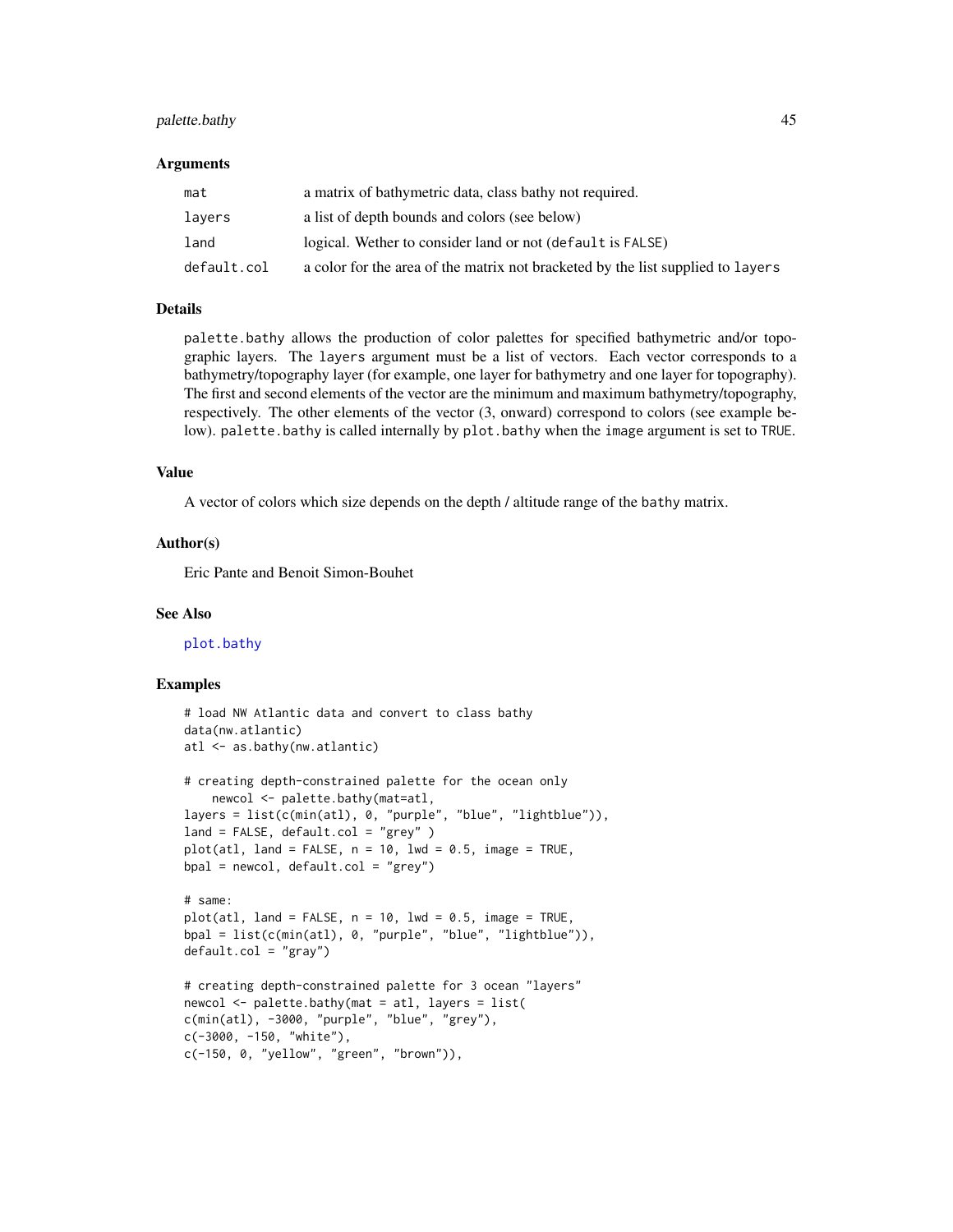```
land = FALSE, default.col = "grey")plot(at1, land = FALSE, n = 10, lwd = 0.7, image = TRUE,bpal = newcol, default.col = "grey")
# same
plot(at1, land = FALSE, n = 10, lwd = 0.7, image = TRUE,bpal = list(c(min(atl), -3000, "purple","blue","grey"),
c(-3000, -150, "white"),
c(-150, 0, "yellow", "green", "brown")),
default.col = "grey")# creating depth-constrained palette for land and ocean
newcol <- palette.bathy(mat= atl, layers = list(
c(min(atl),0,"purple","blue","lightblue"),
c(0, max(atl), "gray90", "gray10")),
land = TRUE)
plot(at1, land = TRUE, n = 10, lwd = 0.5, image = TRUE, bpal = newcol)# same
plot(at1, land = TRUE, n = 10, lwd = 0.7, image = TRUE,bpal = list(c(min(atl), 0, "purple", "blue", "lightblue"),
c(0, max(atl), "gray90", "gray10")))
```
<span id="page-45-1"></span>path.profile *Geographic coordinates, kilometric distance and depth along a path*

# Description

Computes and plots the depth/altitude along a transect or path

# Usage

```
path.profile(path,bathy,plot=FALSE, ...)
```
# Arguments

| path  | 2-columns matrix of longitude and latitude as obtained from 1c. dist with ar-<br>gument dist=TRUE.                        |
|-------|---------------------------------------------------------------------------------------------------------------------------|
| bathy | bathymetric data matrix of class bathy.                                                                                   |
| plot  | logical. Should the depth profile be plotted?                                                                             |
| .     | when plot=TRUE, other arguments to be passed to plotProfile, such as graph-<br>ical parameters (see par and plotProfile). |

# Value

a four-columns matrix containing longitude, latitude, kilometric distance from the start of a route and depth for a set of points along a route. Optionally (i.e. when plot=TRUE) a bivariate plot of depth against the kilometric distance from the starting point of a transect or least cost path.

<span id="page-45-0"></span>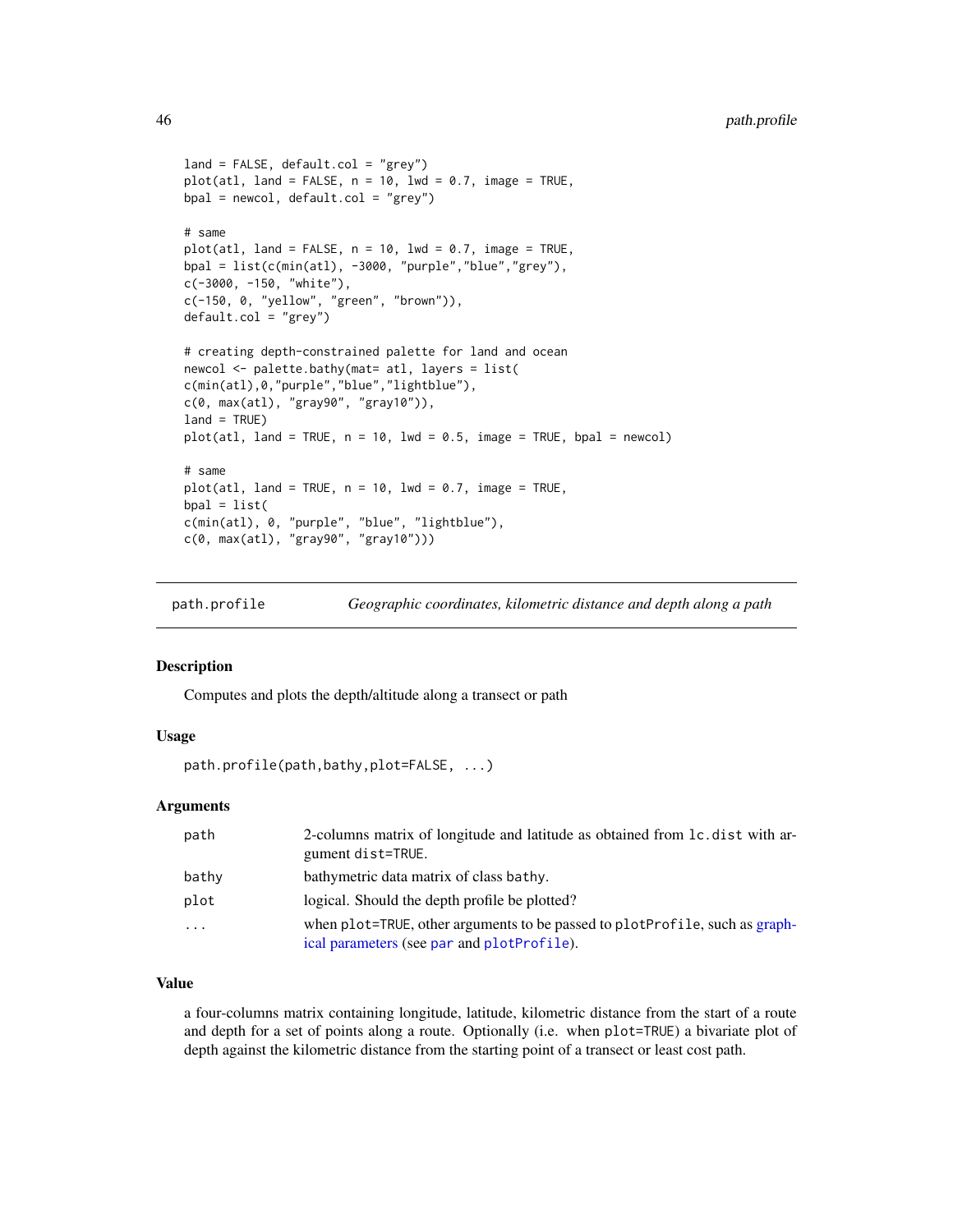#### <span id="page-46-0"></span>plot.bathy and the state of the state of the state of the state of the state of the state of the state of the state of the state of the state of the state of the state of the state of the state of the state of the state of

# Author(s)

Benoit Simon-Bouhet

# See Also

[plotProfile](#page-51-1)

# Examples

```
# Loading an object of class bathy and a data.frame of locations
require(mapdata)
data(hawaii)
data(hawaii.sites)
# Preparing a color palette for the bathymetric map
pal <- colorRampPalette(c("black","darkblue","blue","lightblue"))
# Plotting the bathymetric data and the path between locations
# (the path starts on location 1)
plot(hawaii,image=TRUE,bpal=pal(100),col="grey40",lwd=.7,
     main="Bathymetric map of Hawaii")
map("worldHires",res=0,fill=TRUE,col=rgb(.8,.95,.8,.7),add=TRUE)
lines(hawaii.sites,type="o",lty=2,lwd=2,pch=21,
      col="yellow",bg=col2alpha("yellow",.9),cex=1.2)
text(hawaii.sites[,1], hawaii.sites[,2],
     lab=rownames(hawaii.sites),pos=c(3,3,4,4,1,2),col="yellow")
# Computing and plotting the depth profile for this path
profile <- path.profile(hawaii.sites,hawaii,plot=TRUE,
                        main="Depth profile along the path\nconnecting the 6 sites")
summary(profile)
```
<span id="page-46-1"></span>plot.bathy *Ploting bathymetric data*

# Description

Plots contour map from bathymetric data matrix of class bathy

# Usage

```
## S3 method for class 'bathy'
plot(x, image=FALSE, bpal=NULL, land=FALSE,
           deepest.isobath, shallowest.isobath, step, n=20,
           lwd=1, lty=1, col="black", default.col="white", drawlabels = FALSE,
           xlab="Longitude", ylab="Latitude", asp=1, ...)
```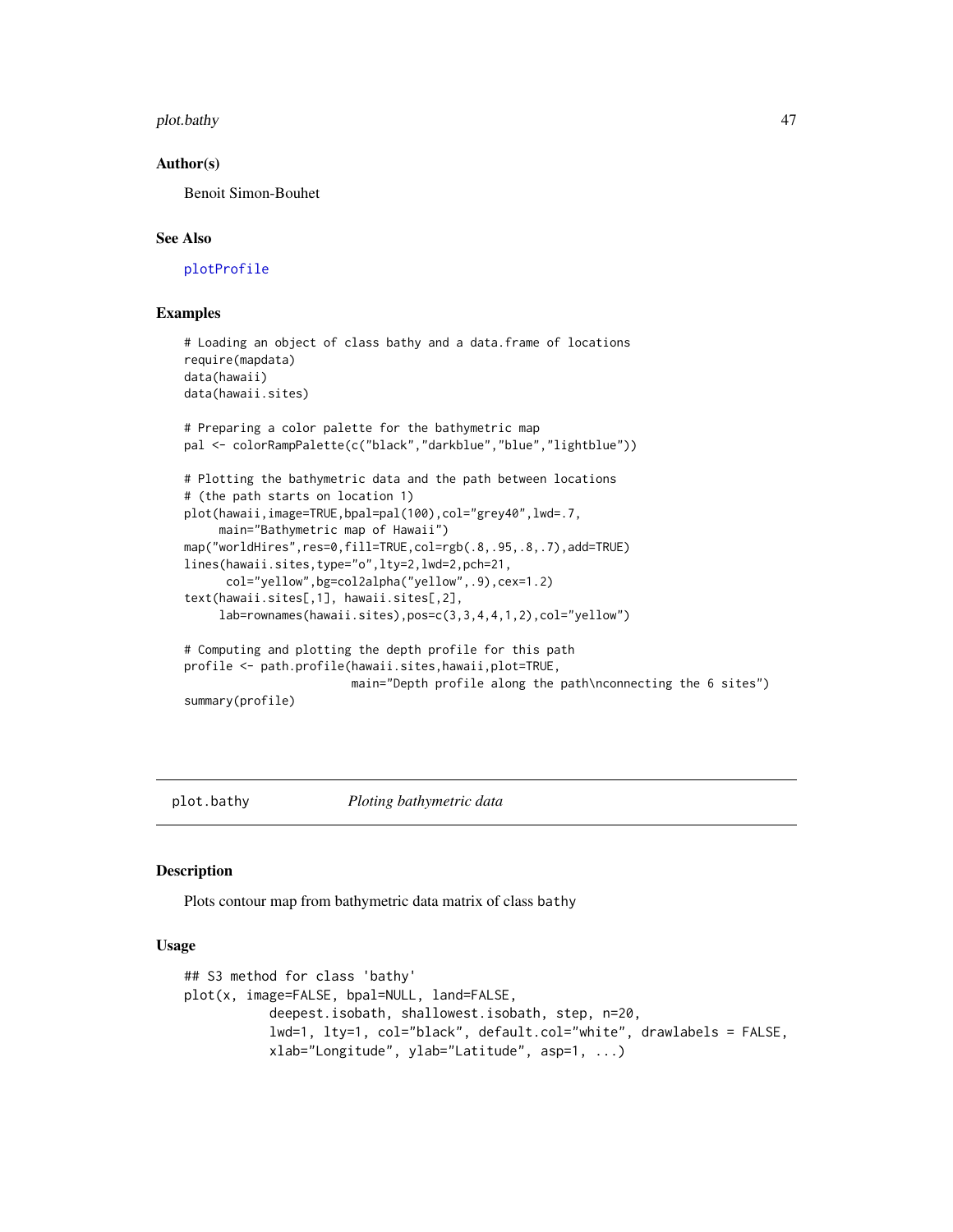#### <span id="page-47-0"></span>**Arguments**

| x                  | bathymetric data matrix of class bathy, imported using read. bathy                                                                                                                           |
|--------------------|----------------------------------------------------------------------------------------------------------------------------------------------------------------------------------------------|
| image              | whether or not to color depth layers (default is FALSE)                                                                                                                                      |
| bpal               | if image is TRUE, either NULL (default: a simple blue color palette is used), a<br>vector of colors, or a list of depth bounds and colors (see below)                                        |
| land               | whether or not to use topographic data that may be available in the bathy dataset<br>(default is FALSE)                                                                                      |
| deepest.isobath    |                                                                                                                                                                                              |
|                    | deepest isobath $(s)$ to plot                                                                                                                                                                |
| shallowest.isobath |                                                                                                                                                                                              |
|                    | shallowest isobath(s) to plot                                                                                                                                                                |
| step               | distance(s) between two isobaths                                                                                                                                                             |
| n                  | if the user does not specify the range within which isobaths should be plotted,<br>about n isobaths are automatically plotted within the depth range of the bathy<br>matrix (default is 20). |
| lwd                | isobath line(s) width (default is 1)                                                                                                                                                         |
| lty                | isobath line type(s) (default is $1$ )                                                                                                                                                       |
| col                | isobath line color(s) (default is black)                                                                                                                                                     |
| default.col        | if image is TRUE, a color for the area of the matrix not bracketed by the list<br>supplied to bpal (see below; default is white)                                                             |
| drawlabels         | whether or not to plot isobath depth as a label (default is FALSE); may contain<br>several elements                                                                                          |
| xlab               | label for the x axis of the plot                                                                                                                                                             |
| ylab               | label for the y axis of the plot                                                                                                                                                             |
| asp                | numeric, giving the aspect ratio y/x of the plot. See plot. window                                                                                                                           |
| .                  | Other arguments to be passed either to countour (default) or to image when<br>argument image=TRUE.                                                                                           |

#### Details

plot.bathy uses the base contour and image functions. If a vector of isobath characteristics is provided, different types of isobaths can be added to the same plot using a single call of plot.bathy (see examples)

If image=TRUE, the user has three choices for colors: (1) bpal can be set to NULL, in which case a default blue color palette is generated; (2) colors can be user-defined as in example 4, in which case the palette can be generated with function colorRampPalette (colors are then supplied as a vector to plot.bathy) ; (3) colors can be constrained to bathymetry- and/or topography. In this last case, a list of vectors is supplied to plot.bathy (example 7): each vector corresponds to a bathymetry/topography layer (for example, one layer for bathymetry and one layer for topography). The first and second elements of the vector are the minimum and maximum bathymetry/topography, respectively. The other elements of the vector (3, onward) correspond to colors (see example 7).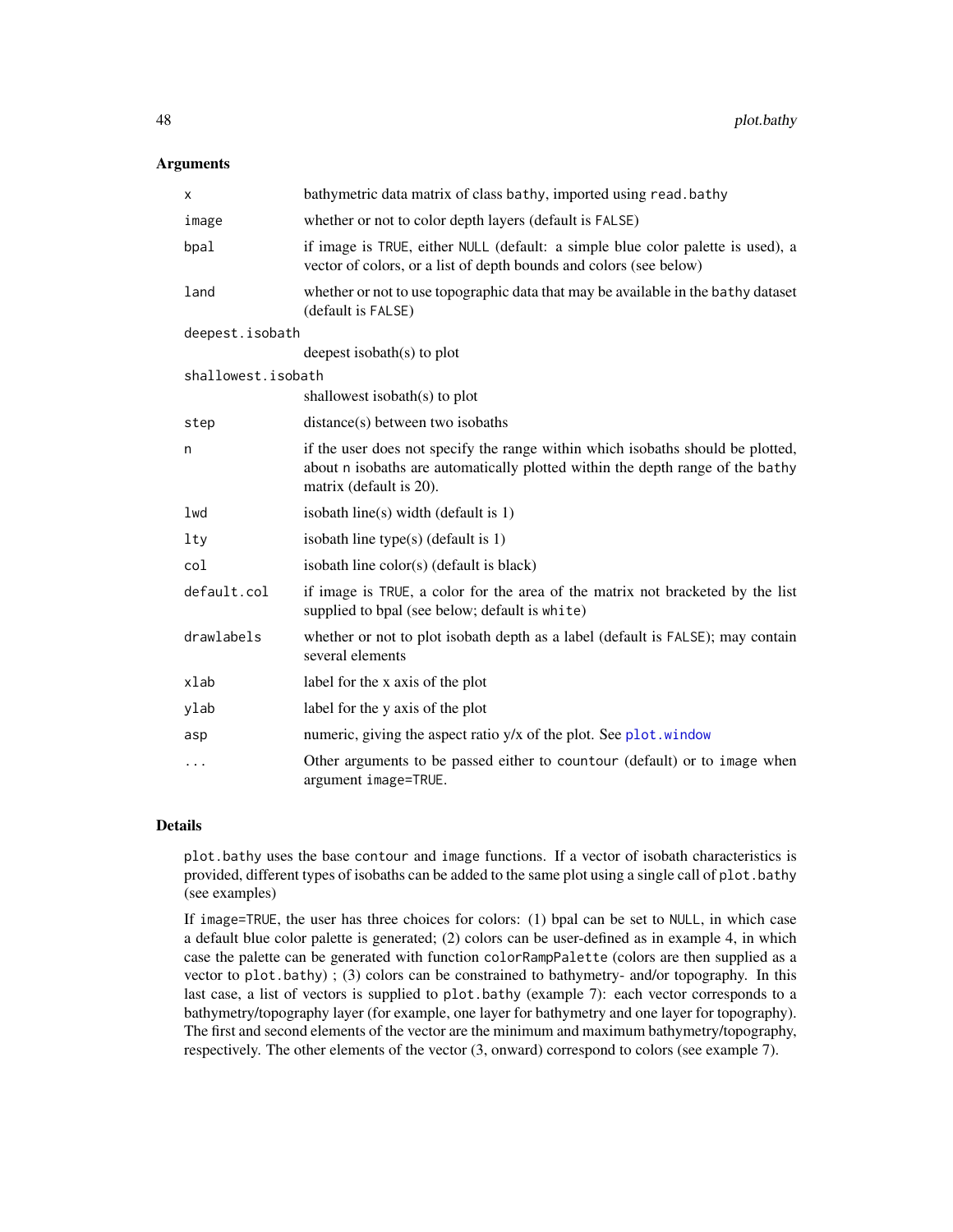#### <span id="page-48-0"></span>plot.bathy and the set of the set of the set of the set of the set of the set of the set of the set of the set o

# Value

a bathymetric map with isobaths

#### Note

plot.bathy uses a matrix of class bathy, and can therefore be substituted for plot.

# Author(s)

Eric Pante and Benoit Simon-Bouhet

# References

Eric Pante, Benoit Simon-Bouhet (2013) marmap: A Package for Importing, Plotting and Analyzing Bathymetric and Topographic Data in R. PLoS ONE 8(9): e73051. doi:10.1371/journal.pone.0073051. <http://journals.plos.org/plosone/article?id=10.1371/journal.pone.0073051>

#### See Also

[read.bathy](#page-53-1), [summary.bathy](#page-63-1), [nw.atlantic](#page-40-1), [metallo](#page-39-1)

# Examples

```
# load NW Atlantic data and convert to class bathy
data(nw.atlantic)
atl <- as.bathy(nw.atlantic)
## Example 1: a simple marine chart
plot(atl) # without specifying any isobath parameters
plot(atl, n=5, drawlabels=TRUE) # with about 5 isobaths
plot(atl, deep=-8000, shallow=0, step=1000) # with isobath parameters
## Example 2: taking advantage of multiple types of isobaths
plot(atl, deep=c(-8000,-2000,0), shallow=c(-2000,-100,0), step=c(1000,100,0),
lwd=c(0.5,0.5,1),lty=c(1,1,1),col=c("grey80","red", "blue"),
 drawlabels=c(FALSE,FALSE,FALSE) )
## Example 3: plotting a colored map with the default color palette
plot(atl, image=TRUE, deep=c(-8000,0), shallow=c(-1000,0), step=c(1000,0),
     lwd=c(0.5,1), lty=c(1,1), col=c("grey","black"), drawlabels=c(FALSE,FALSE))
## Example 4: make a pretty custom color ramp
colorRampPalette(c("purple","lightblue","cadetblue2","cadetblue1","white")) -> blues
plot(atl, image=TRUE, bpal=blues(100), deep=c(-6500,0), shallow=c(-50,0), step=c(500,0),
     lwd=c(0.3,1), lty=c(1,1), col=c("black","black"), drawlabels=c(FALSE,FALSE))
scaleBathy(atl, deg=3, x="bottomleft", inset=5)
## Example 5: add points corresponding to sampling locations
## point colors correspond to the sampling depth
```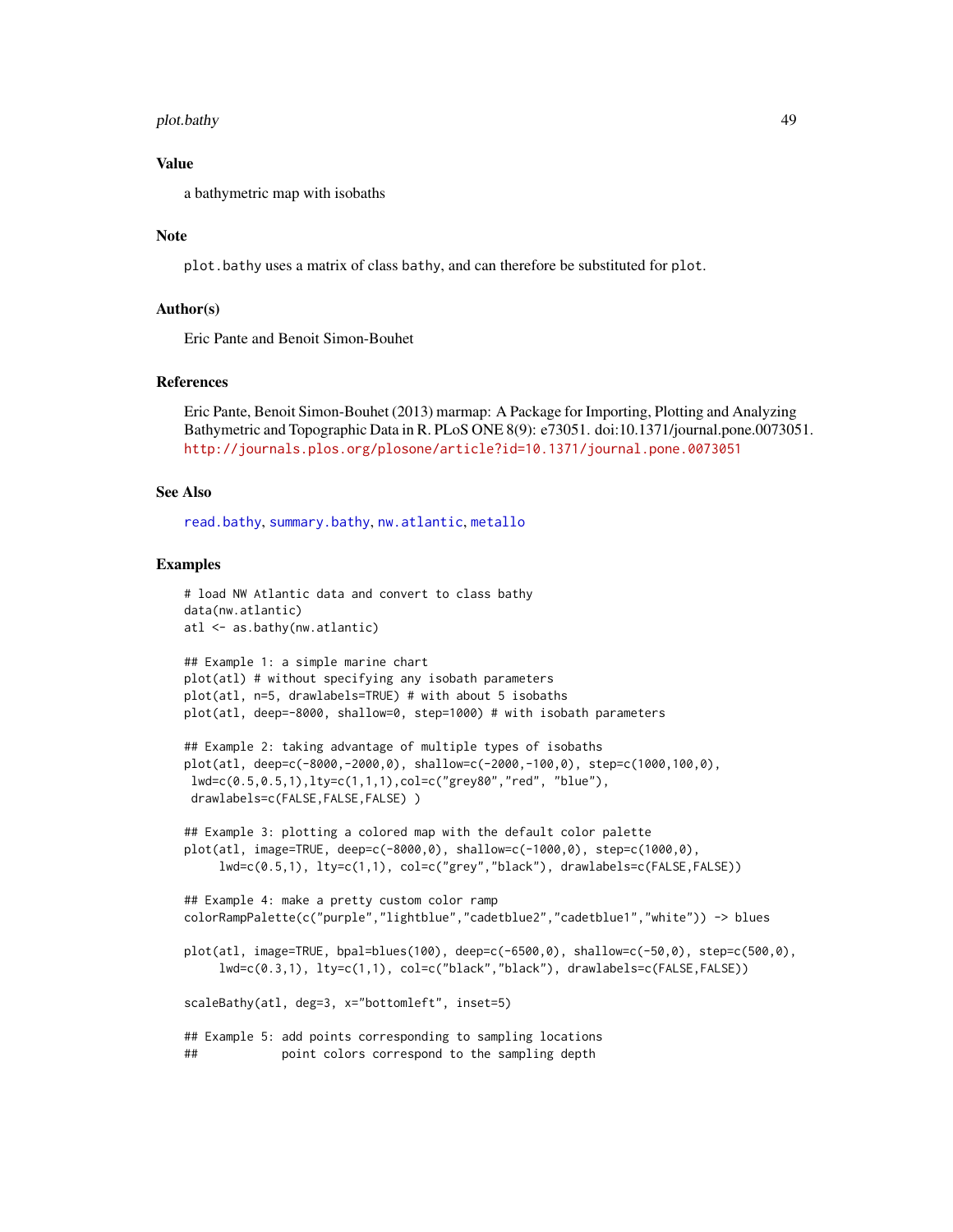```
par(mai=c(1,1,1,1.5))
plot(atl, deep=c(-4500,0), shallow=c(-50,0), step=c(500,0),
     lwd=c(0.3,1), lty=c(1,1), col=c("black","black"), drawlabels=c(FALSE,FALSE))
# add a title to the plot
title(main="Distribution of coral samples\non the New England and Corner Rise seamounts")
# add a scale
scaleBathy(atl, deg=3, x="bottomleft", inset=5)
# add a geographical reference on the coast:
points(-71.064,42.358, pch=19)
text(-71.064,42.358,"Boston", adj=c(1.2,0))
# prepare colors for the sampling locations:
data(metallo) ## see dataset metallo
max(metallo$depth, na.rm=TRUE) -> mx
colorRampPalette(c("white","lightyellow","lightgreen","blue","lightblue1","purple")) -> ramp
blues <- ramp(max(metallo$depth))
# plot sampling locations:
points(metallo, col="black", bg=blues[metallo$depth], pch=21,cex=1.5)
library(shape)
colorlegend(zlim=c(-mx,0), col=rev(blues), main="depth (m)",posx=c(0.85,0.88))
## Example 6: use packages maps and mapdata in combination with marmap
# use maps and mapdata to plot the coast
library(maps)
library(mapdata)
map('worldHires',xlim=c(-75,-46),ylim=c(32,44), fill=TRUE, col="grey")
box();axis(1);axis(2)
# add bathymetric data from 'bathy' data
    plot(atl, add=TRUE, lwd=.3, deep=-4500, shallow=-10, step=500,
drawlabel=FALSE, col="grey50")
## Example 7: provide a list of depths and colors to argument bpal to finely tune palette
# check out ?palette.bathy to see details on how the palette is handled
# creating depth-constrained palette for the ocean only
plot(at1, land = FALSE, n = 10, lwd = 0.5, image = TRUE,bpal = list(c(min(atl), 0, "purple", "blue", "lightblue")),
     default.col = "gray")
# creating depth-constrained palette for 3 ocean "layers"
plot(at1, land = FALSE, n = 10, lwd = 0.7, image = TRUE,bpal = list(c(min(atl), -3000, "purple","blue","grey"),
                 c(-3000, -150, "white"),
                 c(-150, 0, "yellow", "green", "brown")),
     default.col = "grey")
# creating depth-constrained palette for land and ocean
plot(at1, land = TRUE, n = 10, lwd = 0.7, image = TRUE,bpal = list(c(min(atl), 0, "purple", "blue", "lightblue"),
```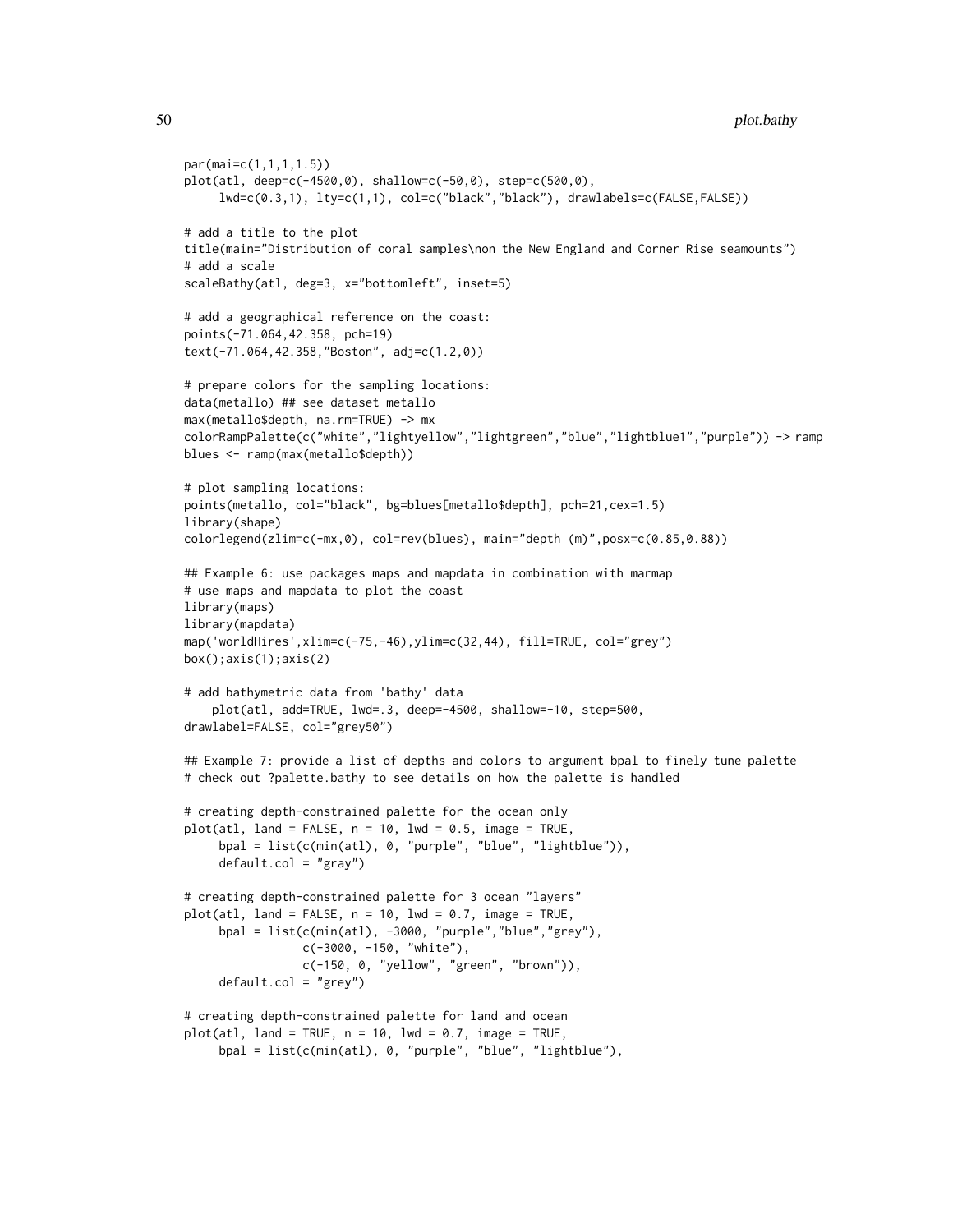c(0, max(atl), "gray90", "gray10")))

<span id="page-50-1"></span><span id="page-50-0"></span>

#### Description

Highlights the projected surface area for specific depth layers on an existing bathymetric/hypsometric map

#### Usage

plotArea(area, col)

#### Arguments

| area | a list of 4 elements as produced by get. area.  |
|------|-------------------------------------------------|
| col  | color of the projected surface area on the map. |

# Author(s)

Benoit Simon-Bouhet

# See Also

[get.area](#page-22-1), [plot.bathy](#page-46-1), [areaPolygon](#page-0-0)

# Examples

```
# load and plot a bathymetry
data(florida)
plot(florida, lwd = 0.2)
plot(florida, n = 1, lwd = 0.7, add = TRUE)# Create a point and a buffer around this point
loc <- data.frame(-80, 26)
buf <- create.buffer(florida, loc, radius=1.8)
# Get the surface within the buffer for several depth slices
surf1 <- get.area(buf, level.inf=-200, level.sup=-1)
surf2 <- get.area(buf, level.inf=-800, level.sup=-200)
surf3 <- get.area(buf, level.inf=-3000, level.sup=-800)
s1 <- round(surf1$Square.Km)
s2 <- round(surf2$Square.Km)
s3 <- round(surf3$Square.Km)
# Add buffer elements on the plot
```

```
col.surf1 <- rgb(0.7, 0.7, 0.3, 0.3)
```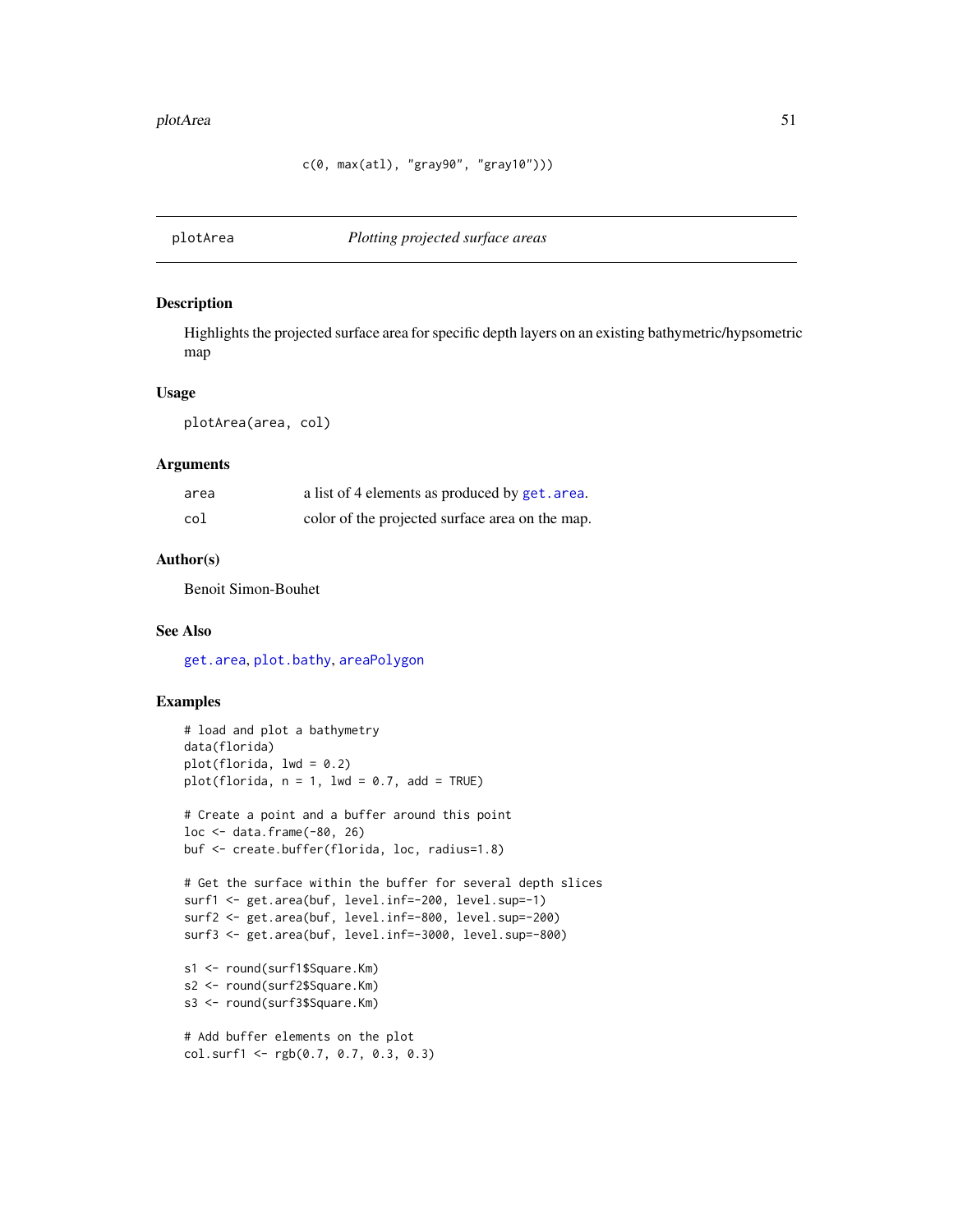```
col.surf2 <- rgb(0, 0.7, 0.3, 0.3)
col.surf3 < -rgb(0.7, 0, 0, 0.3)plotArea(surf1, col = col.surf1)
plotArea(surf2, col = col.surf2)
plotArea(surf3, col = col.surf3)
plot(outline.buffer(buf), add = TRUE, lwd = 0.7)points(loc, pch = 19, col = "red")
## Add legend
legend("topleft", fill = c(col.surf1, col.surf2, col.surf3),
       legend = c(paste("]-200 ; -1] -",s1,"km2"),
      paste("]-800 ; -200] -",s2,"km2"),
  paste("]-3000 ; -800] -",s3,"km2")))
```
<span id="page-51-1"></span>plotProfile *Ploting bathymetric data along a transect or path*

# Description

Plots the depth/altitude along a transect or path

#### Usage

```
plotProfile(profile,shadow=TRUE,xlim,ylim,col.sea,col.bottom,xlab,ylab, ...)
```
#### Arguments

| profile    | 4-columns matrix obtained from get. transect with argument dist=TRUE, or<br>from path.profile.                                                                                                                                        |
|------------|---------------------------------------------------------------------------------------------------------------------------------------------------------------------------------------------------------------------------------------|
| shadow     | logical. Should the depth profile cast a shadow over the plot background?                                                                                                                                                             |
| xlim, ylim | numeric vectors of length 2, giving the x and y coordinates ranges. If unspeci-<br>fied, x1im values are based on the length of the transect or path and y1im values<br>are based on the depth range of the bathymetric matrix bathy. |
| col.sea    | color for the sea area of the plot. Defaults to $rgb(130/255, 180/255, 212/255)$                                                                                                                                                      |
| col.bottom | color for the bottom area of the plot. Defaults to rgb(198/255, 184/255, 151/255)                                                                                                                                                     |
| xlab, ylab | titles for the x and y axes. If unspecified, xlab="Distance from start of transect (km)"<br>and $v$ lab="Depth $(m)$ "                                                                                                                |
| $\ddotsc$  | arguments to be passed to methods, such as graphical parameters (see par)                                                                                                                                                             |

# Value

a bivariate plot of depth against the kilometric distance from the starting point of a transect or least cost path.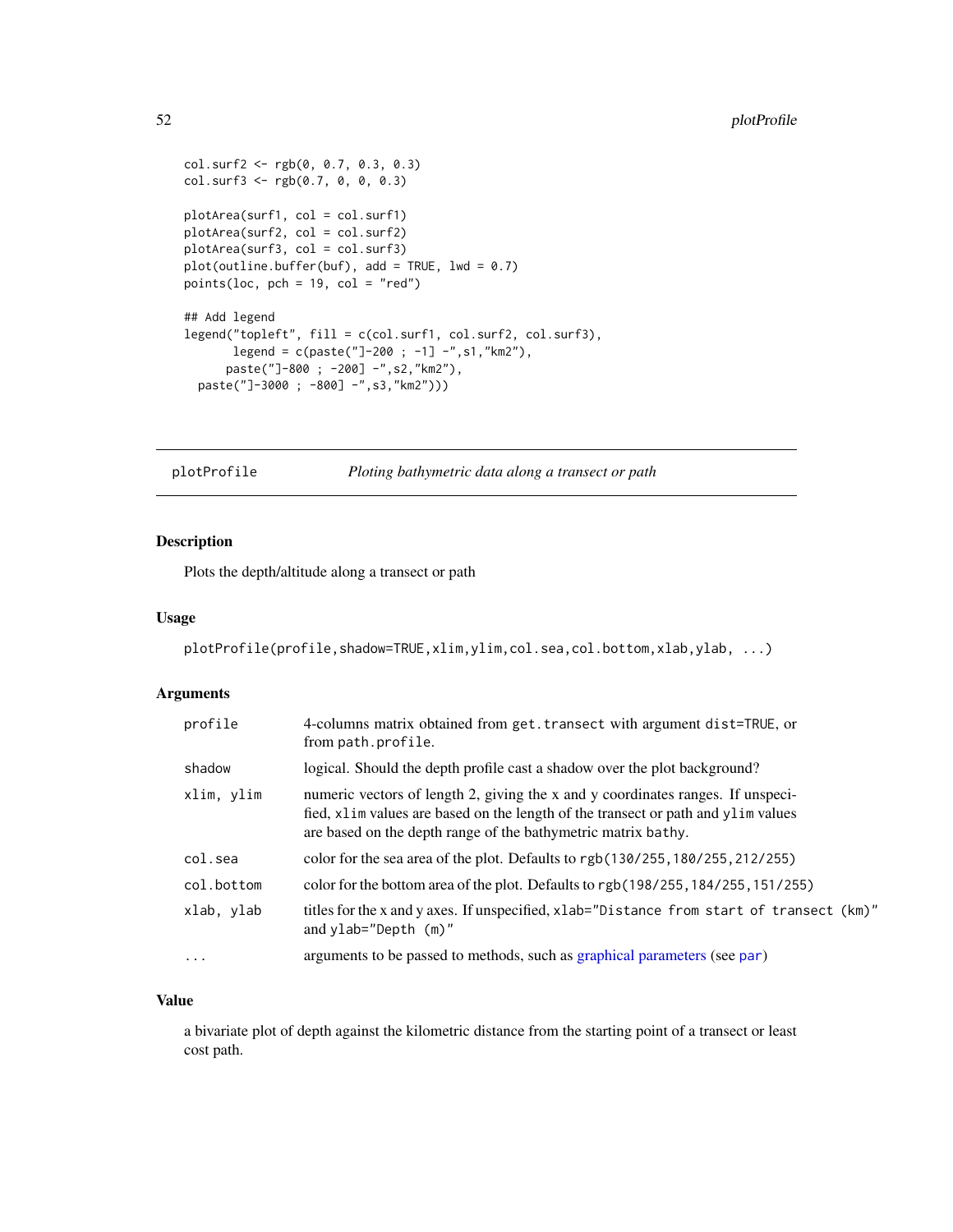#### <span id="page-52-0"></span>plotProfile 53

# Note

path.profile with argument plot set to TRUE plots depth profiles with default values for all arguments of plotProfile.

#### Author(s)

Benoit Simon-Bouhet

#### See Also

[path.profile](#page-45-1), [plot.bathy](#page-46-1)

# Examples

```
# Example 1:
data(celt)
layout(matrix(1:2,nc=1),height=c(2,1))
par(mar=c(4,4,1,1))
plot(celt,n=40,draw=TRUE)
points(c(-6.34,-5.52),c(52.14,50.29),type="o",col=2)
tr <- get.transect(celt, x1 = -6.34, y1 = 52.14, x2 = -5.52, y2 = 50.29, distance = TRUE)
plotProfile(tr)
# Example 2:
layout(matrix(1:2,nc=1),height=c(2,1))
par(mar=c(4,4,1,1))
plot(celt,n=40,draw=TRUE)
points(c(-5,-6.34),c(49.8,52.14),type="o",col=2)
tr2 <- get.transect(celt, x1 = -5, y1 = 49.8, x2 = -6.34, y2 = 52.14, distance = TRUE)
plotProfile(tr2)
# Example 3: click several times on the map and press ESC
## Not run:
layout(matrix(1:2,nc=1),height=c(2,1))
par(mar=c(4,4,1,1))
data(florida)
plot(florida,image=TRUE,dra=TRUE,land=TRUE,n=40)
out <- path.profile(as.data.frame(locator(type="o",col=2,pch=19,cex=.8)),florida)
plotProfile(out)
```
## End(Not run)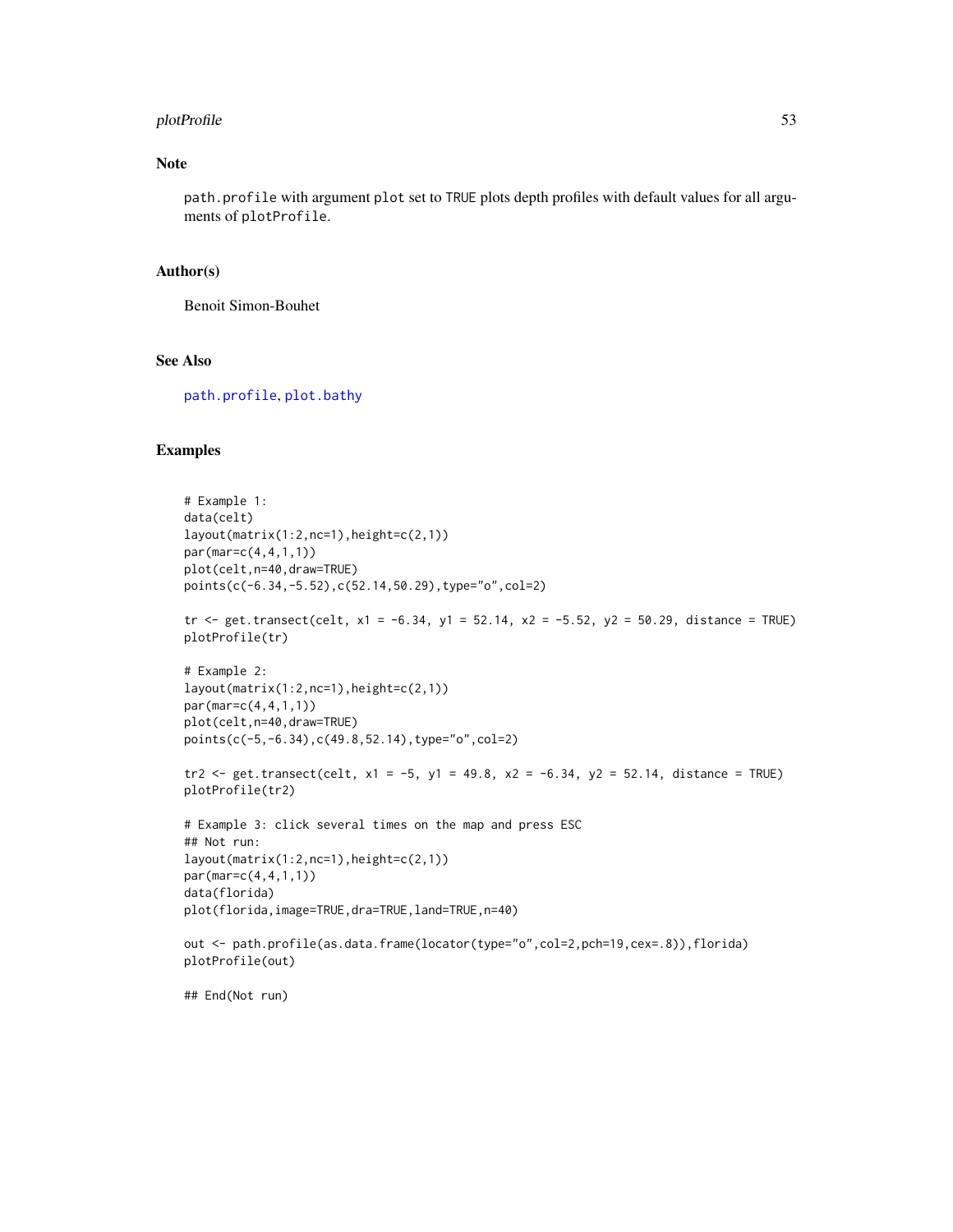<span id="page-53-1"></span><span id="page-53-0"></span>

Reads a three-column table containing longitude (x), latitude (y) and depth (z) data.

# Usage

read.bathy(xyz, header = FALSE, sep =  $",", \ldots)$ 

# Arguments

| XVZ.      | three-column table with longitude $(x)$ , latitude $(y)$ and depth $(z)$ (no default) |
|-----------|---------------------------------------------------------------------------------------|
| header    | whether this table has a row of column names (default $=$ FALSE)                      |
| sep       | character separating columns, (default=",")                                           |
| $\ddotsc$ | further arguments to be passed to read. table()                                       |

#### Details

Allows direct import of data from the NOAA GEODAS Grid Translator webpage ([http://www.](http://www.ngdc.noaa.gov/mgg/gdas/gd_designagrid.html) [ngdc.noaa.gov/mgg/gdas/gd\\_designagrid.html](http://www.ngdc.noaa.gov/mgg/gdas/gd_designagrid.html)). To prepare data from NOAA, fill the custom grid form, and choose "XYZ (lon,lat,depth)" as the "Output Grid Format", "No Header" as the "Output Grid Header", and either of the space, tab of comma as the column delimiter (either can be used, but "comma" is the default import format of read.bathy). Choose "omit empty grid cells" to reduce memory usage.

#### Value

The output of read.bathy is a matrix of class bathy, which dimensions depends on the resolution of the grid uploaded from the NOAA GEODAS server (Grid Cell Size). The class bathy has its own methods for summarizing and ploting the data.

# Author(s)

Eric Pante

#### See Also

[summary.bathy](#page-63-1), [plot.bathy](#page-46-1), [readGEBCO.bathy](#page-54-1)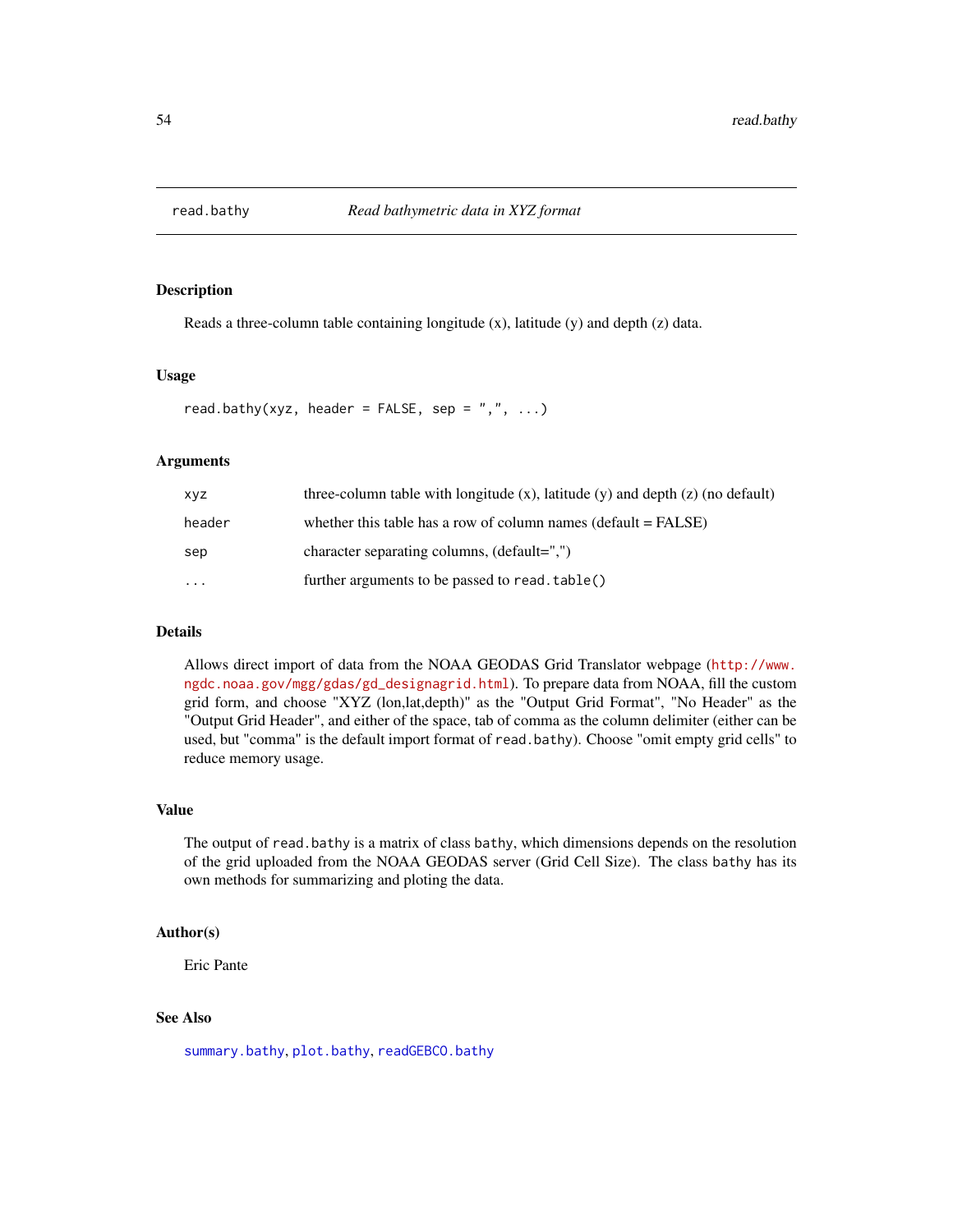#### <span id="page-54-0"></span>readGEBCO.bathy 55

## Examples

```
# load NW Atlantic data
data(nw.atlantic)
# write example file to disk
write.table(nw.atlantic, "NW_Atlantic.csv", sep=",", quote=FALSE, row.names=FALSE)
# use read.bathy
read.bathy("NW_Atlantic.csv", header=TRUE) -> atl
# remove temporary file
system("rm NW_Atlantic.csv") # remove file, for unix-like systems
# class "bathy"
class(atl)
# summarize data of class "bathy"
summary(atl)
```
<span id="page-54-1"></span>readGEBCO.bathy *Read bathymetric data from a GEBCO file*

# **Description**

Imports 30-sec and 1-min bathymetric data from a .nc file downloaded on the GEBCO website.

# Usage

```
readGEBCO.bathy(file, resolution = 1)
```
#### Arguments

| file       | name of the .nc file                                                                  |
|------------|---------------------------------------------------------------------------------------|
| resolution | resolution of the grid, in units of the selected database (default is 1; see details) |

# Details

readGEBCO.bathy reads a 30 arcseconds or 1 arcminute bathymetry file downloaded from the GEBCO (General Bathymetric Chart of the Oceans) website (British Oceanographic Data Center). The website allows the download of bathymetric data in the netCDF format. readGEBCO.bathy uses the ncdf package to load the data into R, and parses it into an object of class bathy.

Data can be downloaded from the 30 arcseconds database (GEBCO\_08) or the 1 arcminute database (GEBCO\_1min, the default). A third database type, GEBCO\_08 SID, is available from the website. This database includes a source identifier specifying which grid cells have depth information based on soundings ; it does not include bathymetry or topography data. readGEBCO.bathy can read this type of database and only the SID information will be included in the object of class bathy.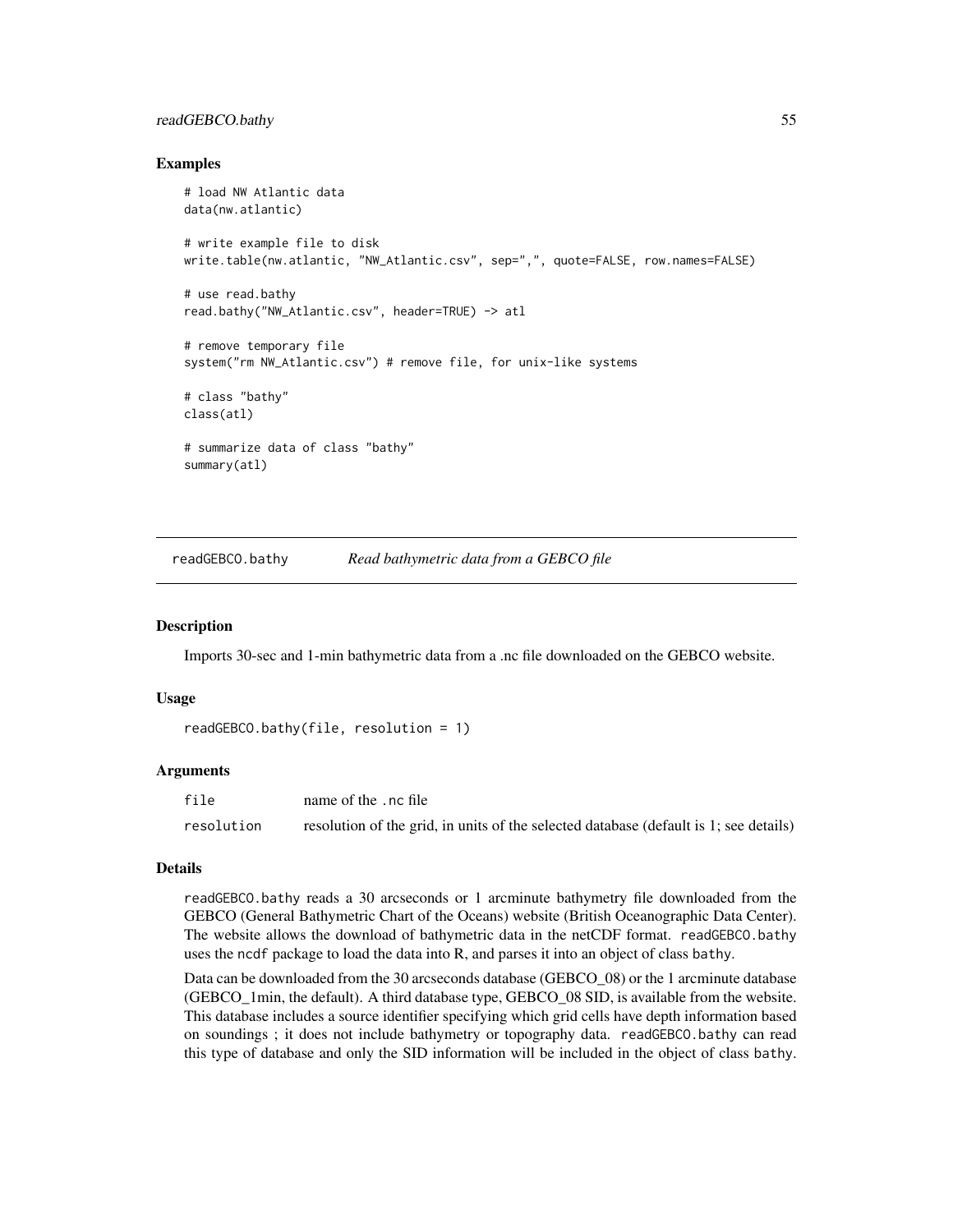Therefore, to display a map with both the bathymetry and the SID information, you will have to download both datasets from GEBCO, and import and plot both independently.

The argument resolution specifies the resolution of the object of class bathy. Because the resolution of GEBCO data is rather fine, we offer the possibility of downsizing the dataset with resolution. resolution is in units of the selected database: in "GEBCO\_1min", resolution is in minutes; in "GEBCO\_08", resolution is in 30 arcseconds (that is, resolution = 3 corresponds to 3x30sec, or 1.5 arcminute).

#### Value

The output of readGEBCO.bathy is a matrix of class bathy, which dimensions depends on the resolution specified (one-minute, the original GEBCO resolution, is the default). The class bathy has its own methods for summarizing and ploting the data.

#### Author(s)

Eric Pante and Benoit Simon-Bouhet

# References

British Oceanographic Data Center: General Bathymetric Chart of the Oceans gridded bathymetric data sets (accessed Oct 5, 2013) [http://www.bodc.ac.uk/data/online\\_delivery/gebco/](http://www.bodc.ac.uk/data/online_delivery/gebco/)

General Bathymetric Chart of the Oceans website (accessed Oct 5, 2013) <http://www.gebco.net>

David Pierce (2011). ncdf: Interface to Unidata netCDF data files. R package version 1.6.6. http://CRAN.R-project.org/package=ncdf

# See Also

[getNOAA.bathy](#page-31-1), [read.bathy](#page-53-1), [plot.bathy](#page-46-1)

## Examples

## Not run:

- # This example will not run, and we do not provide the dummy "gebco\_file.nc" file,
- # because a copyright license must be signed on the GEBCO website before the data can be
- # downloaded and used. We just provide this line as an example for synthax.
- readGEBCO.bathy(file="gebco\_file.nc", resolution=1) -> nw.atl

```
# Second not-run example, with GEBCO_08 and SID:
 readGEBCO.bathy("gebco_08_7_38_10_43_corsica.nc") -> med
 summary(med) # the bathymetry data
```

```
readGEBCO.bathy("gebco_SID_7_38_10_43_corsica.nc")-> sid
summary(sid) # the SID data
```

```
colorRampPalette(c("lightblue","cadetblue1","white")) -> blues # custom col palette
plot(med, n=1, im=T, bpal=blues(100)) # bathymetry
```

```
as.numeric(rownames(sid)) -> x.sid
as.numeric(colnames(sid)) -> y.sid
```
<span id="page-55-0"></span>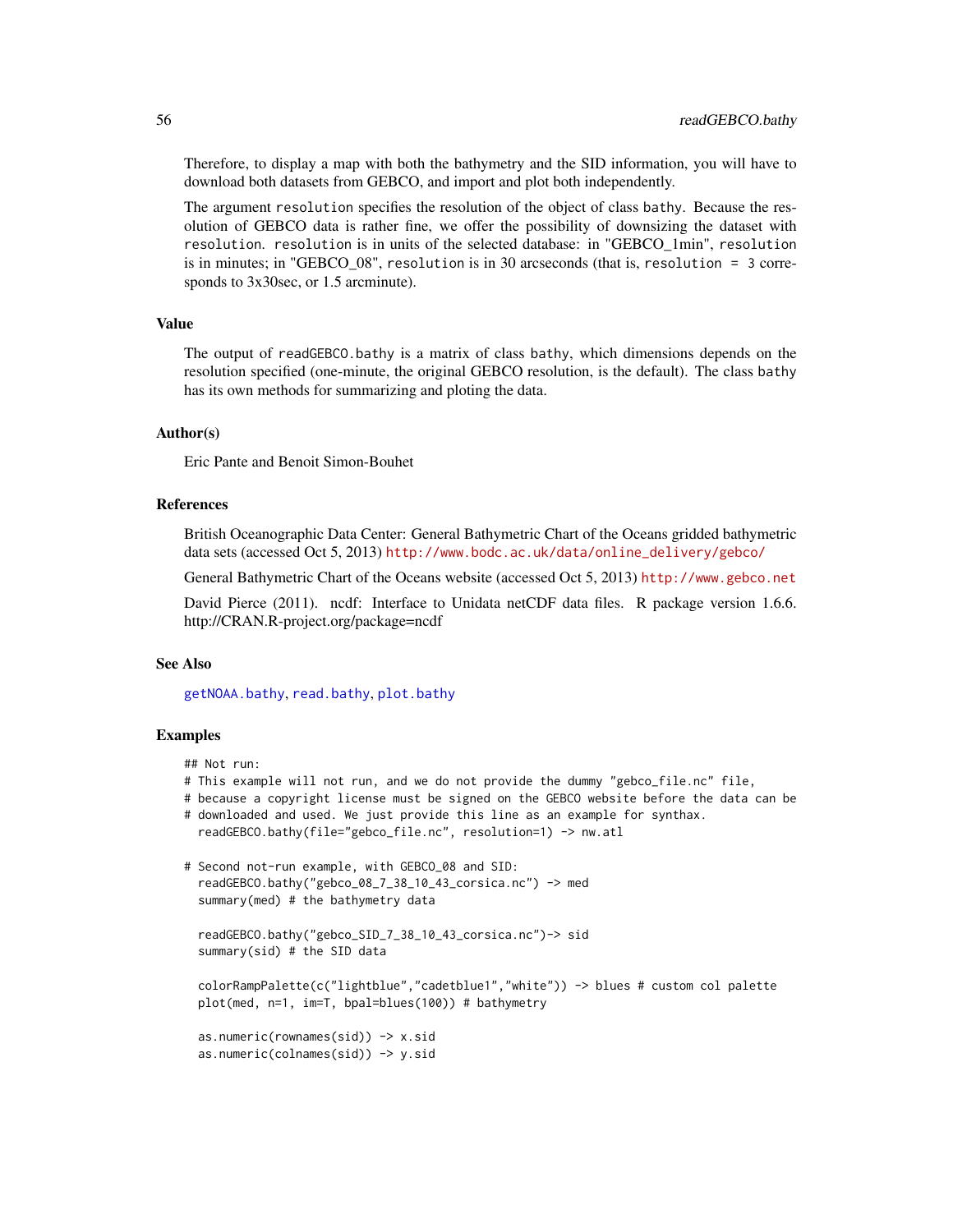#### <span id="page-56-0"></span>scaleBathy 57

```
contour(x.sid, y.sid, sid, drawlabels=FALSE, lwd=.1, add=TRUE) # SID
## End(Not run)
```
scaleBathy *Adds a scale to a map*

# Description

Uses geographic information from object of class bathy to calculate and plot a scale in kilometer.

#### Usage

```
scaleBathy(mat, deg=1, x="bottomleft", y=NULL, inset=10, angle=90, ...)
```
# Arguments

| mat       | bathymetric data matrix of class bathy, imported using read. bathy                                                                                            |
|-----------|---------------------------------------------------------------------------------------------------------------------------------------------------------------|
| deg       | the number of degrees of longitudes to convert into kilometers (default is 1)                                                                                 |
| x, y      | the coordinates used to plot the scale on the map (see Details)                                                                                               |
| inset     | when x is a keyword (e.g. "bottomleft"), inset is a percentage of the plotting<br>space controlling the relative position of the plotted scale (see Examples) |
| angle     | angle from the shaft of the arrow to the edge of the arrow head                                                                                               |
| $\ddotsc$ | further arguments to be passed to text                                                                                                                        |

# Details

scaleBathy is a simple utility to add a scale to the lower left corner of a bathy plot. The distance in kilometers between two points separated by 1 degree longitude is calculated based on the minimum latitude of the bathy object used to plot the map. Option deg allows the user to plot the distance separating more than one degree (default is one).

The plotting coordinates x and y either correspond to two points on the map (i.e. longitude and latitude of the point where the scale should be plotted), or correspond to a keyword (set with  $x, y$ being set to NULL) from the list "bottomright", "bottomleft", "topright", "topleft". When a keyword is used, the option inset controls how far the scale will be from the edges of the plot.

# Value

a scale added to the active graphical device

#### Note

The calculation formula is from function map.scale of package maps. 6372.798 km is used as the Earth radius.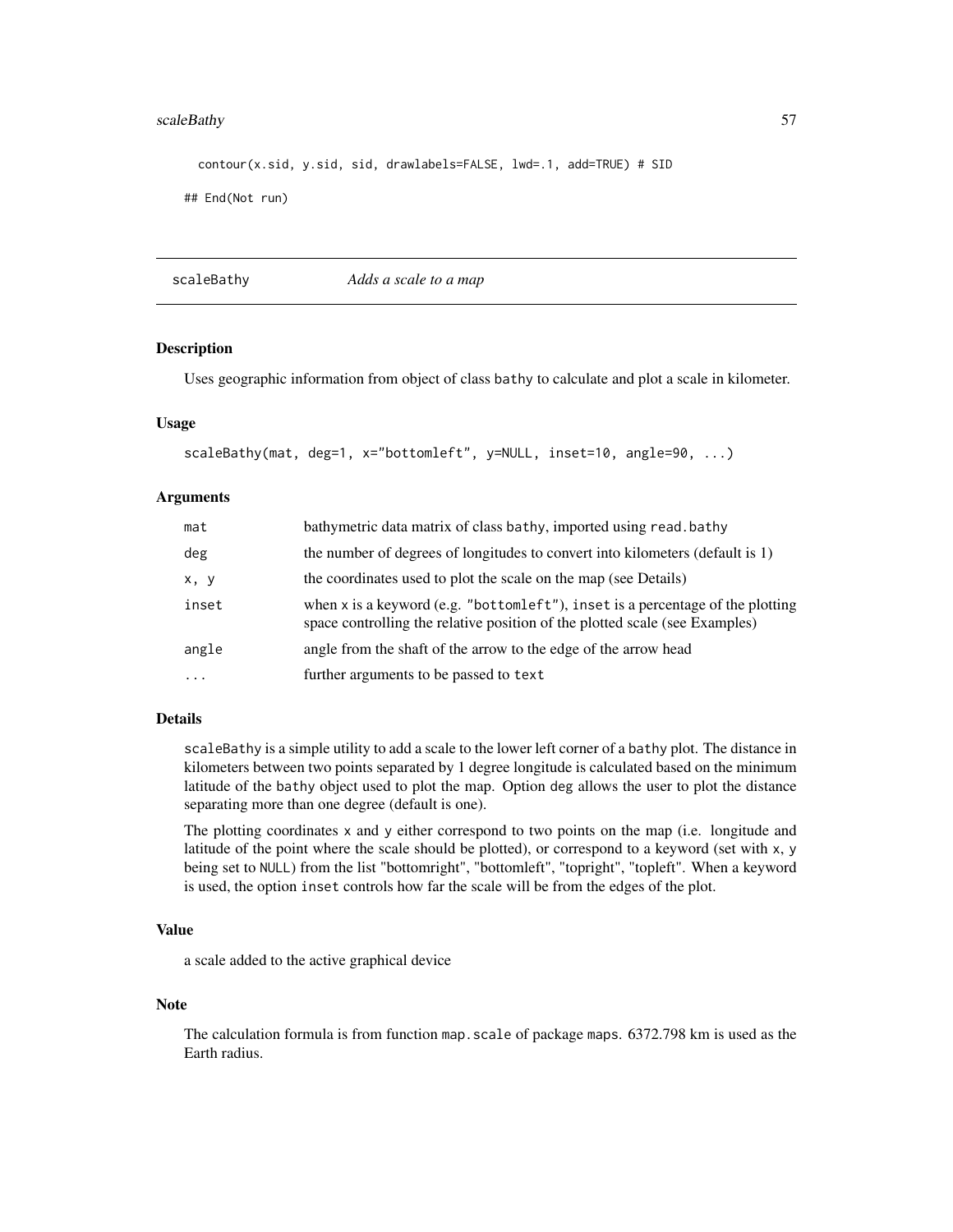#### Author(s)

Eric Pante

# See Also

[plot.bathy](#page-46-1)

# Examples

```
# load NW Atlantic data and convert to class bathy
data(nw.atlantic)
atl <- as.bathy(nw.atlantic)
# a simple example
plot(atl, deep=-8000, shallow=-1000, step=1000, lwd=0.5, col="grey")
scaleBathy(atl, deg=4)
# using keywords to place the scale with inset=10%
par(mfrow=c(2,2))
plot(atl, deep=-8000, shallow=-1000, step=1000, lwd=0.5, col="grey")
scaleBathy(atl, deg=4, x="bottomleft", y=NULL)
plot(atl, deep=-8000, shallow=-1000, step=1000, lwd=0.5, col="grey")
scaleBathy(atl, deg=4, x="bottomright", y=NULL)
# using keywords to place the scale with inset=20%
plot(atl, deep=-8000, shallow=-1000, step=1000, lwd=0.5, col="grey")
scaleBathy(atl, deg=4, x="topleft", y=NULL, inset=20)
```

```
plot(atl, deep=-8000, shallow=-1000, step=1000, lwd=0.5, col="grey")
scaleBathy(atl, deg=4, x="topright", y=NULL, inset=20)
```
space.pies *Automatic placement of piecharts on maps*

# Description

Attemps to automatically place piecharts on maps, avoiding overlap. Work in progress...

#### Usage

space.pies(x, y, pie.slices, pie.colors=NULL, pie.radius=1, pie.space=5, link=TRUE, seg.lwd=1, seg.col=1, seg.lty=1, coord=NULL)

#### Arguments

| $\times$ | the longitude of the anchor point for the piechart |
|----------|----------------------------------------------------|
|          | the latitude of the anchor point for the piechart  |

<span id="page-57-0"></span>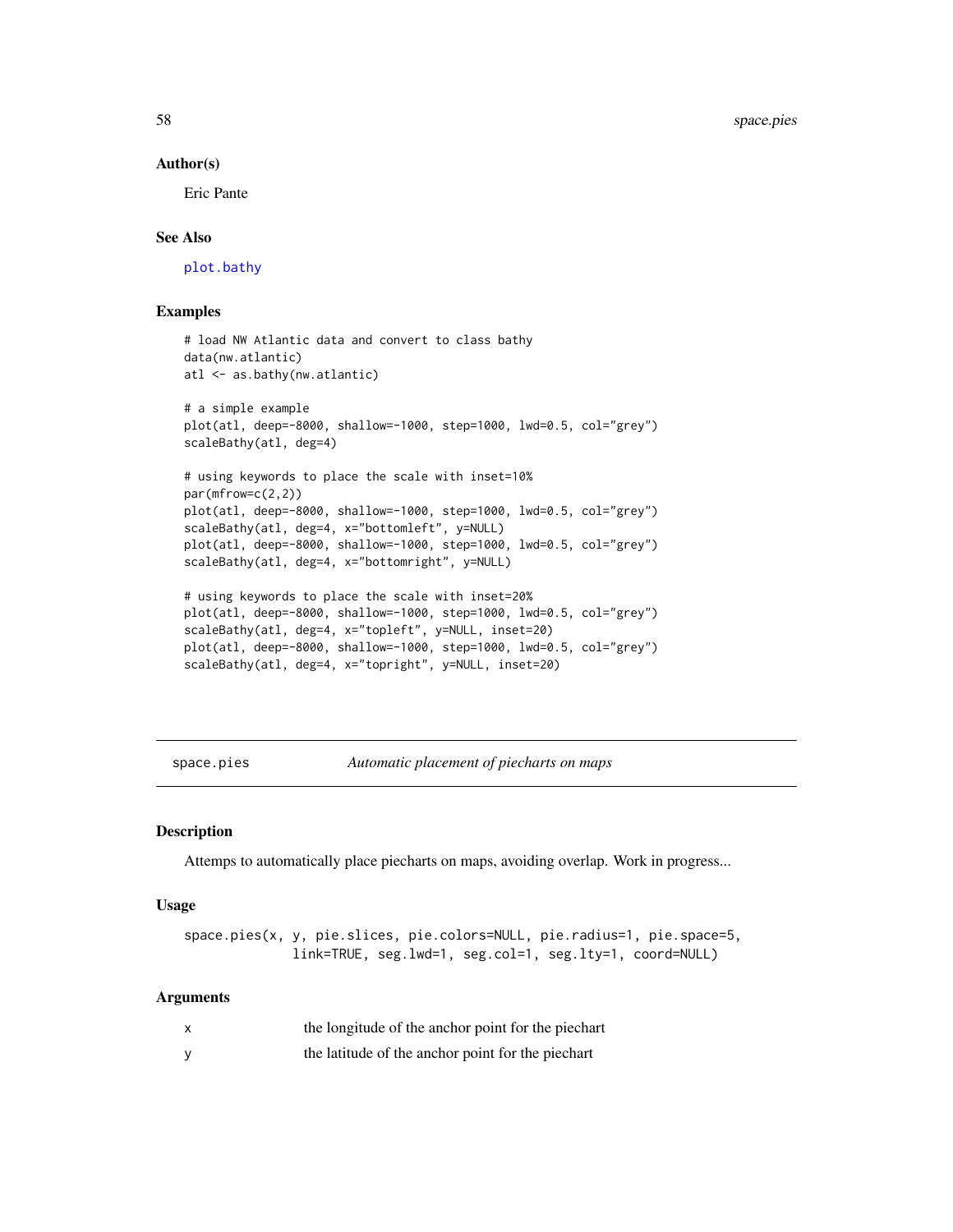#### <span id="page-58-0"></span>space.pies 59

| pie.slices | a table with the counts to draw pies (col: pie categories, or slices; rows: sites on<br>the map)        |
|------------|---------------------------------------------------------------------------------------------------------|
| pie.colors | a table with the colors to draw pies (col: pie categories, or slices; rows: sites on<br>the map)        |
| pie.radius | size of the piechart                                                                                    |
| pie.space  | factor of spacing between the anchor and the pie (the larger, the farther the pie<br>from the anchor)   |
| link       | logical; whether to add a segment to link pie and anchor                                                |
| seg.lwd    | the line width of the link                                                                              |
| seg.col    | the line color of the link                                                                              |
| seg.lty    | the line type of the link                                                                               |
| coord      | when $coord = NULL$ (default), placement is automatic. Otherwise, a 2-col table<br>of lon/lat for pies. |

#### Details

space.pies tries to position piecharts on a map while avoiding overlap between them. The function heavily relies on two other functions. floating.pie from package plotrix is used to draw individual piecharts. floating.pie treats one pie at a time; space.pies can handle one or multiple pies by looping floating.pie. pointLabels from package maptools was modified to find the best placement for the pies, given their size and distance from their anchor point. pointLabels was originally meant to automatically place text labels, not objects; the modified version contained in space.pies uses the coordinates chosen by pointLabels for text. The algorithm used is simulating annealing (SANN). You can get a different result each time you run space.pies, because pointLabel finds one good solution out of many. If you are not satisfied by the solution, you can try running the function again.

The argument coord allows to choose between the automatic placement outlined above, and a userdefined list of longitudes and latitudes (in a two-column table format) for plotting the piecharts.

Anchor point: spatial location of the data corresponding to the piechart (e.g. a sampling point).

#### Value

Piechart(s) added to a plot.

#### Author(s)

Eric Pante, using functions [floating.pie](#page-0-0) from package plotrix and [pointLabel](#page-0-0) from maptools.

# References

Bivand, R. and Lewin-Koh, N. (2013) maptools: Tools for reading and handling spatial objects. R package version 0.8-25. http://CRAN.R-project.org/package=maptools

Lemon, J. (2006) Plotrix: a package in the red light district of R. R-News, 6(4): 8-12.

SANN code implemented in pointLabel based on: Jon Christensen, Joe Marks, and Stuart Shieber. Placing text labels on maps and diagrams. In Paul Heckbert, editor, Graphics Gems IV, pages 497- 504. Academic Press, Boston, MA, 1994.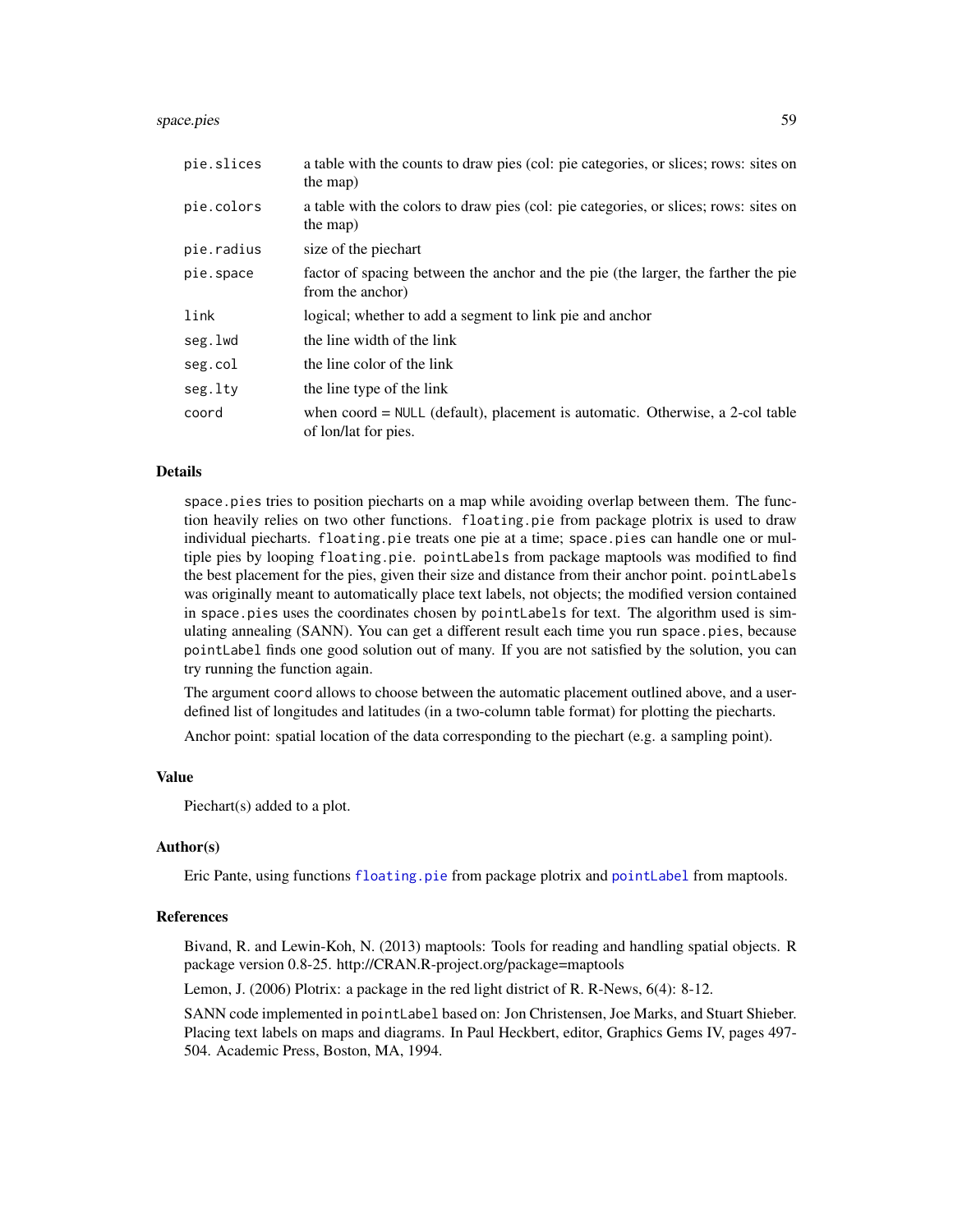#### See Also

[plot.bathy](#page-46-1), [floating.pie](#page-0-0), [pointLabel](#page-0-0)

# Examples

```
# fake frequencies to feed to space.pies()
sample(seq(10,90,5), 11)-> freq.a
100-freq.a -> freq.b
rep("lightblue",11) -> col.a
rep("white", 11) \rightarrow col.b
```

```
# some coordinates on the NW Atlantic coast, and on seamounts
x = c(-74.28487, -73.92323, -73.80753, -72.51728, -71.12418,-69.81176,-69.90715,-70.43201,-70.17135,-69.43912,-65.49608)
y = c(39.36714,39.98515,40.40316,40.79654,41.49872,41.62076,
  41.99805,42.68061,43.40714,43.81499,43.36471)
pts.coast = data.frame(x,y, freq.a, freq.b, col.a, col.b)
x = c(-66.01404, -65.47260, -63.75456, -63.26082, -62.12838,-60.46885,-59.96952,-56.90925,-52.20397,-51.32288,-50.72461)
y = c(39.70769, 39.39064, 38.83020, 38.56479, 38.01881, 38.95405,37.55675,34.62617,36.15592,36.38992,35.91779)
pts.smt = data.frame(x,y, freq.a, freq.b, col.a, col.b)
# prepare the plot
data(nw.atlantic) ; atl <- as.bathy(nw.atlantic)
plot(atl, deep=-8000, shallow=0, step=1000,col="grey")
points(pts.coast,pch=19,col="blue", cex=0.5)
points(pts.smt,pch=19,col="blue", cex=0.5)
# automatic placement of piecharts with space.pies
space.pies(pts.coast[,1], pts.coast[,2],
           pie.slices=pts.coast[,3:4], pie.colors=pts.coast[,5:6], pie.radius=0.5)
space.pies(pts.smt[,1], pts.smt[,2],
           pie.slices=pts.smt[,3:4], pie.colors=pts.coast[,5:6], pie.radius=0.5)
```
<span id="page-59-1"></span>subsetBathy *Creates bathy objects from larger bathy objects*

# **Description**

Generates rectangular or non rectangular bathy objects by extracting bathymetric data from larger bathy objects.

#### Usage

```
subsetBathy(mat, x, y=NULL, locator=TRUE, ...)
```
<span id="page-59-0"></span>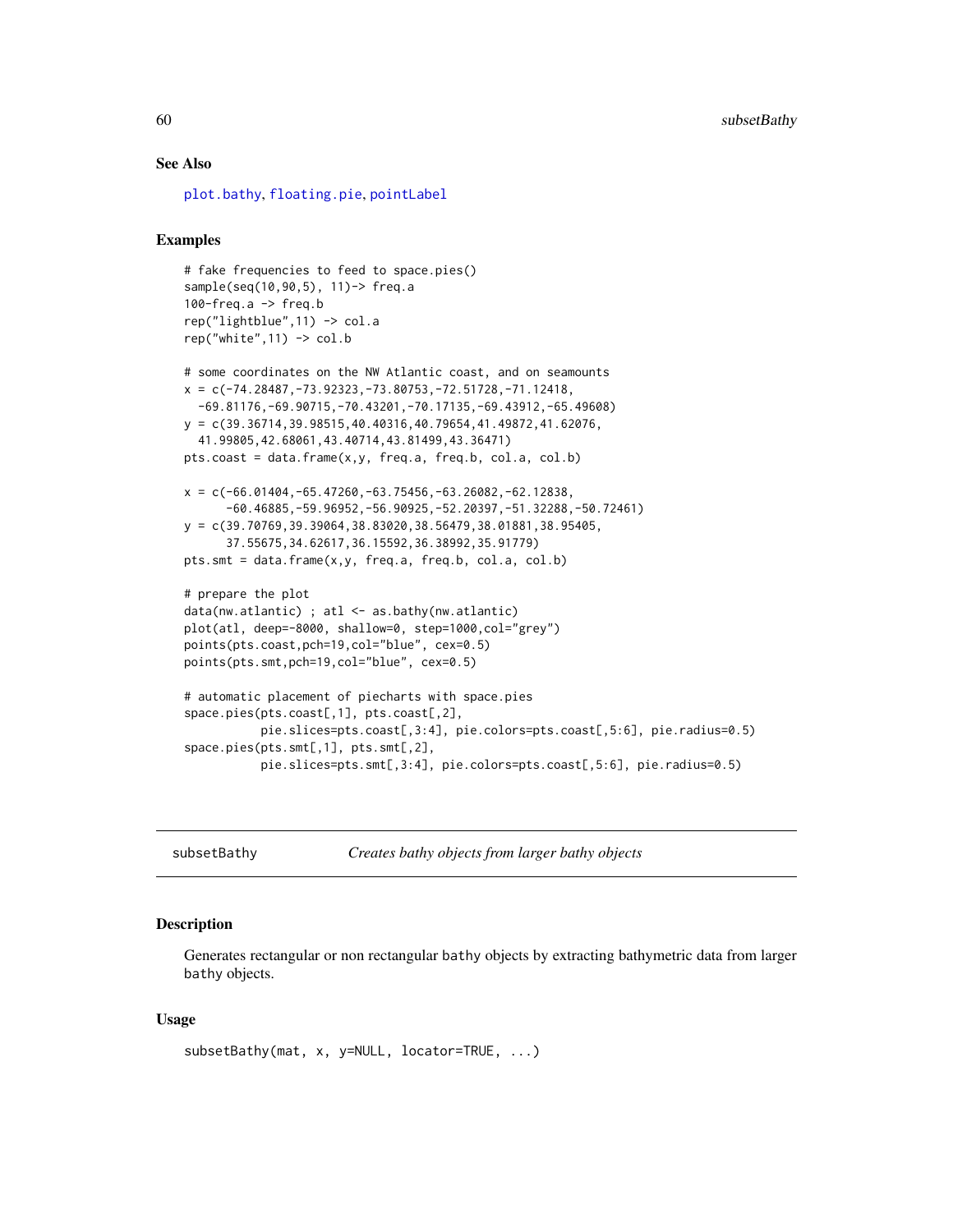# <span id="page-60-0"></span>subsetBathy 61

#### Arguments

| mat          | Bathymetric data matrix of class bathy, as imported with read bathy.                                                                                                              |
|--------------|-----------------------------------------------------------------------------------------------------------------------------------------------------------------------------------|
| $\mathsf{x}$ | Either a list of two elements (numeric vectors of longitude and latitude), a 2-<br>column matrix or data.frame of longitudes and latitudes, or a numeric vector of<br>longitudes. |
| У            | Either NULL (default) or a numerical vector of latitudes. Ignored if x is not a<br>numeric vector.                                                                                |
| locator      | Logical. Whether to choose data points interactively with a map or not. If TRUE<br>(default), a bathymetric map must have been plotted and both x and y are both<br>ignored.      |
| .            | Further arguments to be passed to locator when the interactive mode is used<br>(locator=TRUE).                                                                                    |

# Details

subsetBathy allows the user to generate new bathy objects by extracting data from larger bathy objects. The extraction of bathymetric data can be done interactively by clicking on a bathymetric map, or by providing longitudes and latitudes for the boundaries for the new bathy object. If two data points are provided, a rectangular area is selected. If more than two points are provided, a polygon is defined by linking the points and the bathymetic data is extracted within the polygon only. subsetBathy relies on the point.in.polygon function from package sp to identify which points of the initial bathy matrix lie witin the boundaries of the user-defined polygon.

#### Value

A matrix of class bathy.

# Author(s)

Benoit Simon-Bouhet

# References

Pebesma, EJ, RS Bivand, (2005). Classes and methods for spatial data in R. R News 5 (2), [http:](http://cran.r-project.org/doc/Rnews/.) [//cran.r-project.org/doc/Rnews/.](http://cran.r-project.org/doc/Rnews/.)

Bivand RS, Pebesma EJ, Gomez-Rubio V (2013). Applied spatial data analysis with R, Second edition. Springer, NY. <http://www.asdar-book.org/>

#### See Also

[plot.bathy](#page-46-1), [get.depth](#page-26-1), [summary.bathy](#page-63-1), [aleutians](#page-1-1)

# Examples

```
# load aleutians dataset
data(aleutians)
```
# create vectors of latitude and longitude to define the boundary of a polygon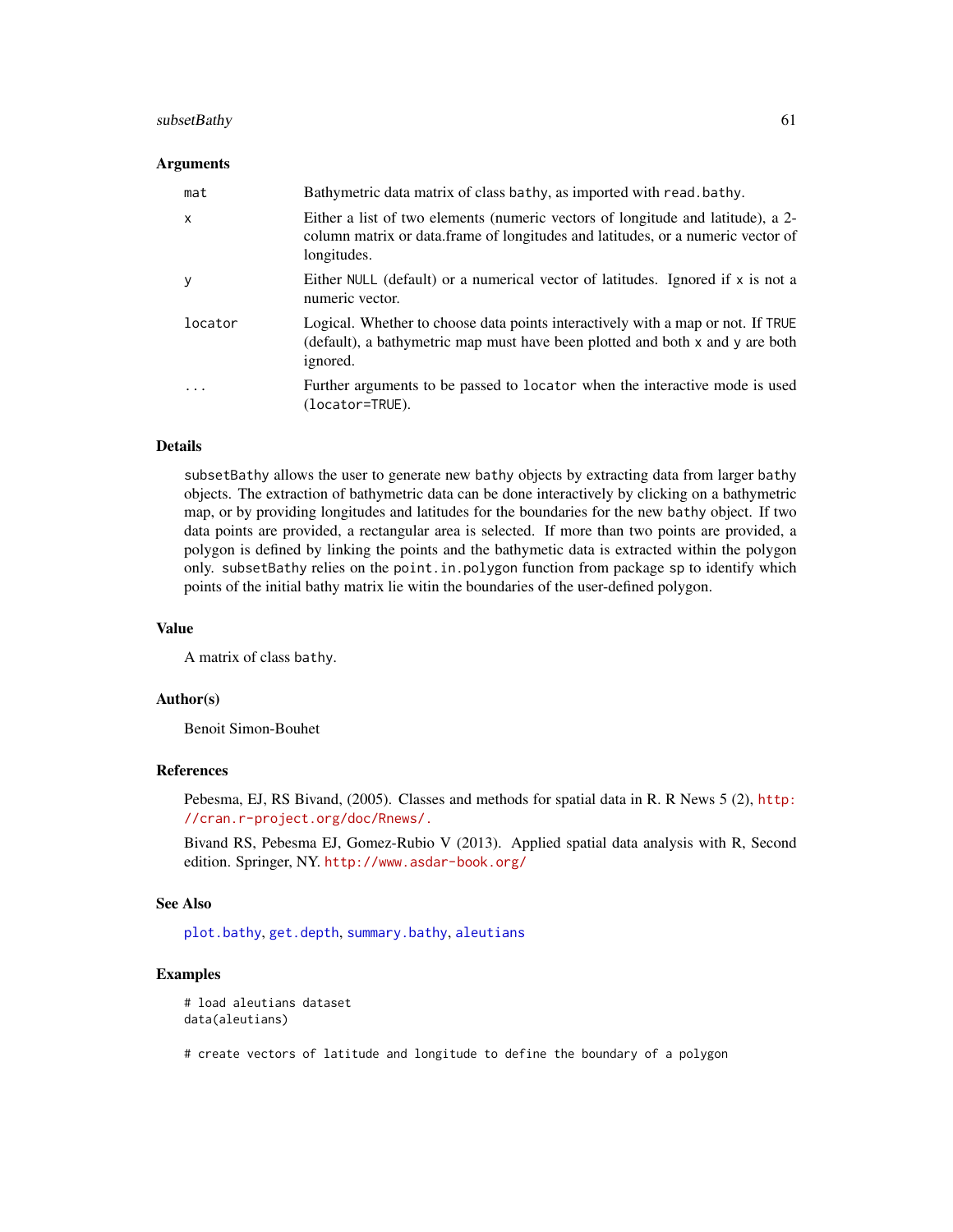#### <span id="page-61-0"></span>62 subsetSQL

```
lon <- c(188.56, 189.71, 191, 193.18, 196.18, 196.32, 196.32, 194.34, 188.83)
lat <- c(54.33, 55.88, 56.06, 55.85, 55.23, 54.19, 52.01, 50.52, 51.71)
# plot the initial bathy and overlay the polygon
plot(aleutians, image=TRUE, land=TRUE, lwd=.2)
polygon(lon,lat)
# Use of subsetBathy to extract the new bathy object
zoomed <- subsetBathy(aleutians, x=lon, y=lat, locator=FALSE)
# plot the new bathy object
dev.new() ; plot(zoomed, land=TRUE, image=TRUE, lwd=.2)
# alternativeley once the map is plotted, use the interactive mode:
## Not run:
plot(aleutians, image=TRUE, land=TRUE, lwd=.2)
zoomed2 <- subsetBathy(aleutians, pch=19, col=3)
dev.new() ; plot(zoomed2, land=TRUE, image=TRUE, lwd=.2)
## End(Not run)
# click several times and press Escape
```
subsetSQL *Creating and querying local SQL database for bathymetric data*

#### Description

subsetSQL queries the local SQL database created with setSQL to extract smaller data subsets.

#### Usage

```
setsQL(bathy, header = TRUE, sep = ", ", db.name = "bathy_db")subsetSQL(min_lon, max_lon, min_lat, max_lat, db.name = "bathy_db")
```
#### Arguments

| bathy      | A text file containing a comma-separated, three-column table with longitude,<br>latitude and depth data (no default)                             |
|------------|--------------------------------------------------------------------------------------------------------------------------------------------------|
| header     | does the xyz file contains a row of column names (default $= TRUE$ )                                                                             |
| sep        | character separating columns in the xyz file, $(\text{default} =",")$                                                                            |
| min_lon    | minimum longitude of the data to be extracted from the local SQL database                                                                        |
| $max_l$    | maximum longitude of the data to be extracted from the local SQL database                                                                        |
| min_lat    | minimum latitude of the data to be extracted from the local SQL database                                                                         |
| $max$ _lat | maximum latitude of the data to be extracted from the local SQL database                                                                         |
| db.name    | The name of (or path to) the SQL database to be created on disk by set SQL or<br>from which subset SQL will extract data ("bathy_db" by default) |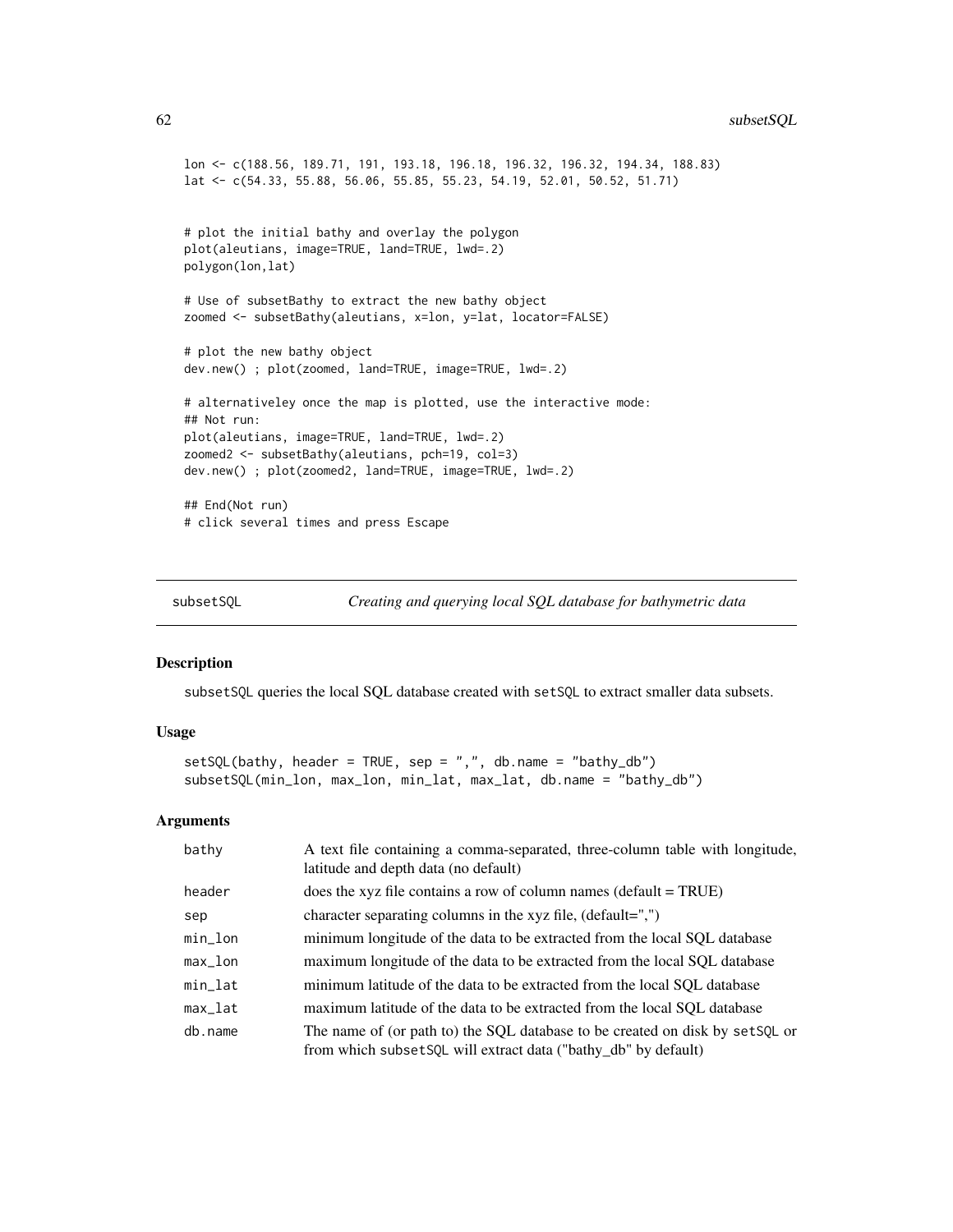#### $\mathsf{subsetSQL}$  63

#### Details

Functions setSQL and subsetSQL were built to work together. setSQL builds an SQL database and saves it on disk. subsetSQL queries that local database and the fields min\_lon, max\_lon, etc, are used to extract a subset of the database. The functions were built as two entities so that multiple queries can be done multiple times, without re-building the database each time. These functions were designed to access the very large (>5Go) ETOPO1 file that can be downloaded from the NOAA website (<http://www.ngdc.noaa.gov/mgg/global/global.html>)

#### Value

setSQL returns TRUE if the database was successfully created. subsetSQL returns a matrix of class bathy that can directly be used with plot.bathy.

# Note

If unspecified, db.name is set to "bathy\_db" by default. Thus, theere must be no database file called bathy\_db in the working directory prior to running setSQL unless a different name is used for the new database. Make sure that your "bathy" input is a xyz text file (for function setSQL) with 3 columns containing longitude, latitude and depth data, in that order. setSQL and subsetSQL were modified on Nov. 2, 2014 to comply with RSQLite 1.0.0.

# Author(s)

Eric Pante

# References

Amante, C. and B. W. Eakins, ETOPO1 1 Arc-Minute Global Relief Model: Procedures, Data Sources and Analysis. NOAA Technical Memorandum NESDIS NGDC-24, 19 pp, March 2009. <http://www.ngdc.noaa.gov/mgg/global/relief/ETOPO1/docs/ETOPO1.pdf>

#### Examples

```
# load NW Atlantic data
data(nw.atlantic)
# write data to disk as a comma-separated text file
write.table(nw.atlantic, "NW_Atlantic.csv", sep=",", quote=FALSE, row.names=FALSE)
## Not run:
# prepare SQL database
setSQL(bathy="NW_Atlantic.csv")
# uses data from the newly-created SQL database:
subsetSQL(min_lon=-70,max_lon=-50,
            min_lat=35, max_lat=41) -> test
# visualize the results (of class bathy)
summary(test)
```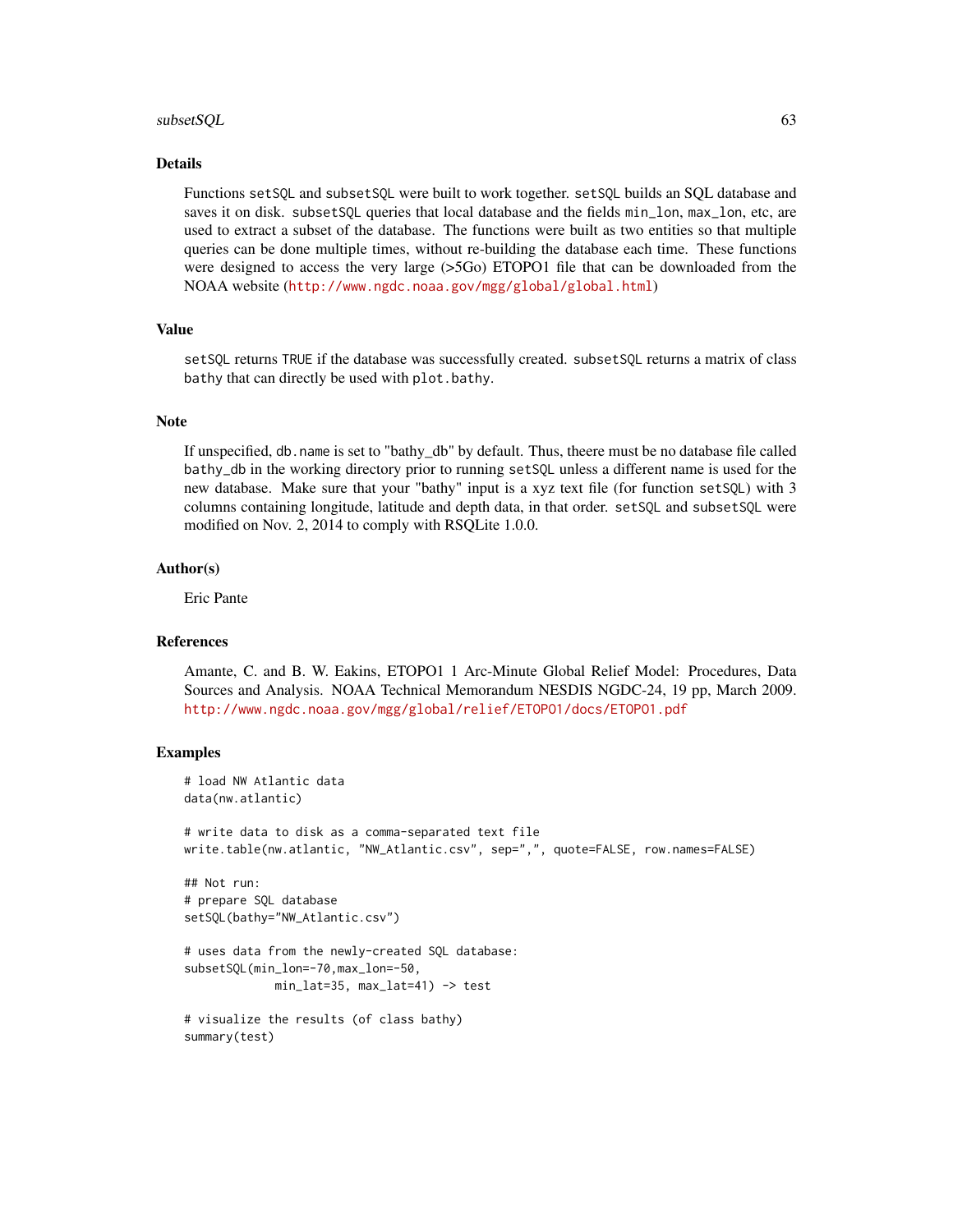<span id="page-63-0"></span>64 summary.bathy

```
# remove temporary database and CSV files
system("rm bathy_db") # remove file, for unix-like systems
system("rm NW_Atlantic.csv") # remove file, for unix-like systems
## End(Not run)
```
<span id="page-63-1"></span>summary.bathy *Summary of bathymetric data of class* bathy

# Description

Summary of bathymetric data of class bathy. Provides geographic bounds and resolution (in minutes) of the dataset, statistics on depth data, and a preview of the bathymetric matrix.

# Usage

```
## S3 method for class 'bathy'
summary(object, ...)
```
# Arguments

| object | object of class bathy                                                            |
|--------|----------------------------------------------------------------------------------|
| .      | additional arguments affecting the summary produced (see base function summary). |

## Value

Information on the geographic bounds of the dataset (minimum and maximum latitude and longitude), resolution of the matrix in minutes, statistics on the depth data (e.g. min, max, median...), and a preview of the data.

#### Author(s)

Eric Pante and Benoit Simon-Bouhet

# See Also

[read.bathy](#page-53-1), [plot.bathy](#page-46-1)

# Examples

```
# load NW Atlantic data
data(nw.atlantic)
```
# use as.bathy atl <- as.bathy(nw.atlantic)

# class bathy class(atl)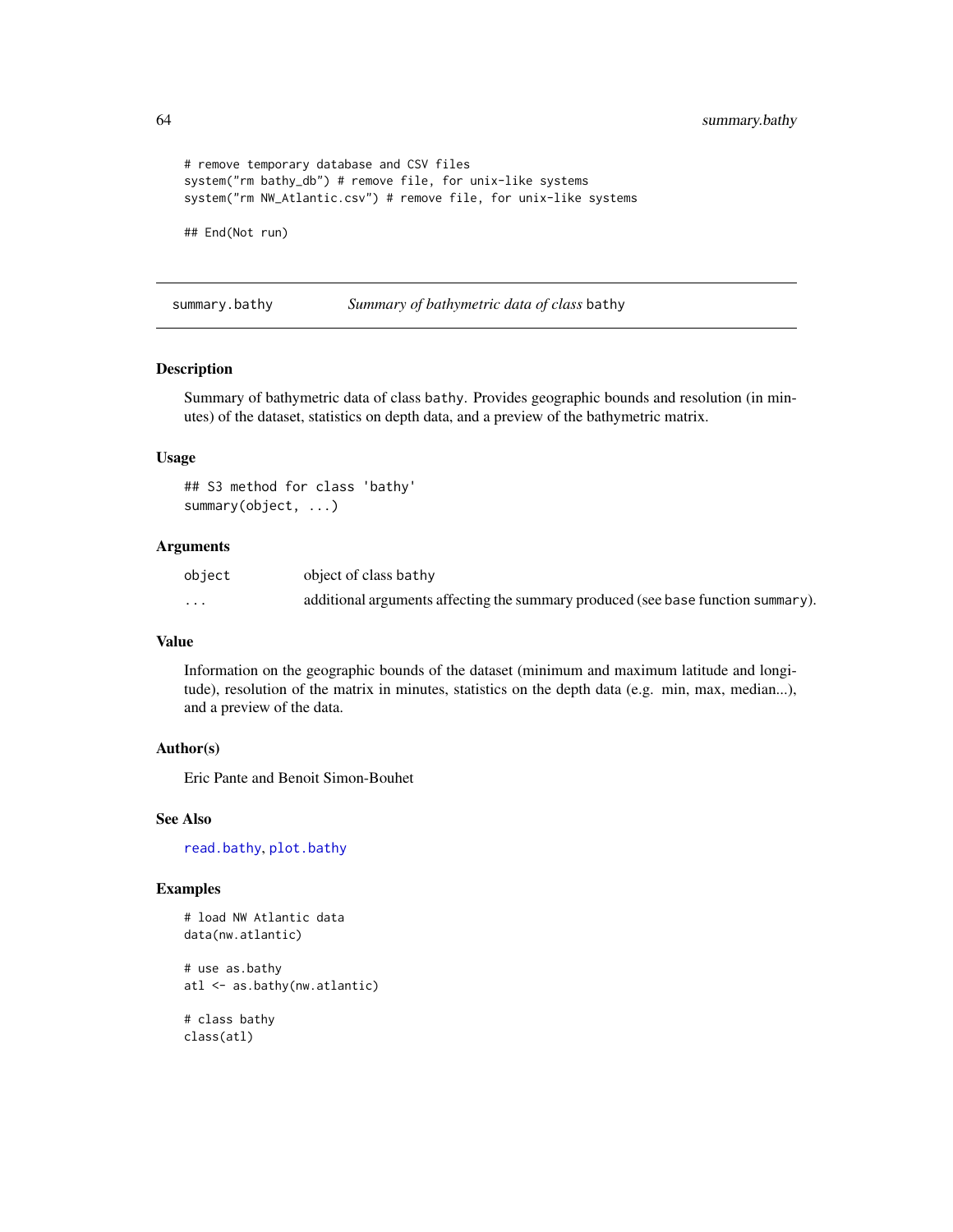#### <span id="page-64-0"></span>trans.mat 65

```
# summarize data of class bathy
summary(atl)
```
<span id="page-64-1"></span>trans.mat *Transition matrix*

#### Description

Creates a transition object to be used by lc.dist to compute least cost distances between locations.

#### Usage

trans.mat(bathy,min.depth=0,max.depth=NULL)

#### Arguments

bathy **A** matrix of class bathy.

min.depth, max.depth

Numeric. The range of depth between which the path will be possible. The default (min.depth=0 and max.depth=NULL) indicates that the transition between cells of the grid is possible between 0 meters depth and the maximum depth of bathy. See details

#### Details

trans.mat creates a transition object usable by lc.dist to computes least cost distances between a set of locations. trans.mat rely on the function raster from package raster (Hijmans & van Etten, 2012. <http://CRAN.R-project.org/package=raster>) and on transition from package gdistance (van Etten, 2011. <http://CRAN.R-project.org/package=gdistance>).

The transition object contains the probability of transition from one cell of a bathymetric grid to adjacent cells and depends on user defined parameters. trans.mat is especially usefull when least cost distances need to be calculated between several locations at sea. The default values for min.depth and max.depth ensure that the path computed by lc.dist will be the shortest path possible at sea avoiding land masses. The path can be constrained to a given depth range by setting manually min.depth and max.depth. For instance, it is possible to limit the possible paths to the continental shelf by setting max.depth=-200. Inaccuracies of the bathymetric data can occasionally result in paths crossing land masses. Setting min.depth to low negative values (e.g. -10 meters) can limit this problem.

trans.mat takes also advantage of the function geoCorrection from package gdistance (van Etten, 2012. <http://CRAN.R-project.org/package=gdistance>) to take into account map distortions over large areas.

# Value

A transition object.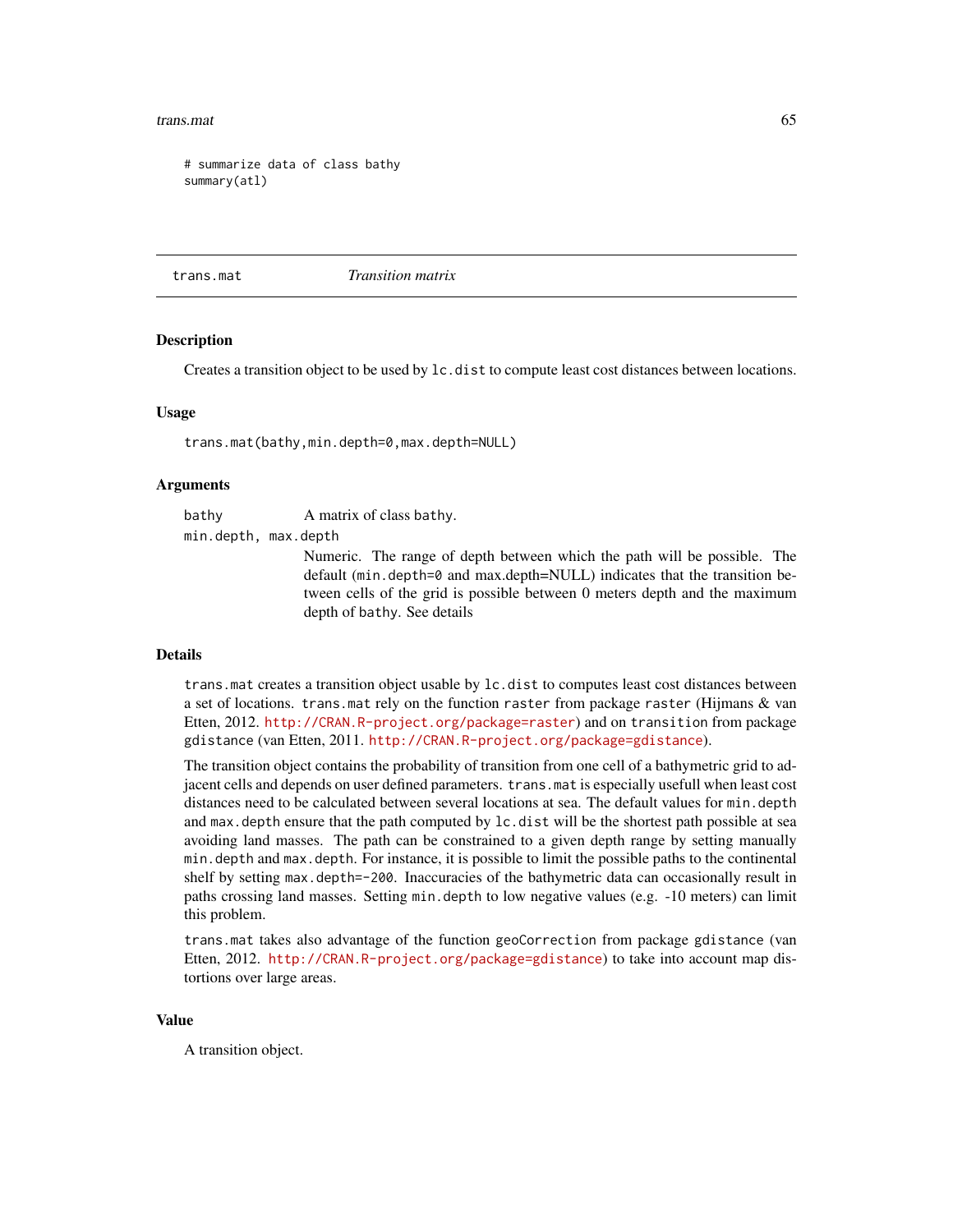#### Warning

Please be aware that the use of trans.mat can be time consumming for large bathymetric datasets. The function takes about one minute to compute a transition matrix for the hawaii bathymetric data (bathymetric data of class bathy with 599 rows and 419 columns, see [hawaii](#page-32-1)) on a MacBook Pro with a 2.66 GHz Intel Core i7 processor and 4 Go of RAM.

# Author(s)

Benoit Simon-Bouhet

# References

Jacob van Etten (2011). gdistance: distances and routes on geographical grids. R package version 1.1-2. <http://CRAN.R-project.org/package=gdistance> Robert J. Hijmans & Jacob van Etten (2012). raster: Geographic analysis and modeling with raster data. R package version 1.9-92. <http://CRAN.R-project.org/package=raster>

# See Also

[lc.dist](#page-35-1), [hawaii](#page-32-1)

# Examples

```
# Load and plot bathymetry
data(hawaii)
summary(hawaii)
plot(hawaii)
```
## Not run: # Compute transition object with no depth constraint trans1 <- trans.mat(hawaii)

```
# Compute transition object with minimum depth constraint:
# path impossible in waters shallower than -200 meters depth
trans2 <- trans.mat(hawaii,min.depth=-200)
```

```
# Visualizing results
par(mfrow=c(1,2))
plot(raster(trans1), main="No depth constraint")
plot(raster(trans2), main="Constraint in shallow waters")
```
## End(Not run)

<span id="page-65-0"></span>